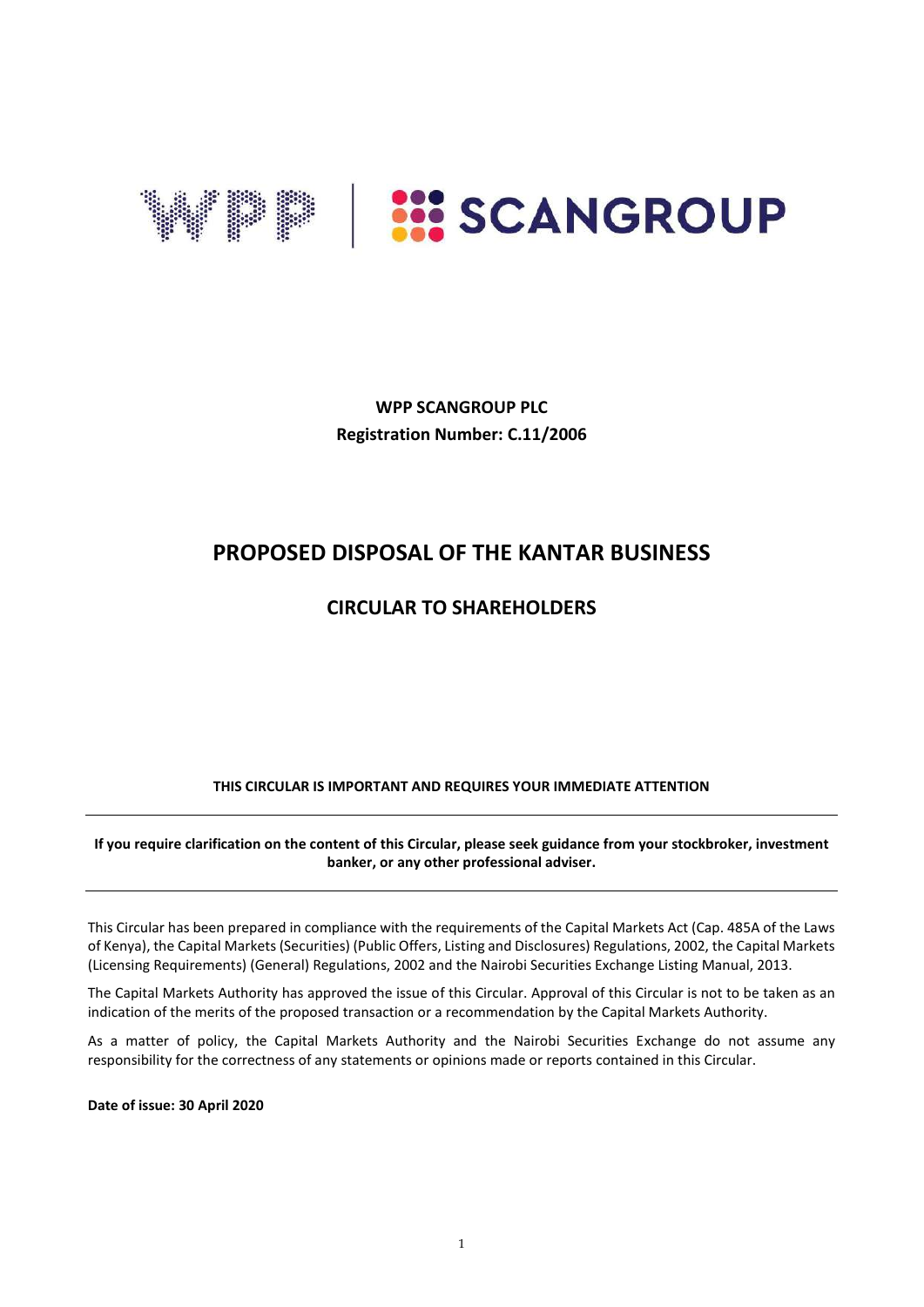### **TABLE OF CONTENTS**

| 1.  |                                                                                |  |
|-----|--------------------------------------------------------------------------------|--|
| 2.  |                                                                                |  |
| 3.  |                                                                                |  |
| 4.  |                                                                                |  |
| 5.  |                                                                                |  |
| 6.  |                                                                                |  |
| 7.  |                                                                                |  |
| 8.  |                                                                                |  |
| 9.  |                                                                                |  |
| 10. |                                                                                |  |
| 11. | RECOMMENDATION OF THE INDEPENDENT KANTAR TRANSACTION COMMITTEE AND THE BOARD25 |  |
| 12. |                                                                                |  |
| 13. |                                                                                |  |
| 14. |                                                                                |  |
|     |                                                                                |  |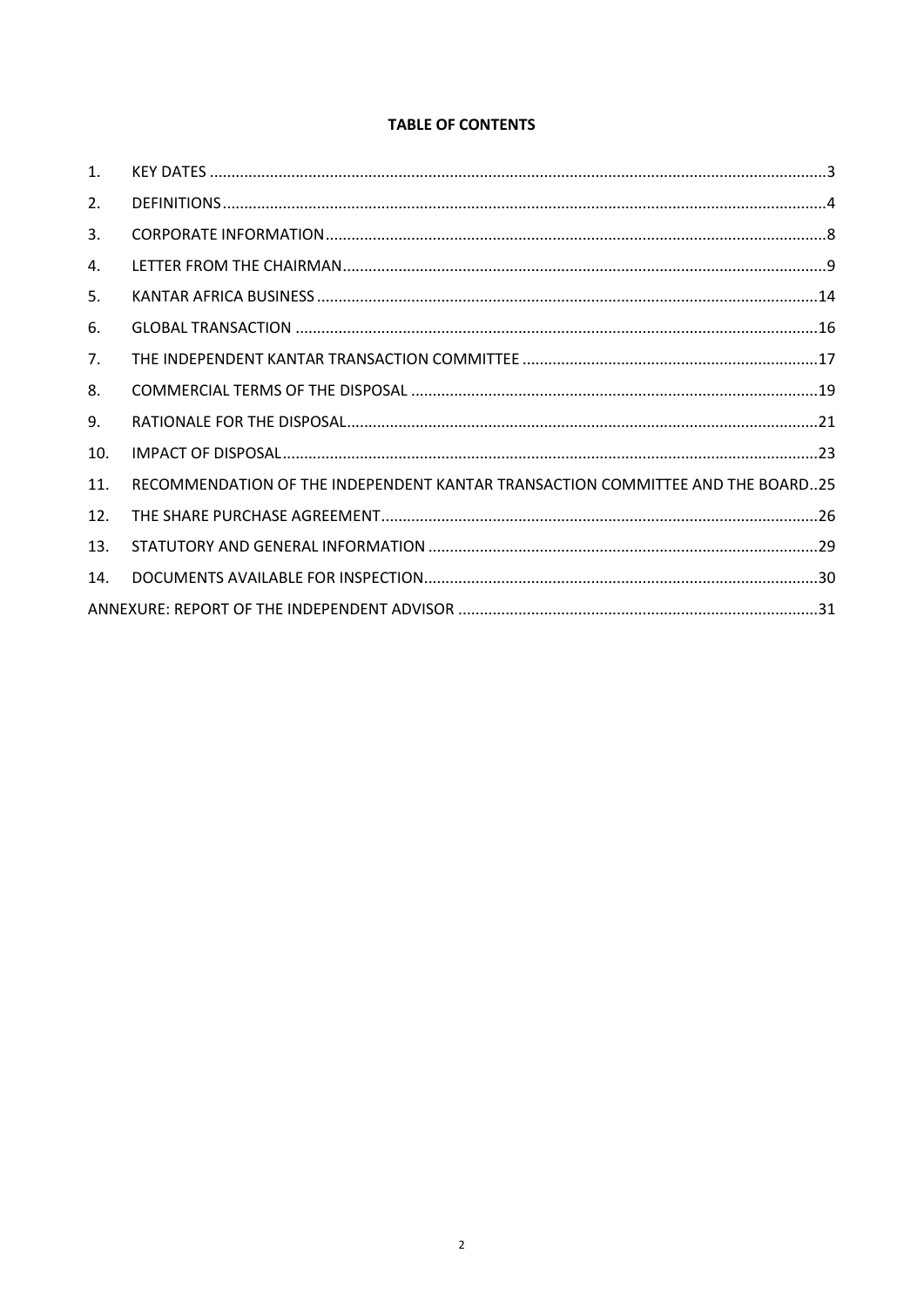#### <span id="page-2-0"></span>**1. KEY DATES**

| Due date for lodgement of proxy forms              | 11.00 a.m. (East African Time) on 25 May 2020 |
|----------------------------------------------------|-----------------------------------------------|
| <b>General Meeting</b>                             | 11.00 a.m. (East African Time) on 27 May 2020 |
| <b>Expected date of completion of the Disposal</b> | Second quarter of 2020                        |

*The above timetable is indicative only. The Company may vary any of the above dates without notice, subject to the Capital Markets Act, the NSE Listing Rules and other applicable law.*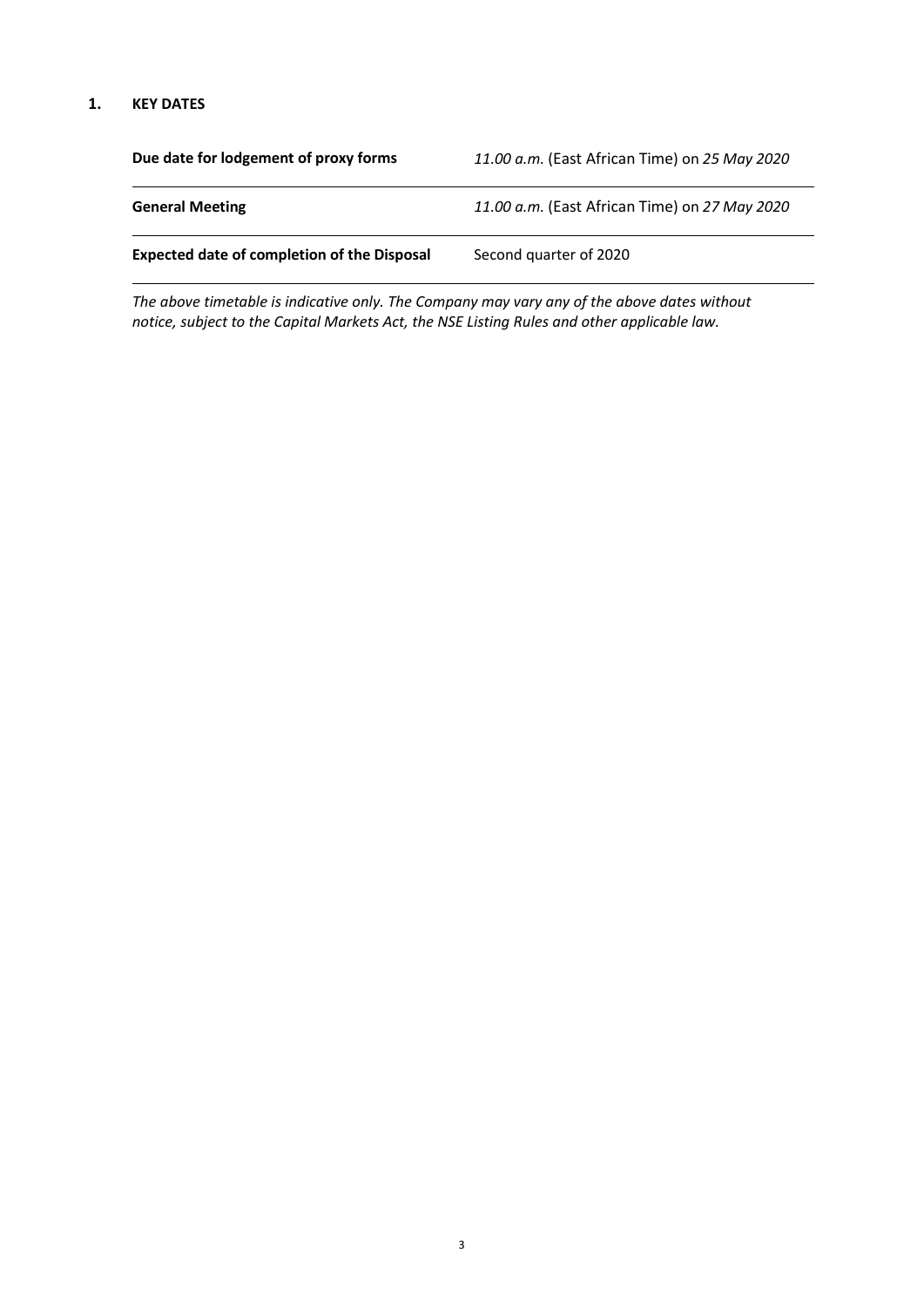## <span id="page-3-0"></span>**2. DEFINITIONS**

In this Circular, unless otherwise stated and as the context allows, the words in the first column have the meaning stated opposite them in the second column. Words in the singular include the plural and vice versa, words signifying one gender include the other gender, and references to a person include references to juristic persons and associations of persons:

| "Agreed Enterprise Value"   | means the agreed enterprise value for the Kantar Africa Business for<br>the purposes of the Disposal, being USD 63.58 million as detailed in<br>section 8.1 of this Circular;                                                                                                                                                                                                                                                                                                          |
|-----------------------------|----------------------------------------------------------------------------------------------------------------------------------------------------------------------------------------------------------------------------------------------------------------------------------------------------------------------------------------------------------------------------------------------------------------------------------------------------------------------------------------|
| "Bain Capital"              | means Bain Capital Private Equity (Europe) LLP, its affiliates, and the<br>funds managed and/or advised by the foregoing, but excluding the<br>portfolio companies of such funds;                                                                                                                                                                                                                                                                                                      |
| "Board"                     | means the board of directors of Scangroup acting collectively and<br>comprising the persons listed in section 3 of this Circular;                                                                                                                                                                                                                                                                                                                                                      |
| "Business Day"              | means a day (excluding Saturdays, Sundays or public holidays) on<br>which banks are open for general banking business in Nairobi,<br>London, New York and Luxembourg;                                                                                                                                                                                                                                                                                                                  |
| "CAK"                       | means the Competition Authority of Kenya, established under the<br>Competition Act (Chapter 504 of the Laws of Kenya);                                                                                                                                                                                                                                                                                                                                                                 |
| "Capital Markets Act"       | means the Capital Markets Act (Chapter 485A of the Laws of Kenya);                                                                                                                                                                                                                                                                                                                                                                                                                     |
| "Circular"                  | means this Shareholders' Circular dated 30 April, 2020;                                                                                                                                                                                                                                                                                                                                                                                                                                |
| "CCC"                       | means the COMESA Competition Commission;                                                                                                                                                                                                                                                                                                                                                                                                                                               |
| "CMA"                       | means the Capital Markets Authority, established under the Capital<br>Markets Act;                                                                                                                                                                                                                                                                                                                                                                                                     |
| "COMESA"                    | means the Common Market for Eastern and Southern Africa;                                                                                                                                                                                                                                                                                                                                                                                                                               |
| "Company" or<br>"Scangroup" | means WPP Scangroup Plc, a public limited liability company<br>incorporated under the laws of the Republic of Kenya with<br>registration number C.11/2006 and listed on the Nairobi Securities<br>Exchange;                                                                                                                                                                                                                                                                            |
| "Debenture"                 | means a debenture dated 19 August 2011 in favour of CFC Stanbic<br>Bank Limited (now Stanbic Bank Limited) which has been executed<br>by Millward Brown East Africa Limited and various members of the<br>Group in relation to a KES 500,000,000 term loan and spot foreign<br>currency dealing facility and for the purposes of this definition,<br>Debenture also includes any cross-guarantees provided by Millward<br>Brown East Africa Limited in favour of Stanbic Bank Limited; |
| "Directors"                 | means the members of the Board, being the persons listed in<br>section 3 of this Circular;                                                                                                                                                                                                                                                                                                                                                                                             |
| "Disposal"                  | means the proposed disposal by the Group of 100% of its interest in<br>the Kantar Africa Business to the Joint Venture;                                                                                                                                                                                                                                                                                                                                                                |
| "EBIT"                      | means earnings before interest and tax;                                                                                                                                                                                                                                                                                                                                                                                                                                                |
| "EBITDA"                    | means earnings before interest, tax, depreciation and amortisation;                                                                                                                                                                                                                                                                                                                                                                                                                    |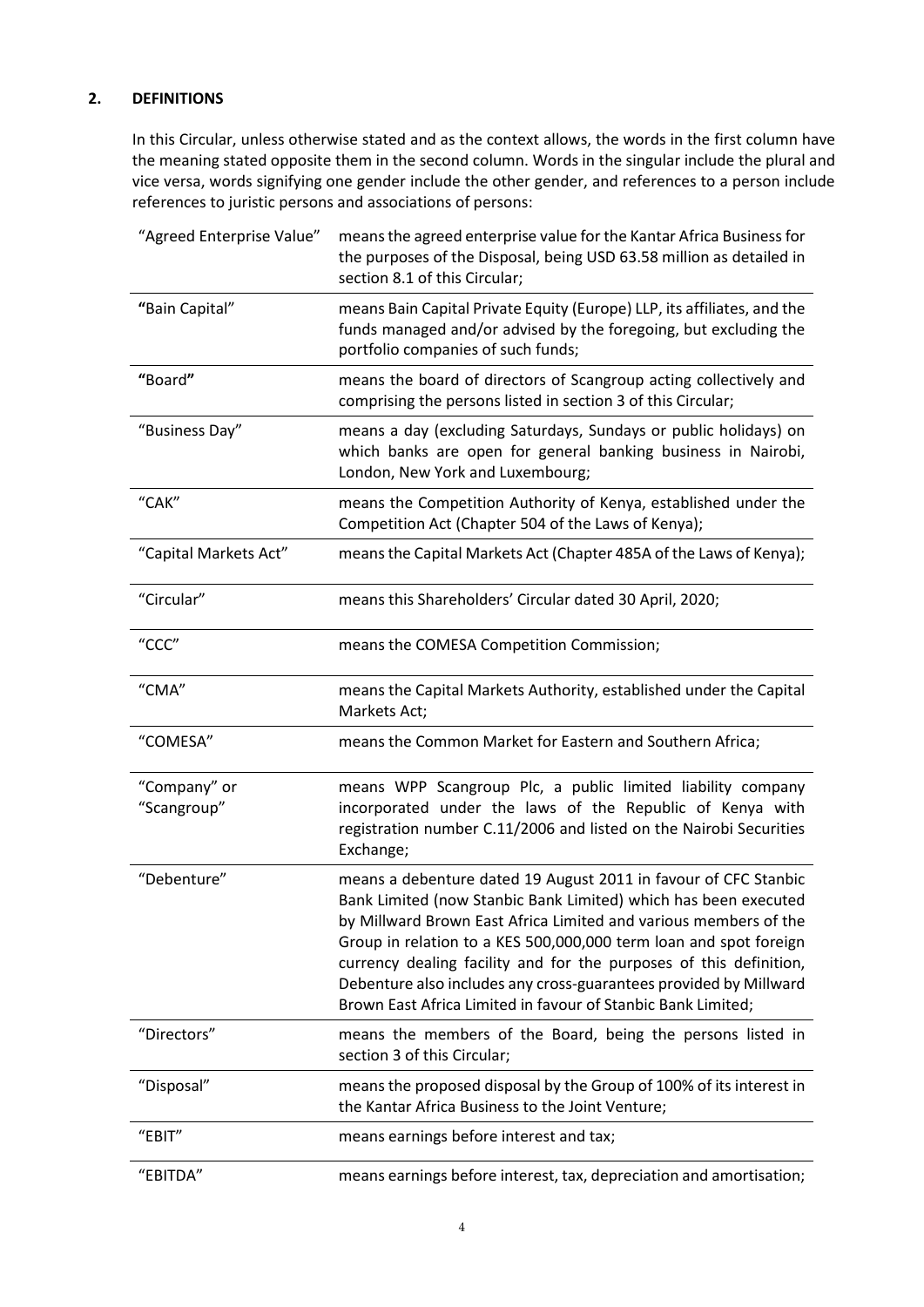| "FCC"                                                                                 | means the Fair Competition Commission, Tanzania;                                                                                                                                                                                                                                                                                                                                                                                                                                                                                      |
|---------------------------------------------------------------------------------------|---------------------------------------------------------------------------------------------------------------------------------------------------------------------------------------------------------------------------------------------------------------------------------------------------------------------------------------------------------------------------------------------------------------------------------------------------------------------------------------------------------------------------------------|
| "FCCPC"                                                                               | means the Nigerian Federal Competition and Consumer Protection<br>Commission;                                                                                                                                                                                                                                                                                                                                                                                                                                                         |
| "First Completion"                                                                    | means the first completion of the Global Transaction which took<br>place on 5 December 2019, when the Joint Venture was established<br>and subsequently acquired over 90% of the Global Kantar Business;                                                                                                                                                                                                                                                                                                                              |
| "General Meeting" or<br>"GM"                                                          | means the meeting of the Shareholders of Scangroup to be held in<br>accordance with an Order issued by the High Court of Kenya in<br>Miscellaneous Application No. E680 of 2020 on Wednesday 29 April<br>2020 at 11.00 a.m. East African Time. Due to the ongoing<br>Government restrictions on public gatherings, Shareholders will not<br>be able to attend this meeting in person but will be able to register<br>for, access information pertaining to the Resolution, follow the<br>meeting and vote electronically or by proxy; |
| "Global Transaction"                                                                  | means the sale of the Kantar Global Business by WPP to the Joint<br>Venture;                                                                                                                                                                                                                                                                                                                                                                                                                                                          |
| "Group"                                                                               | means Scangroup and its subsidiaries (excluding members of the<br>Target Group);                                                                                                                                                                                                                                                                                                                                                                                                                                                      |
| "Independent Advisor"                                                                 | means Dyer & Blair Investment Bank Limited, who were appointed<br>by the Company to act as an independent advisor;                                                                                                                                                                                                                                                                                                                                                                                                                    |
| "Independent Advisor<br>Report"                                                       | means the report prepared by the Independent Advisor in relation<br>to the Disposal as described in this Circular;                                                                                                                                                                                                                                                                                                                                                                                                                    |
| "Independent Kantar<br><b>Transaction Committee"</b><br>or "Independent<br>Committee" | means the independent committee of the Board established for the<br>purpose of reviewing the terms of the Disposal, comprising the<br>following independent, non-executive directors: Patricia Ithau<br>(Chairperson), Richard Omwela and Pratul Shah;                                                                                                                                                                                                                                                                                |
| "International Research<br>and Marketing Group<br>Holdings"                           | means International Research and Marketing Group Holdings<br>Limited, a private limited liability company incorporated in<br>accordance with the laws of Mauritius under registration number<br>094608 C1/GBL;                                                                                                                                                                                                                                                                                                                        |
| "Joint Venture"                                                                       | means the joint venture established on First Completion by Bain<br>Capital (holding a 60% interest) and WPP plc (holding a 40% interest)<br>for the purposes of owning and operating the Kantar Global<br>Business;                                                                                                                                                                                                                                                                                                                   |
| "Kantar"                                                                              | means the Kantar Africa Business and the Kantar Global Business;                                                                                                                                                                                                                                                                                                                                                                                                                                                                      |
| "Kantar Africa Business"<br>or "Africa Business"                                      | means the Company's data research, consulting and analytics<br>businesses conducted by the Millward Brown Companies and the<br>Kantar TNS Companies;                                                                                                                                                                                                                                                                                                                                                                                  |
| "Kantar Global Business"<br>or "Global Business"                                      | means the global data, research, consulting and analytics business<br>sold or to be sold by the WPP Group to the Joint Venture (including<br>WPP plc's indirect interest in the Kantar Africa Business);                                                                                                                                                                                                                                                                                                                              |
| "Kantar Square"                                                                       | means Kantar Square Two B.V., a private limited liability company<br>(besloten vennootschap met beperkte aansprakelijkheid) under<br>Dutch law, having its official seat in Rotterdam, its office address at<br>Laan op Zuid 167, 3072 DB Rotterdam, the Netherlands and                                                                                                                                                                                                                                                              |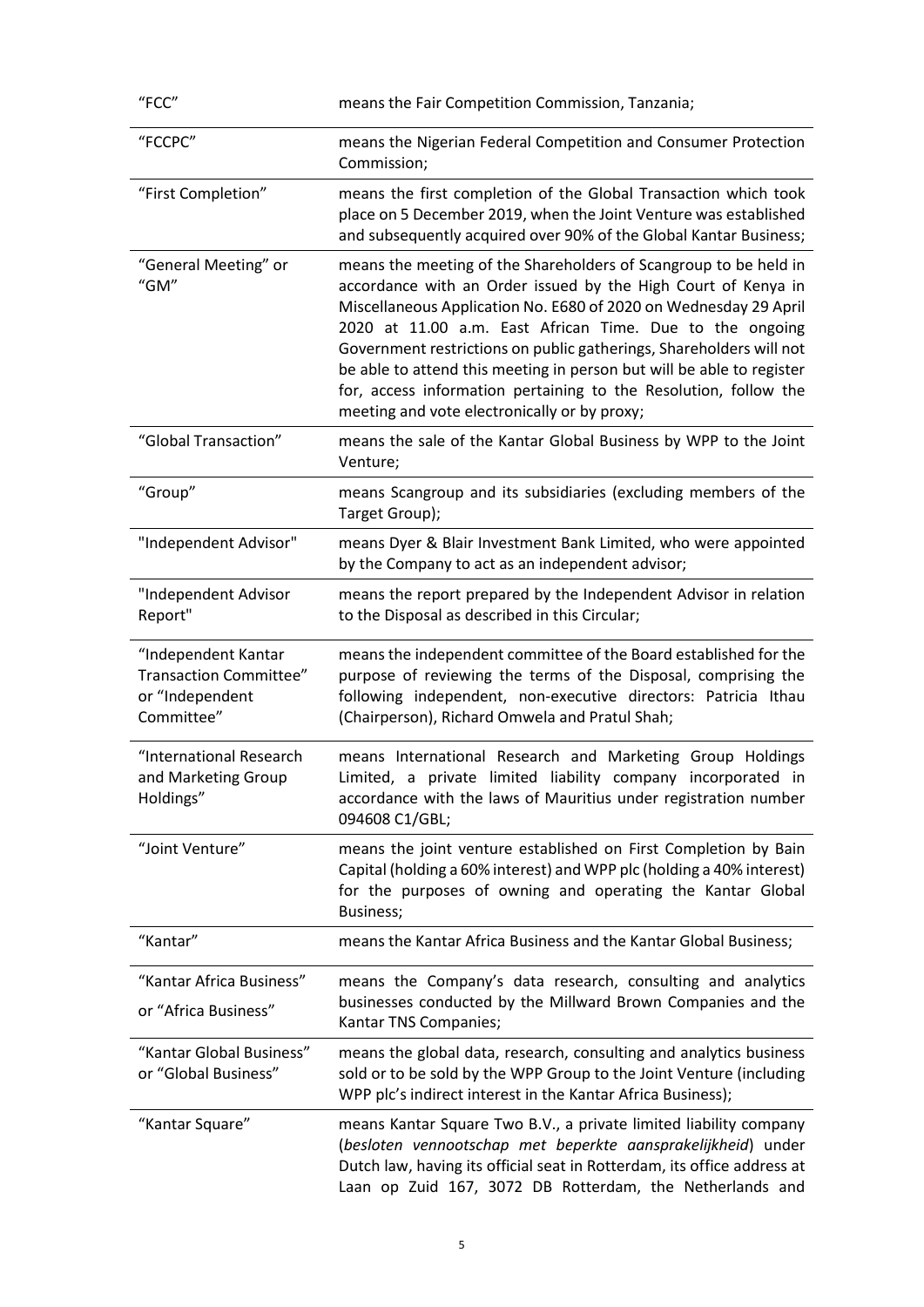|                                                                     | registered in the Dutch Commercial Register under number<br>74179373, being a company within the Joint Venture structure and<br>the purchasing entity in respect of the Disposal;                                                                                                                                                                                                                                                                                                            |
|---------------------------------------------------------------------|----------------------------------------------------------------------------------------------------------------------------------------------------------------------------------------------------------------------------------------------------------------------------------------------------------------------------------------------------------------------------------------------------------------------------------------------------------------------------------------------|
| "Kantar TNS Companies"                                              | means Research and Marketing Group Investment Limited and its<br>subsidiary companies operating in Kenya, Nigeria, Ivory Coast,<br>Senegal, Ghana, Cameroon and the United Kingdom;                                                                                                                                                                                                                                                                                                          |
| "KES"                                                               | means Kenyan Shillings, the lawful currency of Kenya;                                                                                                                                                                                                                                                                                                                                                                                                                                        |
| "Locked Box Date"                                                   | means 31 December 2018;                                                                                                                                                                                                                                                                                                                                                                                                                                                                      |
| "Millward Brown<br>Companies"                                       | has the meaning given to it in section 4 of this Circular;                                                                                                                                                                                                                                                                                                                                                                                                                                   |
| "NGN"                                                               | means Nigerian Naira, the lawful currency of Nigeria;                                                                                                                                                                                                                                                                                                                                                                                                                                        |
| "Nominee Shareholders"                                              | means the following persons, each of whom hold a single share in a<br>Target Group Company on trust for, and to the order of, the<br>Company:<br>(i) Scanad Kenya Limited, which holds 1 fully paid ordinary share of                                                                                                                                                                                                                                                                        |
|                                                                     | USD 0.01 in the share capital of Millward Brown East Africa Limited;<br>(ii) WPP Group (Nominees) Limited, which holds one fully paid<br>ordinary share of KES 20.00 in the share capital of TNS RMS East<br>Africa Limited;                                                                                                                                                                                                                                                                 |
|                                                                     | (iii) Julian Charles Foster, who holds 1 fully paid ordinary share of<br>NGN 1.00 in the share capital of Millward Brown Nigeria Limited;<br>and                                                                                                                                                                                                                                                                                                                                             |
|                                                                     | (iv) Adeola Tejumola, who holds 1 fully paid ordinary share of NGN<br>1.00 in the share capital of TNS RMS Nigeria Limited,<br>and "Nominee Shareholder" means any one of them (as the context<br>requires);                                                                                                                                                                                                                                                                                 |
| $"$ NSE $"$                                                         | means the Nairobi Securities Exchange;                                                                                                                                                                                                                                                                                                                                                                                                                                                       |
| "NSE Listing Rules"                                                 | means the Capital Markets Act and the regulations made<br>thereunder, including: (i) the Capital Markets (Licensing<br>Requirements) (General) Regulations, 2002 (the<br>Licensing<br>Regulations); (ii) the Capital Markets (Securities) (Public Offers,<br>Listing and Disclosures) Regulations, 2002 (the Disclosure<br>Regulations); and (iii) the Code of Corporate Governance Practices<br>for the Issuers of Securities to the Public 2015 (the Corporate<br><b>Governance Code);</b> |
| "Resolution"                                                        | the resolution approving the Disposal and the implementation of<br>the Share Purchase Agreement to be considered and, if thought fit,<br>approved by the Shareholders at the General Meeting;                                                                                                                                                                                                                                                                                                |
| "Research and Marketing<br>Group Investments<br>Limited" or "RMGIL" | means Research and Marketing Group Investment Limited, a private<br>limited liability company incorporated in accordance with the laws<br>of Mauritius under registration number 094608 C1/GBL;                                                                                                                                                                                                                                                                                              |
| "Scangroup Mauritius<br>Holdings"                                   | means Scangroup Mauritius Holdings Limited, a private limited<br>liability company incorporated in accordance with the laws of<br>Mauritius under registration number 72145 C2/GBL;                                                                                                                                                                                                                                                                                                          |
| "SEC"                                                               | means the Nigerian Securities Exchange Commission;                                                                                                                                                                                                                                                                                                                                                                                                                                           |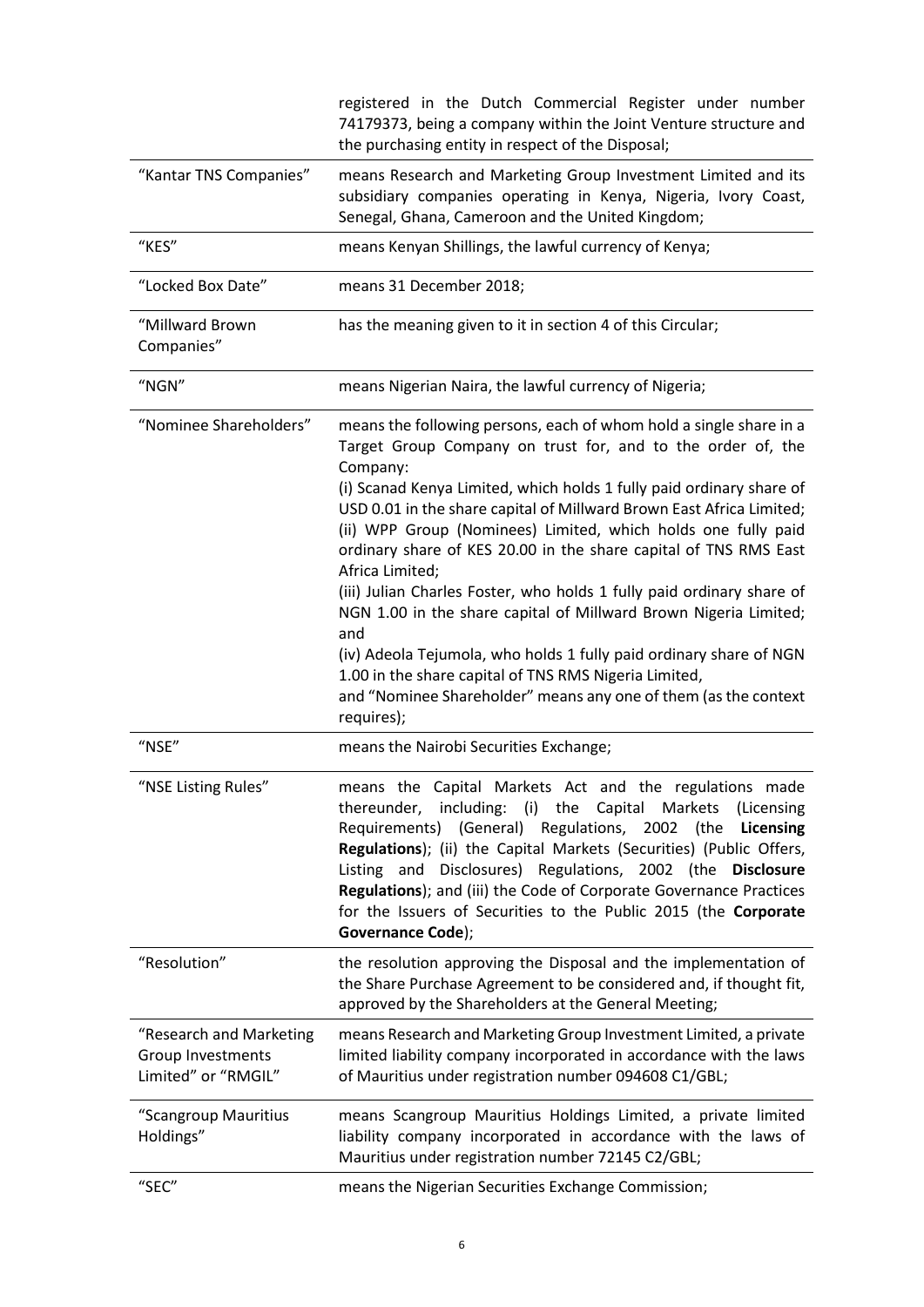| "Share Purchase<br>Agreement" or "SPA" | means the share purchase agreement entered into between the<br>Company, WPP plc and Kantar Square in relation to the Disposal, as<br>described in section 1 of this Circular;                                                          |
|----------------------------------------|----------------------------------------------------------------------------------------------------------------------------------------------------------------------------------------------------------------------------------------|
| "Shareholder"                          | means a registered holder of Shares and "Shareholders" shall be<br>construed accordingly;                                                                                                                                              |
| "Shares"                               | means the fully paid ordinary shares in the share capital of the<br>Company;                                                                                                                                                           |
| "Tag and Drag Rights"                  | has the meaning given to it in section 0 of this Circular;                                                                                                                                                                             |
| "Target Group"                         | means each Target Group Company and each Target Group<br>Subsidiary (or any one or more of them as the context may require);                                                                                                           |
| "Target Group<br>Companies"            | has the meaning given to it in section 12.2.1 of this Circular and<br>"Target Group Company" shall be construed accordingly;                                                                                                           |
| "Target Group<br>Subsidiaries"         | has the meaning given to it in section 12.2.1 of this Circular and<br>"Target Group Subsidiary" shall be construed accordingly;                                                                                                        |
| "US\$" or "USD"                        | means US Dollars, the lawful currency of the United States of<br>America;                                                                                                                                                              |
| "WPP" or "WPP plc"                     | means WPP plc, a public limited liability company registered under<br>the laws of Jersey bearing company number 111714 and having its<br>registered office address at Queensway House, Hilgrove Street, St<br>Helier, Jersey, JE1 1ES; |
| "WPP Directors"                        | means the Directors appointed to the Board by WPP plc, being<br>Andrew Scott, Laurence Mellman, Dominic Grainger and Jon Eggar;<br>and                                                                                                 |
| "WPP Group"                            | means WPP plc and all of its subsidiary undertakings.                                                                                                                                                                                  |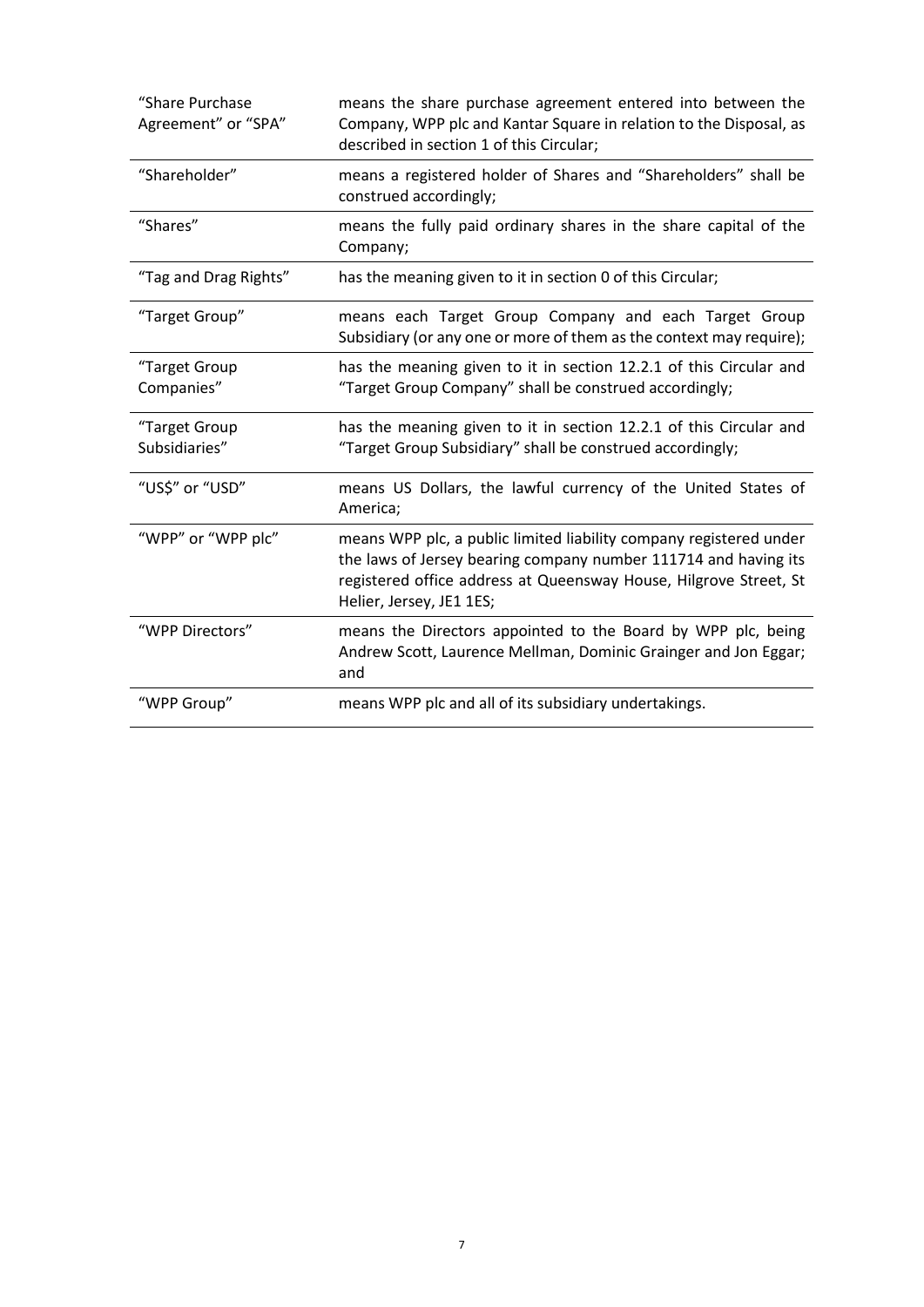## <span id="page-7-0"></span>**3. CORPORATE INFORMATION**

| Name                       | WPP Scangroup plc is incorporated in Kenya under company registration<br>number C.11/2006 and is publicly traded on the Nairobi Securities Exchange.<br>It is also an (indirect) subsidiary of WPP. |                                                              |                    |  |
|----------------------------|-----------------------------------------------------------------------------------------------------------------------------------------------------------------------------------------------------|--------------------------------------------------------------|--------------------|--|
| <b>Registered Office</b>   | The Chancery, 5 <sup>th</sup> Floor<br>Valley Road, Upper Hill<br>P. O. Box 34537-00100<br>Nairobi<br>Kenya<br>Telephone: +254 (20) 2710021, 2799000                                                |                                                              |                    |  |
| Core business              | Marketing and communication group operating a multi-agency model<br>across multiple disciplines in Sub-Saharan Africa.                                                                              |                                                              |                    |  |
| <b>Directors</b>           | <b>Name</b>                                                                                                                                                                                         | <b>Address</b>                                               | <b>Nationality</b> |  |
|                            | Richard Omwela<br>(Chairman)                                                                                                                                                                        | P.O. Box 30333 - 00100, Nairobi,<br>Kenya                    | Kenyan             |  |
|                            | <b>Bharat Thakrar</b><br>(CEO)                                                                                                                                                                      | P.O. Box 34537 - 00100, Nairobi,<br>Kenya                    | Kenyan             |  |
|                            | Jonathan Neil Eggar                                                                                                                                                                                 | AKQA, 1 St John's Lane, London<br>EC1M 4BL, UK               | <b>British</b>     |  |
|                            | Satyabrata Das                                                                                                                                                                                      | P.O. Box 34537 - 00100, Nairobi,<br>Kenya                    | Indian             |  |
|                            | Pratul Hemraj Shah                                                                                                                                                                                  | PO Box 30094 - 00100, Nairobi,<br>Kenya                      | Kenyan             |  |
|                            | Patricia Ithau                                                                                                                                                                                      | P.O. Box 35765 - 00100, Nairobi,<br>Kenya                    | Kenyan             |  |
|                            | <b>Andrew Scott</b>                                                                                                                                                                                 | Sea Containers House, 18 Upper<br>Ground, London SE1 9GL, UK | <b>British</b>     |  |
|                            | Laurence Mellman                                                                                                                                                                                    | Sea Containers House, 18 Upper<br>Ground, London SE1 9GL, UK | <b>British</b>     |  |
|                            | Dominic Grainger                                                                                                                                                                                    | Sea Containers House, 18 Upper<br>Ground, London SE1 9GL, UK | <b>British</b>     |  |
| <b>Company Secretary</b>   | Reuben Mwangi - Certified Public Secretary (Kenya) (Registration Number<br>937)<br>The Chancery, 5 <sup>th</sup> Floor, Valley Road, Upper Hill P. O. Box 34537-00100,<br>Nairobi, Kenya            |                                                              |                    |  |
| <b>Share Registrar</b>     | Comprite Kenya Limited, The Crescent, off Parklands Road, Crescent Business<br>Centre, 2 <sup>nd</sup> Floor, Nairobi, Kenya – P.O. Box 63428-00619, Nairobi, Kenya                                 |                                                              |                    |  |
| Legal Advisor              | Anjarwalla & Khanna   ALN Kenya - Africa Legal Network, ALN House, Off<br>Eldama Ravine Close, Eldama Ravine Road, P.O. Box 200 - 00606, Nairobi,<br>Kenya                                          |                                                              |                    |  |
| <b>Independent Advisor</b> | Dyer & Blair Investment Bank Limited   7 <sup>th</sup> Floor, Goodman Tower,<br>Off Waiyaki Way, P.O. Box 45396 - 00100, Nairobi, Kenya                                                             |                                                              |                    |  |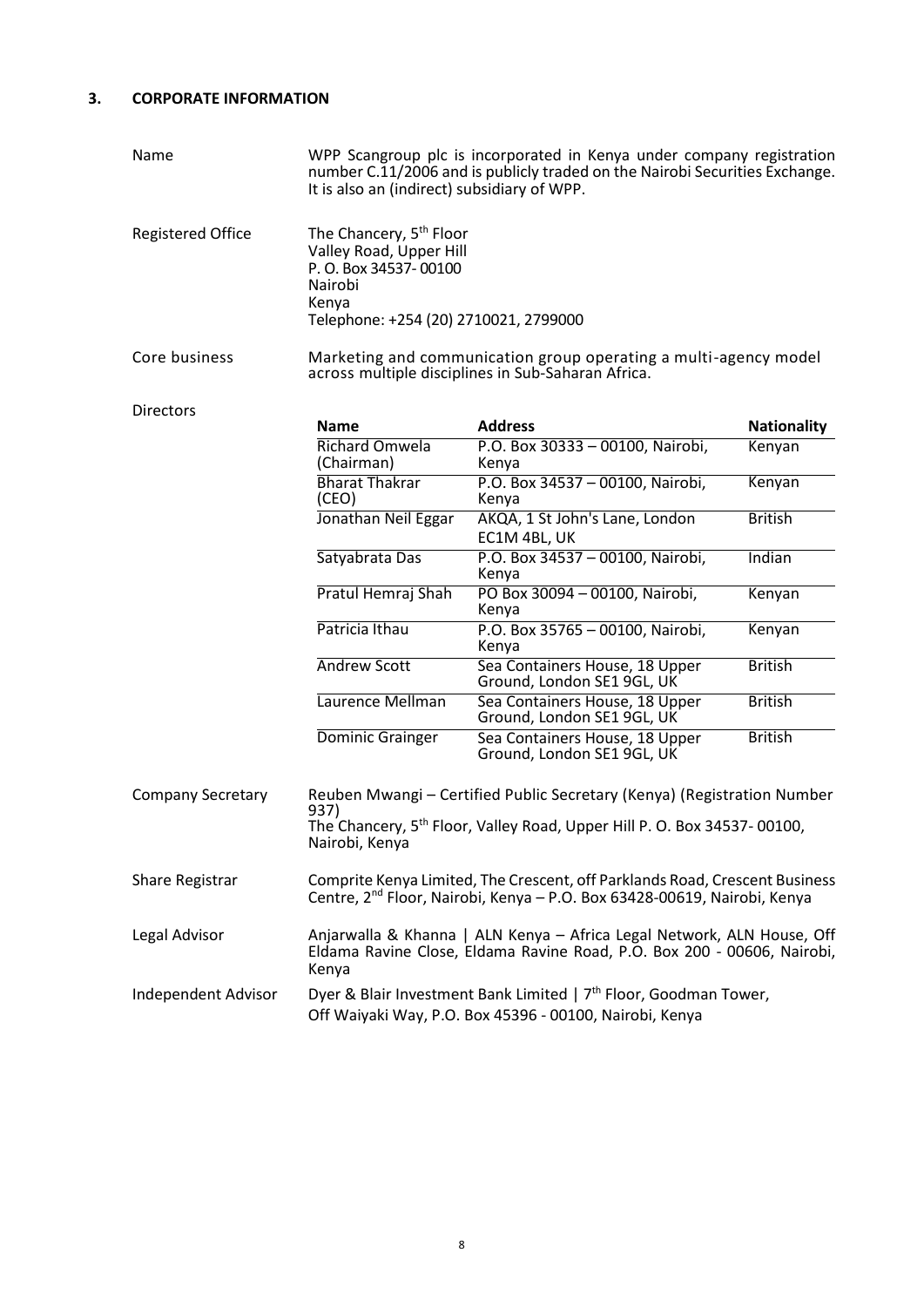#### <span id="page-8-0"></span>**4. LETTER FROM THE CHAIRMAN**

#### Dear Shareholder

On behalf of the Board, I am pleased to invite you to consider and approve the proposed disposal of your Company's Kantar Africa Business.

#### **Background**

The Kantar Africa Business comprises the Millward Brown Companies and the Kantar TNS Companies through which your Company operates a data research, consulting and analytics business in Sub-Saharan Africa. The Kantar Africa Business is currently part of the Kantar Global Business, which until 5 December 2019, was owned by WPP plc, one of the leading marketing and communication groups in the world and our largest Shareholder, but since that date is owned by the Joint Venture (comprising Bain Capital (60%) and WPP plc (40%)).

Millward Brown East Africa Limited was established on 20 August 2007. It subsequently extended its operations to Nigeria and Ghana establishing Millward Brown Nigeria Limited and Millward Brown West Africa Limited. These three companies constitute the **Millward Brown Companies**.

The **Kantar TNS Companies** on the other hand, became part of your Company on 1 July 2018, when we acquired a significant majority share (80% of the issued share capital) of Research and Marketing Group Investment Limited, a Mauritian holding company for the Kantar TNS companies operating in Kenya, Nigeria, Ivory Coast, Senegal, Ghana, Cameroon and the UK.

#### **Divestment of the Kantar Global Business by WPP plc**

In late 2018, WPP plc decided to explore a sale of a majority stake in the Kantar Global Business to a strategic and/or financial partner. A highly competitive, global auction process was started in early 2019 and run over several months. Goldman Sachs International and Ardea Partners, two wellregarded international investment banks provided advice in relation to the sale as joint financial advisors and conducted the auction on behalf of WPP plc. WPP plc also received financial advice on the Global Transaction from Lazard Frères & Co. LLC and Bank of America Merrill Lynch, two other leading international investment banks, which acted as joint financial advisors alongside Goldman Sachs International and Ardea Partners.

The Kantar Global Business is fundamentally a strong business. It is well-positioned within the global data ecosystem and has become an industry leader in its delivery of data research, consulting and analytics services to customers and consumers in over 100 countries. Unsurprisingly therefore, the auction attracted significant interest from potential buyers, including global financial investors such as major US and European private equity groups.

Four bidders, comprising private equity groups, were shortlisted from the prospective buyers on the basis of their indicative financial offers**.** Bain Capital was ultimately selected as the winning bidder. As a leading global private investment firm, Bain Capital, advises and manages capital across several asset classes, including private equity, venture capital, public equity and leveraged debt assets. Since its inception in 1984, Bain Capital and its affiliates have completed over 450 transactions and have made investments in more than 330 companies in a broad range of industries.

On 12 July 2019, an agreement was signed pursuant to which WPP plc agreed to sell a majority stake in the Kantar Global Business to Bain Capital. The board of WPP Plc approved the Global Transaction, as did the shareholders of WPP plc, with over 99% of shareholders present and voting at the general meeting, voting in favour of the Global Transaction.

As it was always the intention of WPP Plc to retain a minority interest in the business, the sale was structured as a sale to the Joint Venture. The Global Transaction will take places in phases, with First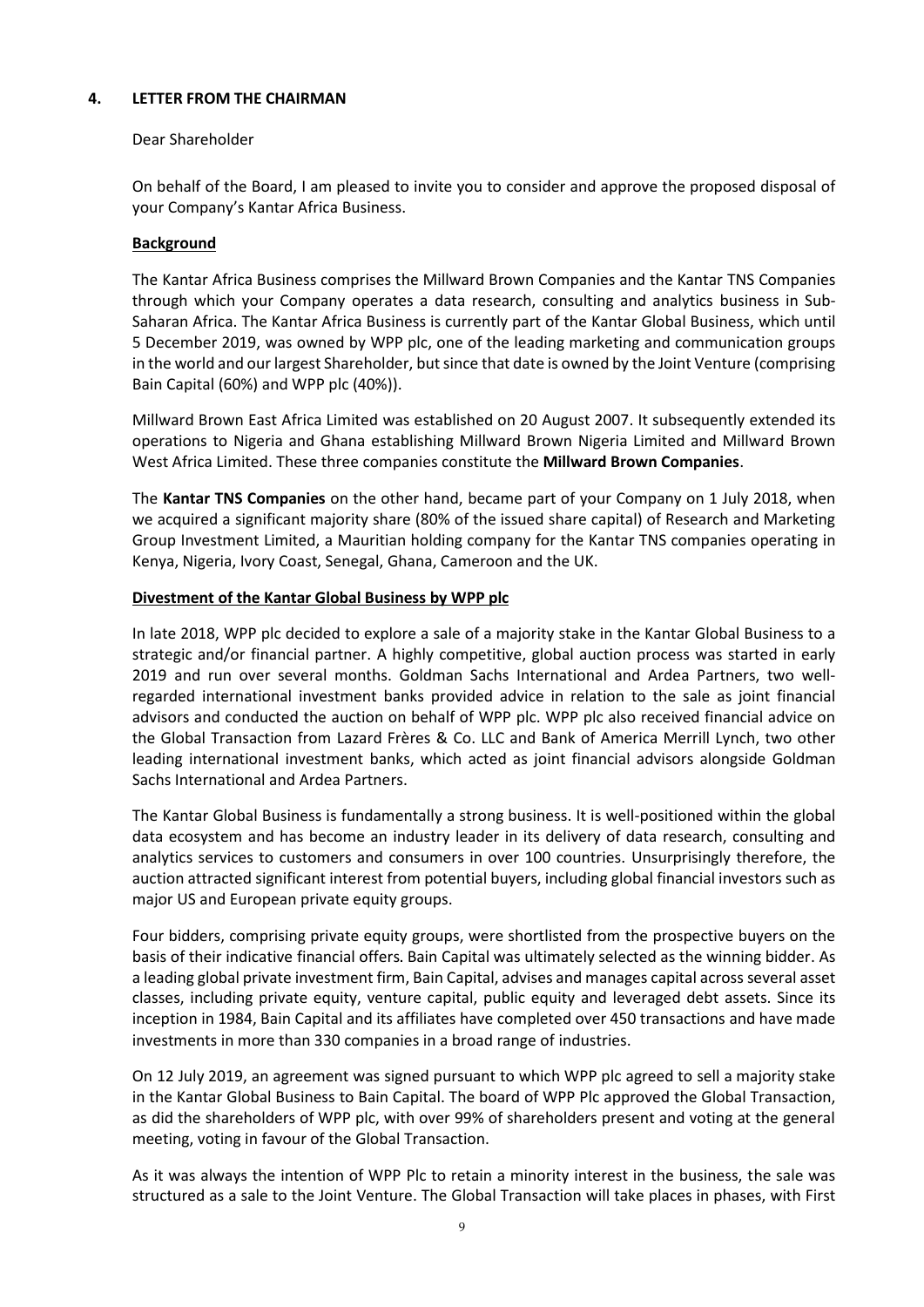Completion (at which over 90% of the Kantar Global Business was sold to the Joint Venture) having occurred on 5 December 2019 and a series of subsequent completions taking place during the first half of 2020.

#### **Tag and Drag Rights**

The Global Transaction triggered certain Tag and Drag Rights under existing arrangements between the Company and the WPP Group in respect of the Kantar Africa Business.

Your Company negotiated the Tag Right in 2018 when acquiring a majority stake in the Kantar TNS Companies from the WPP Group in order to protect the Company in the event of a sale of the Kantar Global Business. The Board sought the ability to participate in any global sale on the same terms as those being offered to the WPP Group for the Kantar Global Business by a third party purchaser, which the Tag Right provides. Not only would this enable the Company to maximise the price it could achieve for the Kantar Africa Business but the Board was also keen to avoid a situation where the Africa Business was excluded from a global sale, leaving it isolated, operating on a standalone basis.

The Africa Business relies significantly on the Kantar Global Business for access to globally-derived know-how and technology, and also benefits from the strength of the global "Kantar" brand and extensive client base generated by the Global Business. Without access to these benefits, not only would the Kantar Africa Business likely be valued at a significant discount in any third party sale, but the Company would also need to invest considerable resources in developing and maintaining the scale of the Africa Business's operational capabilities. The Board is also conscious that if the Kantar Africa Business were to operate on a stand-alone basis, its competitive position within the relevant African markets may erode if the Global Business, under new ownership, entered those markets as a competitor.

In return for granting the Tag Right to the Company, the WPP Group sought a Drag Right which compels the Company to participate in any global sale on the same terms asthose being offered by a third party purchaser for the Kantar Global Business.

#### **Share Purchase Agreement**

Although the Tag and Drag Rights entitle or require the Company to participate in the Global Transaction through the disposal of its interest in the Kantar Africa Business to the purchaser of the Kantar Global Business on the same terms and conditions offered for the Global Kantar Business, your Board, through the specially established Independent Kantar Transaction Committee, further negotiated the terms of the sale of the Kantar Africa Business. This resulted in more favourable terms being achieved, with the Independent Kantar Transaction Committee successfully negotiating that the Company, as seller, would not be required to give any operational warranties in relation to the Kantar Africa Business.

On 26 November 2019, your Company, WPP plc and Kantar Square entered into the Share Purchase Agreement pursuant to which the Company agreed to sell the Kantar Africa Business to Kantar Square on these improved terms. The Share Purchase Agreement, which is available for your inspection, is subject to conditions precedent typical to transactions of this nature, including but not limited to shareholder and regulatory approvals.

#### **Independent Kantar Transaction Committee**

Since the Disposal is occurring at the global level and is driven by our majority shareholder WPP plc, your Board thought it important to subject the terms of the proposed Disposal to rigorous examination and analysis whilst also seeking to achieve enhanced terms. To this end, the Board established an independent three-person committee, known as the Independent Kantar Transaction Committee, to consider and negotiate the proposed terms of the Disposal in order to ensure that the Company is obtaining the best possible value from the Disposal.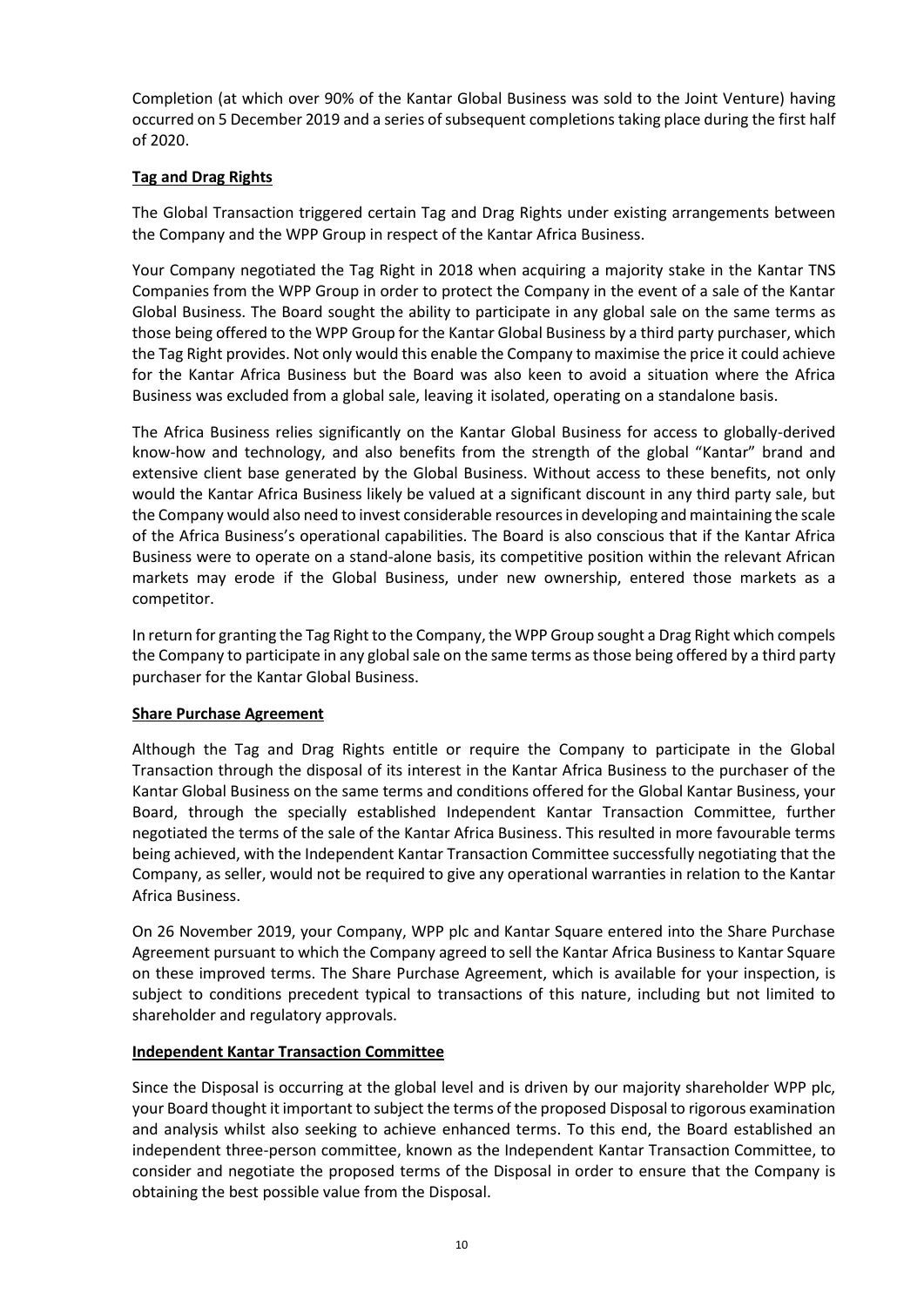The Independent Committee is chaired by Patricia Ithau, who has held very senior positions in various fast-moving consumer goods companies, who are also consumers of the product offerings of the Kantar Africa Business. Patricia sat in the committee with Richard Omwela, a well-known corporate lawyer, and Pratul Shah, an experienced financial adviser. Patrica, Pratul and Richard are all independent directors of the Company.

#### **Key Considerations by the Independent Committee in Assessing the Disposal**

The key issues considered by the Kantar Transaction Committee were as follows:

- whether the price and other terms of the Disposal were favourable to your Company, notwithstanding the existence of the Tag and Drag Rights;
- whether it could be considered to be in the best interests of your Company to forego the opportunity to participate in the Global Transaction, which is underpinned by a global, competitive auction sale process conducted by highly-regarded, international financial advisors;
- if the Kantar Africa Business was not sold as part of the Global Transaction, whether:
	- o the Africa Business would be marketable on a stand-alone basis and if so, whether it would attract the same level of interest or a comparable price from potential buyers, or yield terms superior to those available to the Company under the Share Purchase Agreement; and
	- o the Africa Business would require additional resources and investment in order to operate on a standalone basis.

The Independent Kantar Transaction Committee drew the following conclusions in respect of the above considerations:

- that the robust, competitive auction process run by Goldman Sachs International and Ardea Partners achieved maximum value for Kantar Global Business and in particular the Kantar Africa Business;
- that it would be in the best interests of the Company to exercise the Tag Right in order to sell the Africa Business as part of the Global Transaction had the Share Purchase Agreement not been concluded;
- that the terms agreed in the Share Purchase Agreement are better than that which would have been attained under the Tag and Drag Rights;
- being part of the network of the Kantar Global Business has historically allowed the Kantar Africa Business to leverage the expertise, client connections and brand synergies of the Kantar Global Business and, if the Company does not participate in the Global Transaction:
	- o these benefits will no longer be available to your Company; and
	- o consequently, the competitive position of the Kantar Africa Business within the relevant African markets is likely to erode and reduce its valuation, particularly if the Kantar Global Business enters the African markets as a competitor in the future;
- that a divesture of the Kantar Africa Business as a standalone business is unlikely to attract the same level of interest from potential buyers, or yield termsthat are superior to those available to your Company through participation in the Global Transaction; and
- that your Company could in any event be compelled by the WPP Group exercising its Drag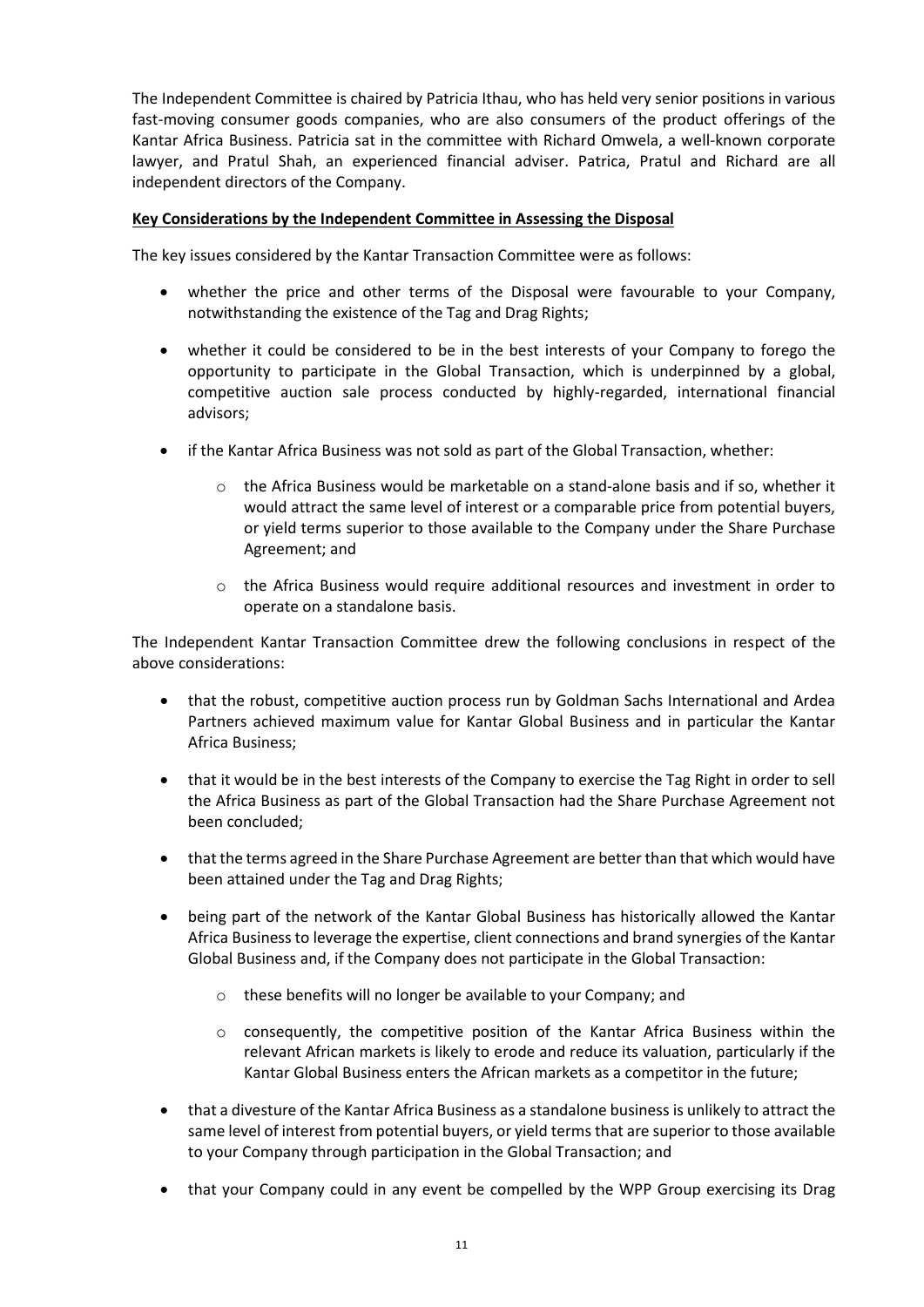Right to sell the Kantar Africa Business as part of the Global Transaction, but most likely on less favourable terms than those agreed in the Share Purchase Agreement.

#### **Independent Advisor**

Your Company has taken additional measures and appointed Dyer & Blair Investment Bank Limited as an independent Advisor (the **Independent Advisor)** to carry out the following in connection with the Disposal:

- conducting an independent valuation of the Kantar Africa Business and preparing a valuation report of the same containing a Fairness Opinion for the Disposal in compliance with CMA Regulations (the **Independent Advisor Report**), for inclusion to the Circular to Shareholders;
	- a. reviewing the terms of Disposal;
	- b. reviewing the work of the Independent Committee in negotiating the terms of the Disposal and commenting on the same; and
	- c. commenting on the likely impact of the Disposal to the Shareholders.

The Independent Advisor Report is annexed to this Circular.

#### **Valuation, consideration for Disposal and use of proceeds**

Valuation and pricing are explained in detail in section [8](#page-18-0) of this Circular.

Your Company is expected to receive Base Consideration of USD 49,736,864 and Profit Amount calculated at 4.8% per annum for the period from 1 January to the completion date (expected in the second quarter of this year) before taxes and costs, which Profit Amount is expected to be about USD 3,000,000. The Group may also receive additional consideration of up to USD 1.52 million over the next three years in the event that certain contingent liabilities are lower than estimated.

As the Share Purchase Agreement was signed in November 2019, the valuation for the Disposal is not affected by the current global events relating to the COVID-19 corona virus, which has had a serious impact on all the economies in the world, and is likely to have a significant detrimental impact on valuations for businesses. In the circumstances, the valuation for the Disposal is considered by the Board to be extremely attractive for Shareholders.

If the Disposal is approved by Shareholders at the General Meeting, the Board will, following completion of the Disposal, consider the most optimal use of the proceeds from the Disposal taking into consideration potential expansion, capital needs and cashflows but expects at least 40% of the net proceeds will be returned to Shareholders in the form of a special dividend.

### **Impact on the Group results as a consequence of the Disposal**

The impact of the Disposal on the Group's results is detailed in section [10](#page-22-0) of this Circular.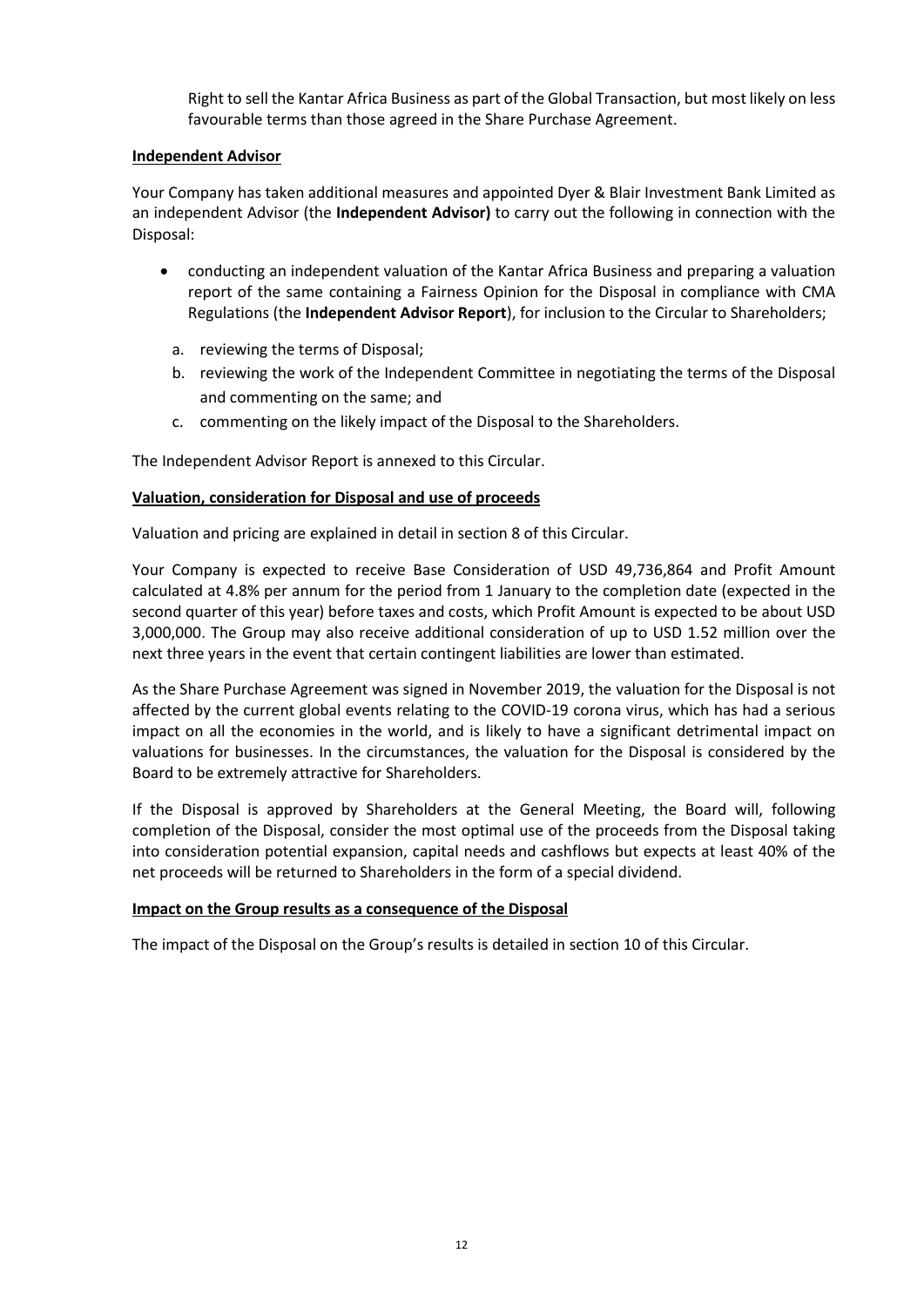#### **Recommendation**

Your Board and the Independent Kantar Transaction Committee have separately, carefully considered (i) the proposed Disposal, (ii) the price and terms agreed in the Share Purchase Agreement, and (iii) the other relevant circumstances and factors outlined in this Circular, and each having done so is satisfied that the proposed Disposal is in the best interests of your Company, and each unanimously recommends selling the Kantar Africa Business pursuant to the Share Purchase Agreement as part of the Global Transaction.

Yours faithfully



**Richard Omwela Chairman 30 April 2020**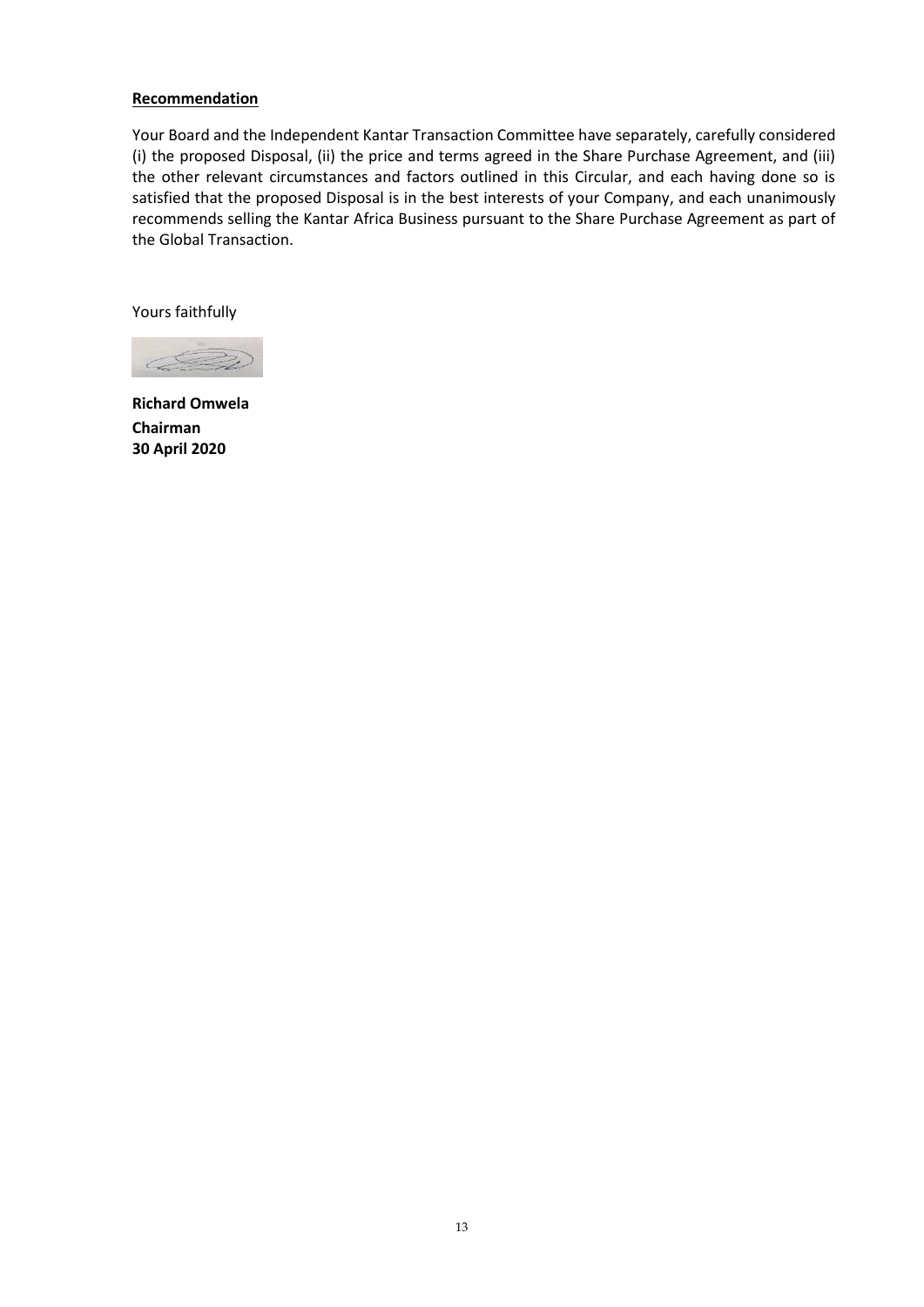#### <span id="page-13-0"></span>**5. KANTAR AFRICA BUSINESS**

#### $5.1$ **Background to the Kantar Africa Business**

Scangroup's business units include the provision of market research services known as the **Kantar Africa Business**, which is represented by two brands, namely Kantar Millward Brown and Kantar TNS.

The background to and business activities of the Kantar Africa Business are summarised below:

| <b>Business</b>                        | <b>Overview</b>                                                                                                                                                                                                                                                                                                                                                                                                                                                                                                                                                                                             |
|----------------------------------------|-------------------------------------------------------------------------------------------------------------------------------------------------------------------------------------------------------------------------------------------------------------------------------------------------------------------------------------------------------------------------------------------------------------------------------------------------------------------------------------------------------------------------------------------------------------------------------------------------------------|
| <b>Kantar Millward</b><br><b>Brown</b> | Kantar Millward Brown was a greenfield company established as Millward Brown<br>East Africa Limited on 20 August 2007 and subsequently extended its operations<br>to Nigeria and Ghana by the establishment of Millward Brown Nigeria Limited<br>and Millward Brown West Africa Limited. The Millward Brown Companies<br>provide pre-testing, tracking and sales modelling services, as well as a range of<br>other services to help clients market their brands more effectively.                                                                                                                          |
| <b>Kantar TNS</b>                      | On 1 July 2018, the Company acquired a majority share of RMGIL, a Mauritian<br>holding company for the Kantar TNS companies in Kenya, Nigeria, Ivory Coast,<br>Senegal, Ghana, Cameroon and the UK. The Kantar TNS Companies provide<br>customised market research services in West Africa, particularly in Nigeria,<br>Ghana and French-speaking West Africa. Their offering includes consumer,<br>panel, retail/shopper and public/social sector research services. They also<br>advises clients on growth strategies around new market entry, innovation, brand<br>switching and stakeholder management. |

#### <span id="page-13-2"></span>**Acquisition of the Kantar TNS Companies**

The Company acquired 80% of the shareholding in RMGIL in 2018, of which a 70% stake was acquired from the WPP Group on 1 July 2018 and paid for in shares for a total consideration of KES 926.6 million, with the balance of 10% being paid in cash. An independent valuation was undertaken in relation to the acquisition of the 70% stake in RMGIL in 2018 and this valuation was included in the circular presented to shareholders of the Company when approval of that acquisition was sought).

A summary of the details of this independent valuation obtained in 2018 is presented below.

|                         | <b>KES Million</b> |
|-------------------------|--------------------|
| <b>Enterprise Value</b> | 1,838.7            |
| Less: Debt              | 514.9              |
| <b>Equity Value</b>     | 1,323.8            |

Consideration for the acquisition of the 70% shareholding in RMGI was valued at Ksh 926.6 M (70% of Ksh 1323.8 Mil)

<span id="page-13-1"></span>

| Valuation Principle applied as per the Independent Valuation Report |                     |  |  |
|---------------------------------------------------------------------|---------------------|--|--|
| Earnings before interest and tax (EBIT) Average 2016 & 2017         | KES 266.5 Million   |  |  |
| Multiple applied to EBIT to arrive at Enterprise Value              | 6.9                 |  |  |
|                                                                     |                     |  |  |
| Average Net Revenue (2016 & 2017)                                   | KES 1821.4 Milllion |  |  |
| Multiple applied to Net Revenue to arrive at Enterprise Value       | 1.01                |  |  |
|                                                                     |                     |  |  |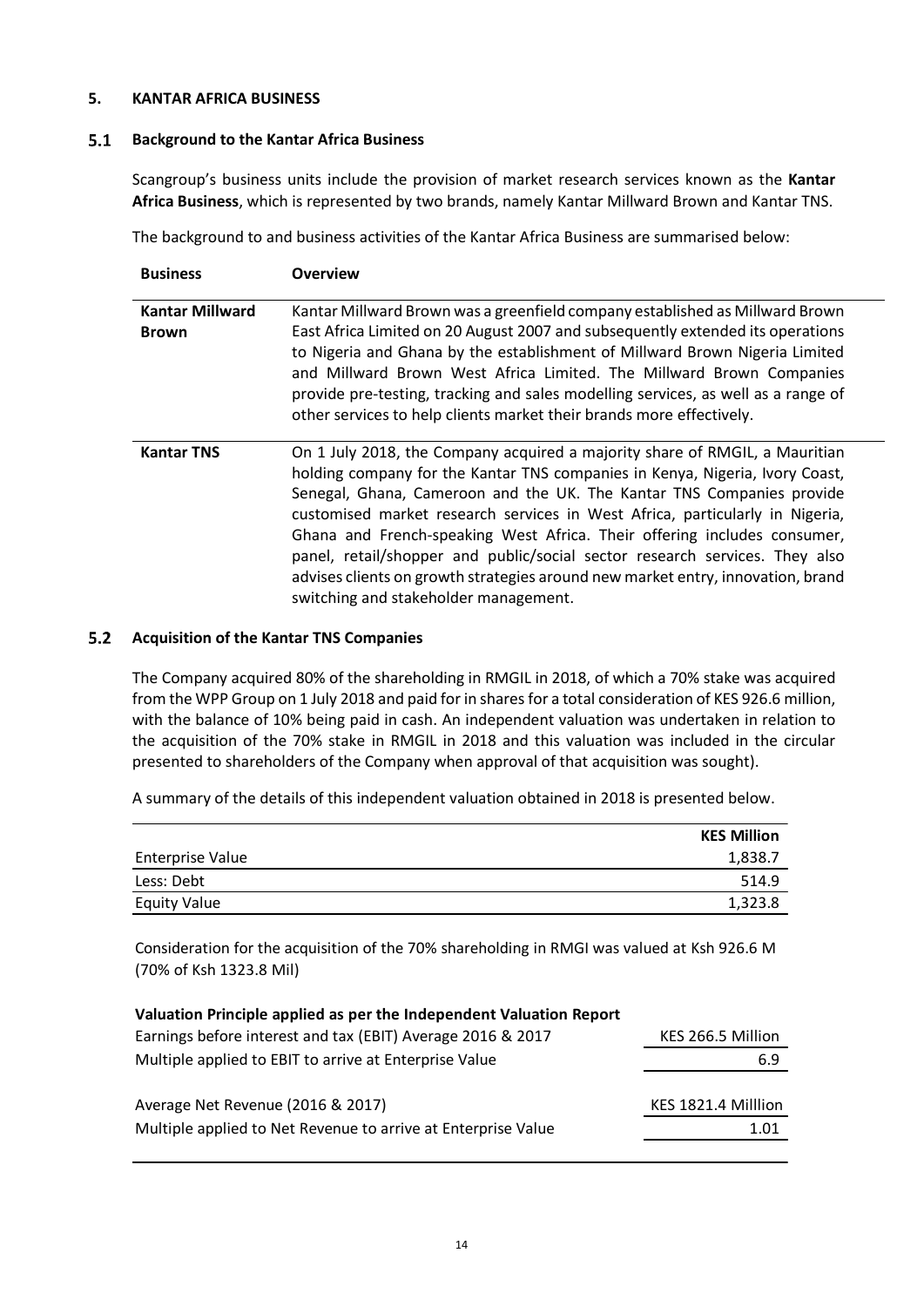#### $5.3$ **Tag and Drag Rights**

The agreement for the acquisition of the 70% stake in RMGIL from the WPP Group (the **2018 SPA**) included tag and drag rights for the sale by Scangroup of its shareholding in the whole of the Kantar Africa Business in the event any WPP Group company sold its interest in the Global Kantar Business (**Tag and Drag Rights**) as follows:

- $5.3.1$ under the Drag Right, the WPP Group is entitled to compel Scangroup to sell the Kantar Africa Business on a sale by the WPP Group of the Kantar Global Business; and
- $5.3.2$ under the Tag Right, Scangroup has the right to sell the Kantar Africa Business as part of any sale by the WPP Group of the Kantar Global Business.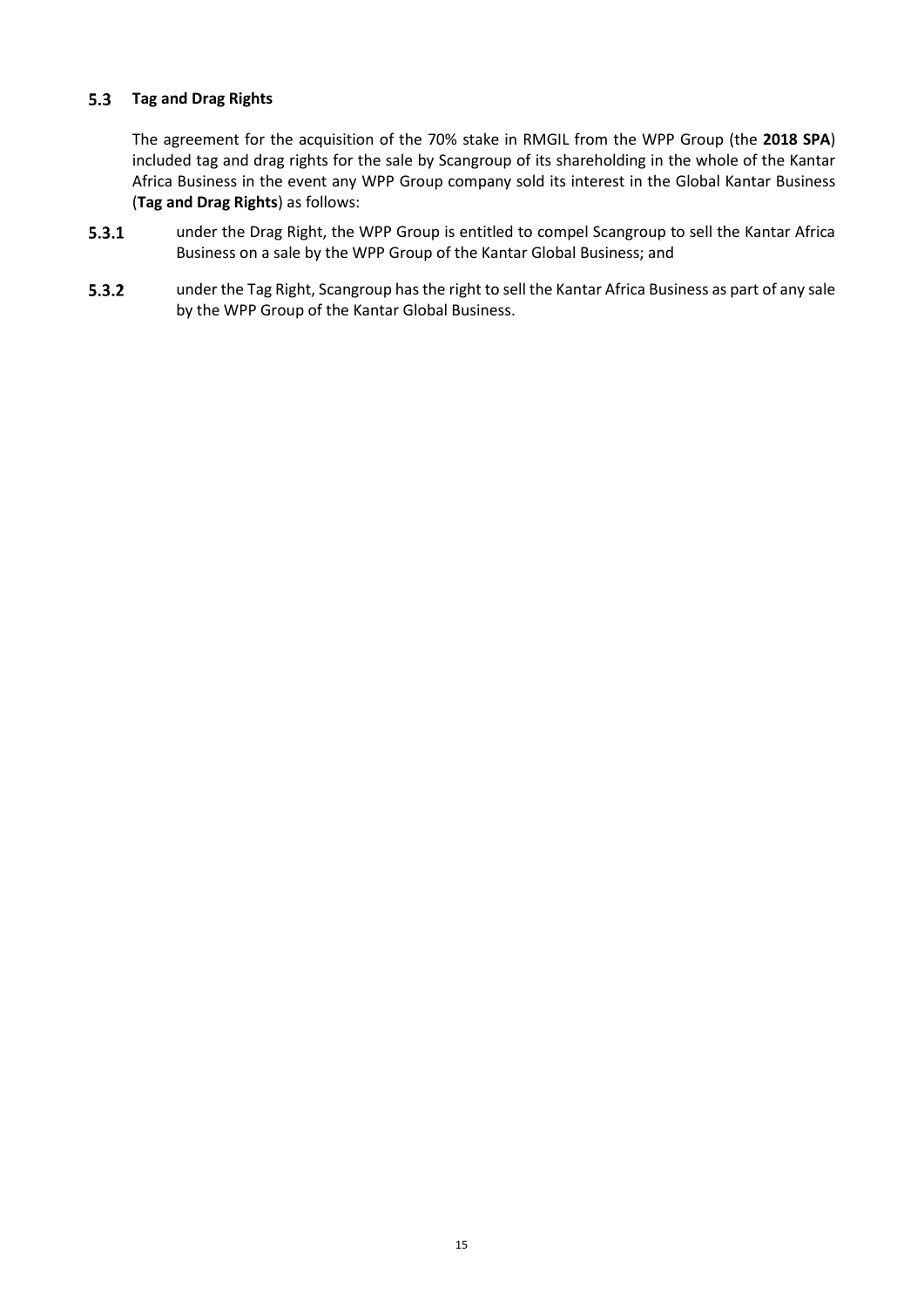#### <span id="page-15-0"></span>**6. GLOBAL TRANSACTION**

- $6.1$ Following a global, competitive auction sale process undertaken by WPP plc (further details set out below), WPP plc entered into an agreement on 12 July 2019 to sell the Kantar Global Business to the Joint Venture. Following this, the Company made a cautionary announcement on 31 July 2019 confirming that the Global Transaction triggers the Tag and Drag Rights and that the Company was in discussions with WPP plc regarding the mechanics and process for the sale of the Kantar Africa Business.
- $6.2$ The global, competitive auction process for the sale of the Kantar Global Business, which commenced in early 2019, ensured the establishment of a global benchmark for the value of the Kantar Global Business. The auction process was conducted on behalf of WPP plc by Goldman Sachs International and Ardea Partners and ran over a period of several months, attracting significant interest from a range of potential buyers (including major European and US private equity groups), which reflects the significant scale, geographic reach and brand presence of the Kantar Global Business. Bain Capital was selected as the winning bidder out of the shortlist of four (4) bidders on the basis that the overall enterprise value, transaction terms, deal certainty and path to closing it offered were the most attractive. The financial advisors to WPP the Global Transaction were Goldman Sachs International, Ardea Partners, Bank of America Merrill Lynch and Lazard Freres & Co.
- <span id="page-15-1"></span>The Global Transaction achieved an enterprise value of approximately USD 4.0 billion, which translates  $6.3$ into an implied multiple to EBITDA of approximately 8.2. The Global Transaction was based on a locked box mechanism as at 31 December 2018 with an adjustment for net cash and working capital, which translated into an equity value of USD 3.6 billion, with a profit amount being added to the consideration in respect of the period from 1 January 2019 to the date of completion at a rate of 4.8% p.a. in USD of the equity value, less an agreed amount to be paid as deferred consideration in respect of certain contingent liabilities (being on-going litigation and other claims).
- As a public listed entity, WPP plc obtained the approval of its shareholders on 24 October 2019 over  $6.4$ 99% of the shareholders present and voting at the meeting voted in favour of the Global Transaction. First Completion of the Global Transaction took place on 5 December 2019 when the Joint Venture was established and acquired over 90% of the Kantar Global Business. A copy of the shareholder circular dated 7 October 2019 and sent to the shareholders of WPP plc is available on [https://www.wpp.com/investors.](https://eur01.safelinks.protection.outlook.com/?url=https%3A%2F%2Fwww.wpp.com%2Finvestors&data=01%7C01%7CConsulting%40pratulshah.co.ke%7C1a4a98e762834b59856c08d7ae1616d6%7C967c5586736c432b9ca9619966529bf6%7C1&sdata=B8XFLD03ZdmI6w6wB1blG7%2FT3PRxcSp3wq2FyPvwiuU%3D&reserved=0)A number of subsequent completions of the Global Transaction will now occur at later dates when various remaining components of the Kantar Global Business will be acquired by the Joint Venture, subject to satisfaction or waiver of applicable conditions precedent (including those referred to in section [12.2.3](#page-26-0) in respect of the Kantar Africa Business).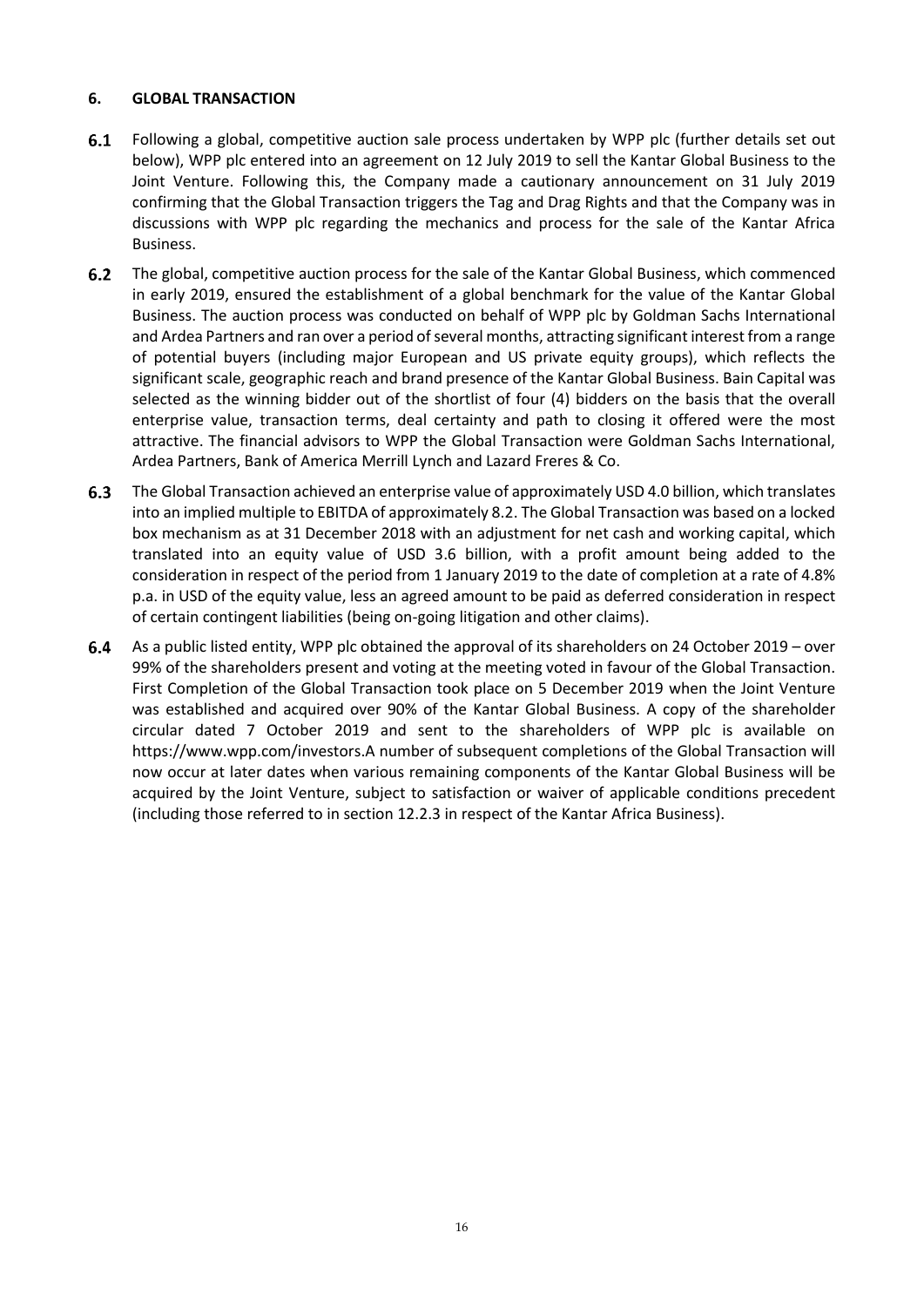#### <span id="page-16-0"></span>**7. THE INDEPENDENT KANTAR TRANSACTION COMMITTEE**

- $7.1$ In order to review the terms of the proposed Disposal and ensure the independence of the sale process for the Kantar Africa Business, the Independent Kantar Transaction Committee was formed by the Board comprising three (3) independent, non-executive directors. The mandate given to the Independent Kantar Transaction Committee is to:
	- consider the implications of the Global Transaction on the Kantar Africa Business;
	- consider the Tag and Drag Rights in the context of the Global Transaction;
	- negotiate the terms of the Disposal and manage the sale process on behalf of the Company;
	- ensure that the Company receives fair value for the Disposal and that the consideration and terms are in accordance with the Tag and Drag Rights; and
	- consider, having regard to price, terms and all other relevant factors and considerations, whether pursuing the Disposal is the best interests of the Company.
- $7.2$ The members of this committee are:

#### *Patricia Ithau, BCom, MBA (Chairperson of the Independent Committee)*

Patricia Ithau is an experienced business executive and seasoned marketing professional having worked in executive roles as managing and marketing director in various companies. She is currently the Regional Director for the Stanford Graduate Business School Initiative, Stanford Seed supporting SME transformation.

She also currently sits on various boards, including Barclays Bank of Kenya Limited (now Absa Bank Kenya Plc), Trade Mark East Africa (TMEA), KEPSA and others. She is also a trustee on the board of Vodafone Foundation, London.

Patricia has been involved in various transactions including the acquisition of Serengeti Breweries Ltd in Tanzania and led the acquisition of InterConsumer Products Limited by L'Oreal East Africa Limited.

#### *Richard Omwela BA (LLB)*

Richard Omwela is an advocate of the High Court of Kenya and a member of the Law Society of Kenya. Richard is a Senior Partner at Dentons Hamilton Harrison and Matthews Advocates. Richard sits on various boards as a non-executive, independent director.

Richard has more than 39 years of experience and a record of accomplishment that includes managing a number of complex, high-value transactions in Kenya. Richard's focus is on local, multinational and cross-border transactions including public private partnerships projects, financings, acquisitions, privatisations, as well as capital markets transactions.

#### *Pratul Shah FCCA, CPA(K), CPS(K)*

Pratul has over 30 years of professional experience in audit, tax planning, strategy, corporate finance and corporate recovery work. He was a partner at PricewaterhouseCoopers. He sits on boards of various companies.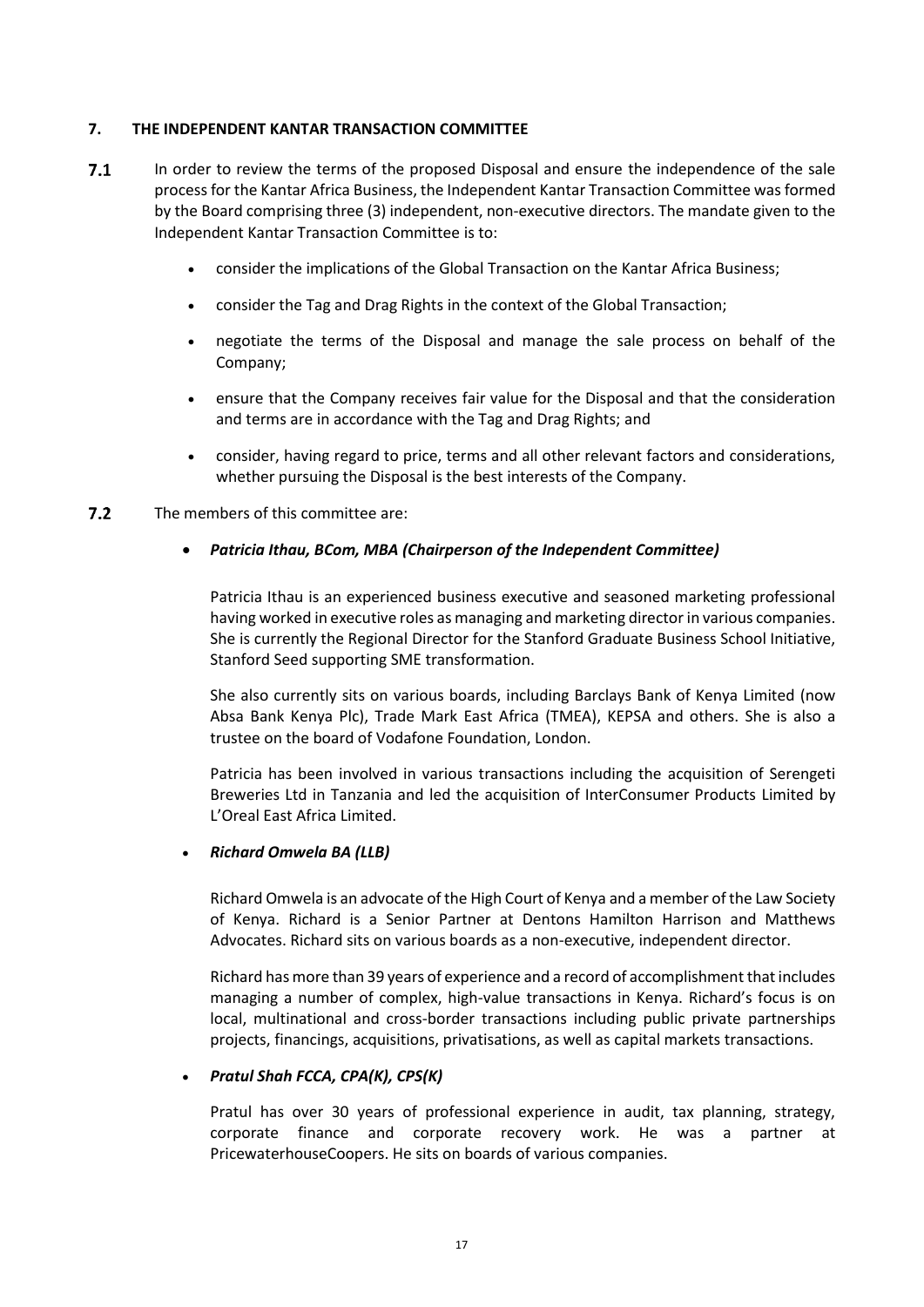He is currently retained by various companies to provide strategic and restructuring advice and has acted in the capacity of lead transaction advisor on a number of mergers and acquisitions.

- $7.3$ The Independent Kantar Transaction Committee members represent a wide range of experience and expertise including in the following areas:
	- finance and commercial expertise;
	- business and transaction expertise;
	- public and private M&A experience; and
	- legal expertise.
- $7.4$ The mandate of the Independent Kantar Transaction Committee is to objectively and independently:
	- ensure that the Disposal is conducted on an "arm's length" basis and that its terms are in best interests of the Company;
	- assess and ensure that the terms of the Disposal are no less favorable than the terms of the Global Transaction (as provided for under the Tag and Drag Rights);
	- ensure compliance with all applicable legal requirementsin consultation with external legal advisors;
	- ensure the proposed structure for the Disposal is appropriate;
	- ensure the tax implications of the Disposal are considered; and
	- ensure the transaction documents are properly prepared and correctly reflect the terms of the Disposal;

#### $7.5$ **Process followed by the Independent Kantar Transaction Committee**

The process described below was implemented by the Independent Kantar Transaction Committee to ensure that it delivered on its mandate and was able to make a recommendation to the Board in relation to the Disposal:

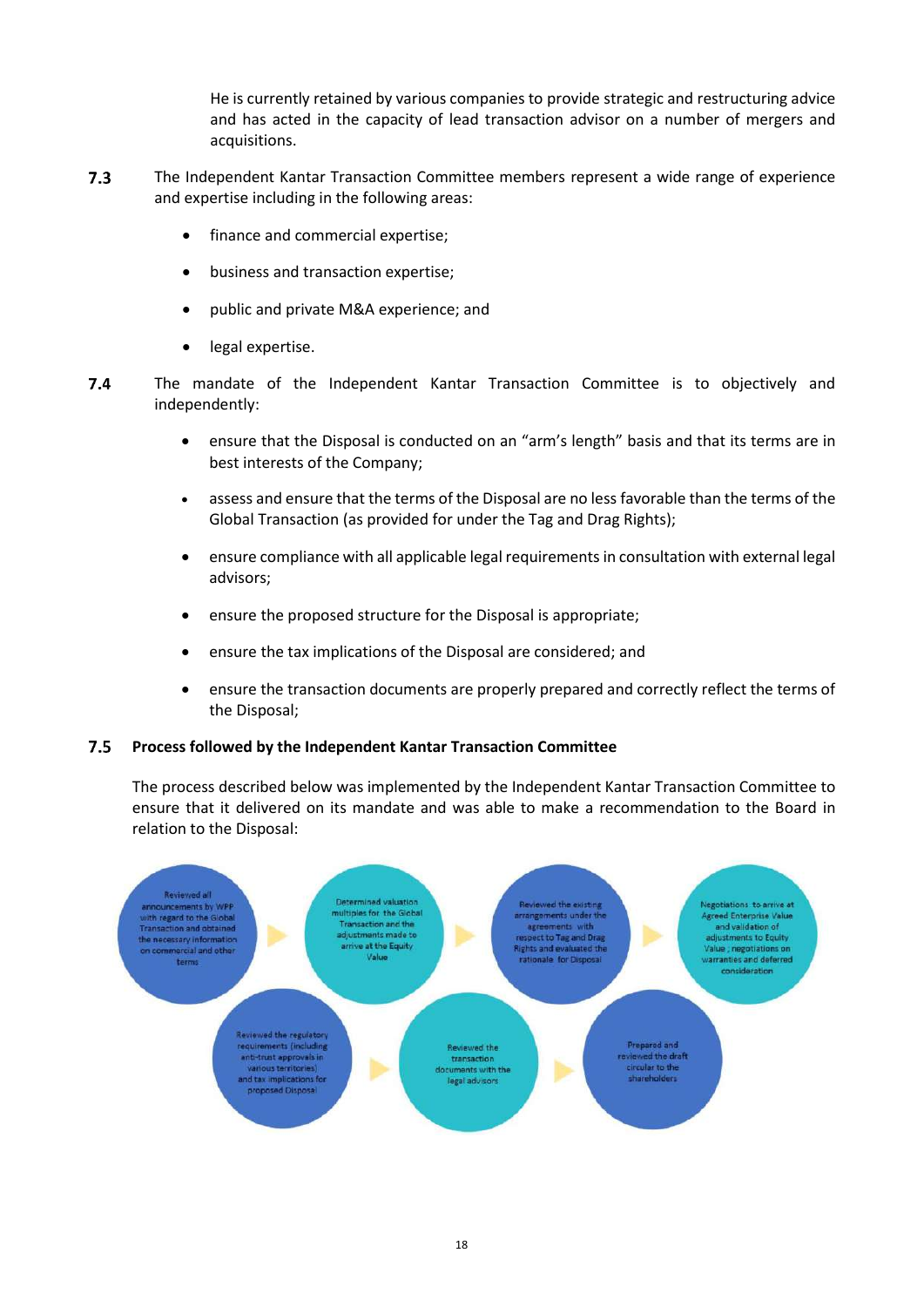#### <span id="page-18-0"></span>**8. COMMERCIAL TERMS OF THE DISPOSAL**

#### <span id="page-18-1"></span> $8.1$ **Enterprise value for purposes of calculating purchase consideration**

In order to independently assess the value of the Kantar Africa Business, the Independent Kantar Transaction Committee undertook a detailed review of the enterprise value applicable to the Kantar Africa Business using various implied multiples as follows:

- the enterprise value of the Kantar Global Business pursuant to the Global Transaction results in an implied EBITDA multiple of 8.2 times (see sectio[n 6.3](#page-15-1) of this Circular). Applying a multiple of 8.2 times the 2019 budgeted EBITDA of the Kantar Africa Business results in an enterprise value for the Africa Business of USD 63.14 million; and
- the enterprise value of the Kantar Global Business pursuant to the Global Transaction results in an implied EBIT multiple of 9.24 times. Applying a multiple of 9.24 times the 2019 budgeted EBIT of the Kantar Africa Business results in an enterprise value for the Africa Business of USD 63.58 million.

Given the difference of USD 0.44million in enterprise value for the Kantar Africa Business based on the analysis outlined above, the Independent Kantar Transaction Committee negotiated an increase of USD 0.44 million to the enterprise value of the Kantar Africa Business for the purposes of the Disposal, which resulted in an enterprise value for the Kantar Africa Business of USD 63.58 million for the purposes of the Disposal (the **Agreed Enterprise Value**).

#### $8.2$ **Rationale for accepting Agreed Enterprise Value at EBIT multiple of 9.24 times**

The multiples of 8.2 times EBITDA and 9.24 times EBIT applicable to the Disposal are significantly higher than the implied multiple resulting from the enterprise value applicable to the acquisition of Kantar TNS Companies by the Company in July 2018 (see section [5.2\)](#page-13-2) and as summarised below:

| <b>Implied Multiples for</b><br>calculating Enterprise Value | <b>For current</b><br><b>Disposal</b> |      |
|--------------------------------------------------------------|---------------------------------------|------|
| <b>EBIT multiple</b>                                         | 9.24                                  | 6.90 |
| Revenue Multiple                                             | 1.97                                  | 1.01 |

The EBIT multiple of 9.24 negotiated for the sale of the Kantar Africa Business is 33% higher than the EBIT multiple of 6.9 for the 2018 acquisition of the Kantar TNS Companies and the revenue multiple is almost double that for the 2018 acquisition of Kantar TNS Companies in July 2018.

In addition, the Independent Kantar Transaction Committee successfully negotiated that the Company, as the seller, would not provide any operational warranties in relation to the sale of the Kantar Africa Business, and would only provide warranties in relation to title and capacity.

In the opinion of the Independent Kantar Transaction Committee, divesting the Kantar Africa Business as a standalone local business is unlikely to attract the same level of interest from potential buyers or yield similar terms to those achieved through its participation in the Global Transaction.

Based on above, the Independent Kantar Transaction Committee considers the Agreed Enterprise Value of USD 63.58 Million for 100% of Kantar Africa Business has been properly and fairly determined.

#### <span id="page-18-2"></span> $8.3$ **Negotiated bridge between Agreed Enterprise Value and Equity Value**

The Agreed Enterprise Value was then adjusted to arrive at Equity Value as follows: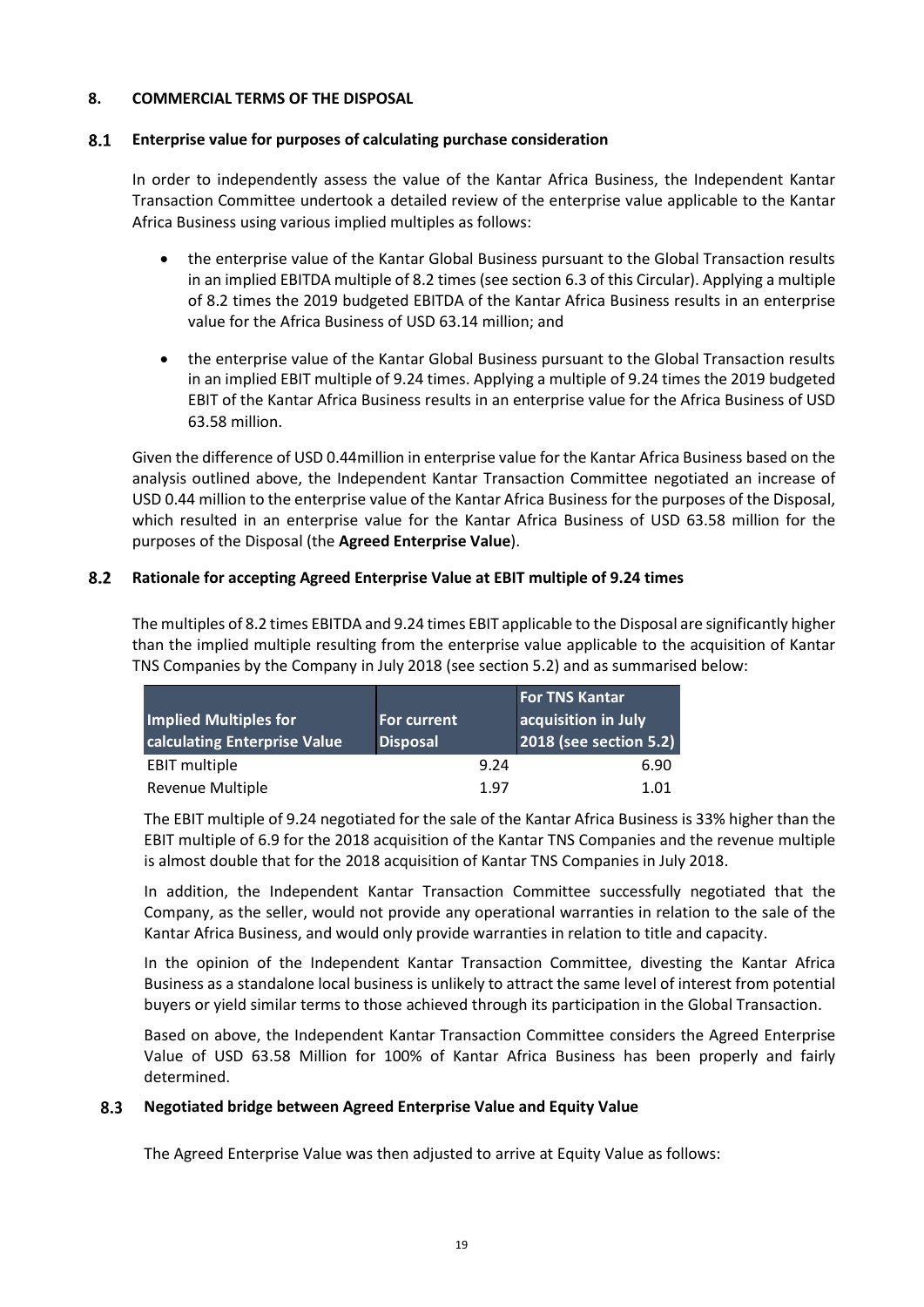|                                                              | <b>Total Kantar</b>    |
|--------------------------------------------------------------|------------------------|
| <b>USD Million</b>                                           | <b>Africa Business</b> |
| <b>Enterprise Value to Equity Bridge</b>                     |                        |
| Agreed Enterprise Value (at 9.24 times EBIT Multiple)        | 63.58                  |
| <b>Equity Bridge Adjustments</b>                             | (4.36)                 |
| Deferred consideration items                                 | (1.30)                 |
| <b>Equity price for 100% of Kantar Africa Business</b>       | 57.92                  |
| <b>Attributed as follows:</b>                                |                        |
| Kantar Miilward Brown                                        | 17.02                  |
| Kantar TNS                                                   | 40.90                  |
| <b>Total Equity Value for 100% of Kantar Africa Business</b> | 57.92                  |
| Attributable to Scangroup (100% of Kantar                    |                        |
| <b>Millbrown Brown and 80% of Kantar TNS)</b>                | 49.                    |

The equity bridge adjustments represent the aggregate amount of net indebtedness for borrowed money, other debt or debt-like items owed as at the Locked Box Date by a Target Group Companies after giving credit for cash and cash equivalents as at the Locked Box Date, where "debt-like items" include, *inter alia*, an adjustment for a shortfall against normalised working capital, tax liabilities and other liabilities for restructuring costs deducted from the Agreed Enterprise Value of the Kantar Africa Business.

Deferred consideration items represent adjustment for claims for which no provision is made of USD 1.3 million (based on a gross amount of USD 1.9 million after taking into account provisions already made), which are under litigation. In the event these are not deemed payable in next three (3) years, the Share Purchase Agreement provides for additional consideration to be paid to the Company of up to USD 1.52 million, being 80% of USD 1.90 million (see section [12.2.2](#page-26-1) of this Circular).

#### <span id="page-19-0"></span> $8.4$ **Additional Profit Consideration**

The Disposal is based on a locked box mechanism with an equity value of USD 47.74 million (the **Equity Value**) with a "Profit Amount" being added to the consideration in respect of the period from 1 January 2019 to the date of completion of the Disposal at a rate of 4.8% p.a. in USD of the Equity Value (the **Profit Amount**) thereby ensuring the Company continues to benefit from growth in the Kantar Africa Business until completion of the Disposal.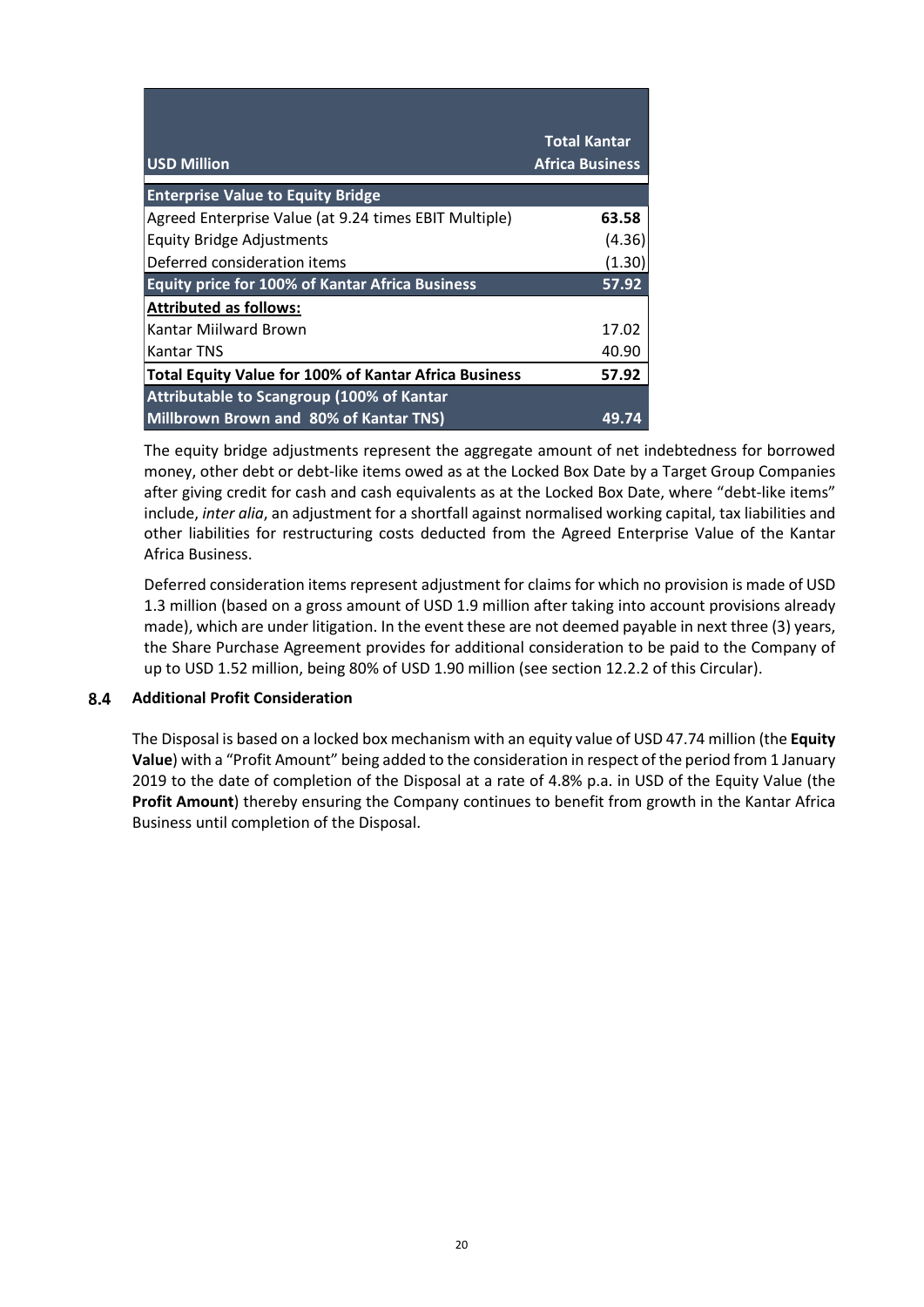#### <span id="page-20-0"></span>**9. RATIONALE FOR THE DISPOSAL**

The Independent Kantar Transaction Committee considered the following factors in evaluating the Disposal:

- (a) (**Tag and Drag Rights**): The Global Transaction triggers the Drag and Tag Rights under existing arrangements between the Company and the WPP Group in respect of the Kantar Africa Business, which require or entitle (as the case may be) the Company to participate in the Global Transaction through the disposal by the Group to the Joint Venture of 100% of its interest in the Kantar Africa Business. The Independent Kantar Transaction Committee considered that the Drag and Tag Rights could have been exercised by either party to ensure that the Disposal is based on no less favourable terms than the Global Transaction. However, the Independent Kantar Transaction Committee managed, through negotiation, to procure significantly better terms (including as to price) for the Disposal than those that would have been available had the Drag and Tag Rights been exercised (as explained below).
- (b) (**Attractive sale terms**): The global, competitive auction sale process conducted by top international advisers ultimately provides the best valuation of the Kantar Global Business. Based on this process, together with the additional negotiation by the Independent Kantar Transaction Committee, the terms of sale of the Kantar Africa Business are attractive specifically considering the following:
	- The Company has achieved the same multiple for the Kantar Africa Business as was achieved for the Kantar Global Business, despite the Kantar Africa Business not having the large scale and reach of the Kantar Global Business.
	- The Independent Kantar Transaction Committee successfully negotiated that Scangroup, as seller, would not give any operational warranties in relation to the Kantar Africa Business, which would have been required to be provided had the Drag and Tag Rights been exercised, thereby removing a potential contingent liability from the Company and liquidating the cash to be received from the sale of the Kantar Africa Business by ensuring it is unencumbered.

The Independent Kantar Transaction Committee considered that it is unlikely that a stand-alone disposal would achieve a better valuation than that determined under the Disposal, particularly given the multiples achieved for the Disposal are significantly higher than those which were agreed under the 2018 SPA. The EBIT multiple of 9.24 (see sectio[n 8.1](#page-18-1) of this Circular) applicable to the Disposal is 33% higher than the EBIT multiple of 6.9 paid for the acquisition of the Kantar TNS Companies in July 2018.

(c) (**Kantar access**): The Kantar Africa Business relies to a significant extent on the client network, globally-derived know-how and technology, and brand-presence of the Kantar Global Business, which would not be available to the Kantar Africa Business were it to operate on a stand-alone basis. Furthermore, if the Kantar Africa Business were to seek to operate independently, the Kantar Global Business would be free to re-enter the market as a competitor of the Kantar Africa Business. Participation in the Global Transaction could alleviate the effect of these potential obstacles because the Company's retained business and clients will continue to be able to access Kantar's market insights and data through referral arrangements between the Company and Kantar.

Consequently, the Independent Kantar Transaction Committee and the Board consider that divesting the Kantar Africa Business as a stand-alone, local business is unlikely to attract the the same level of interest from potential buyers, or yield terms (including as to price) which are superior or even comparable to those available to the Company through its participation in the Global Transaction.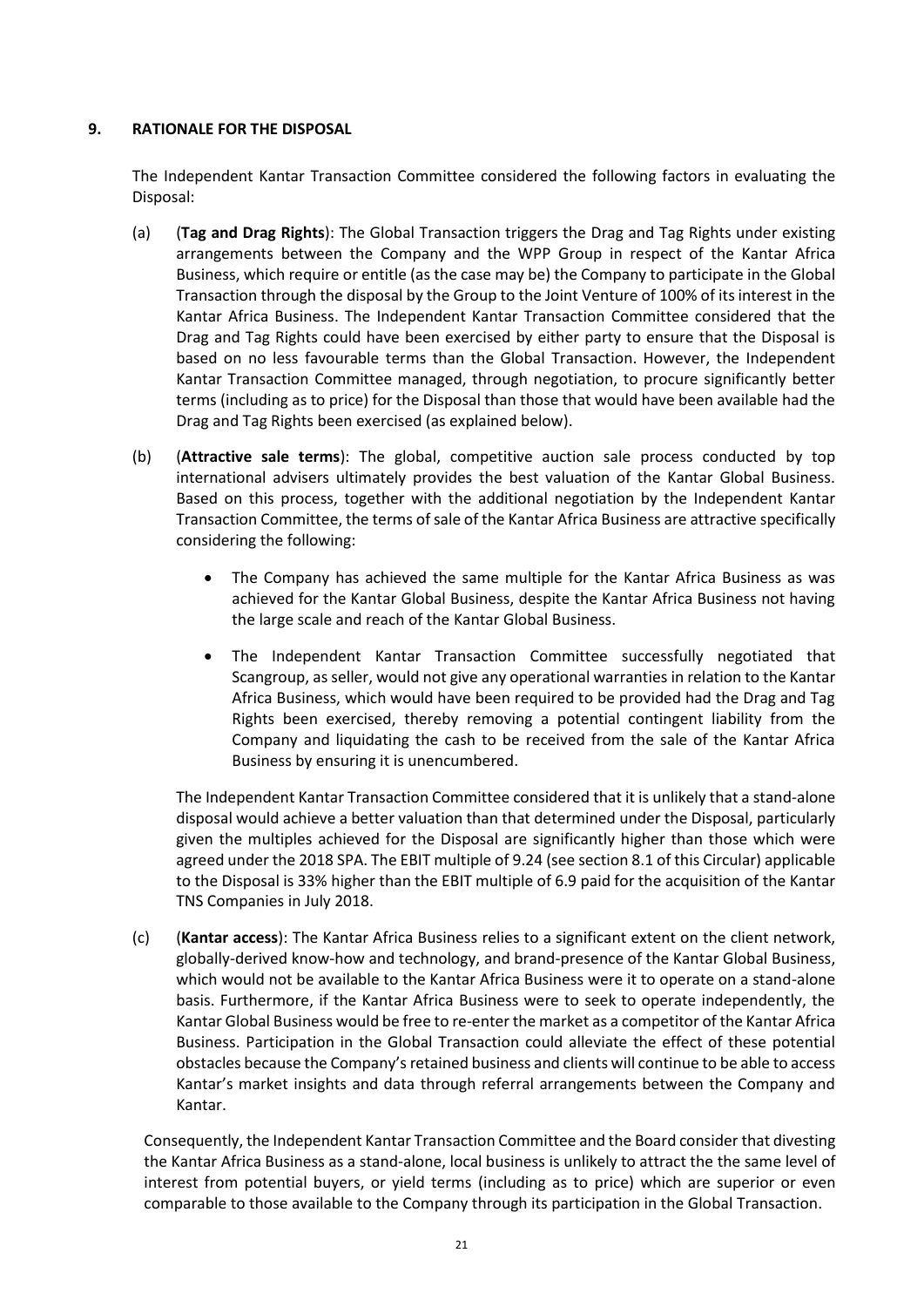(d) (**Disadvantages of not selling**): Retention of the Kantar Africa Business in circumstances where WPP has disposed of a majority interest in the Kantar Global Business would increase the complexity of the Group's operations. This is because, as a business with EBITDA comprising only around 1% of the EBITDA of the Kantar Global Business (based on EBITDA for the 2018 financial year), the Kantar Africa Business relies significantly on access to globally-derived know-how and technology and the Kantar brand-presence and without access to these benefits, the Company would need to invest considerable resources in developing and maintaining the scale of the operational capabilities of the Kantar Africa Business. If the Kantar Africa Business were to operate on a stand-alone basis and did not have access to these benefits (or equivalent resources), the competitive position of the Kantar Africa Business within the relevant African markets may erode and the Kantar Global Business could itself enter those markets as a competitor.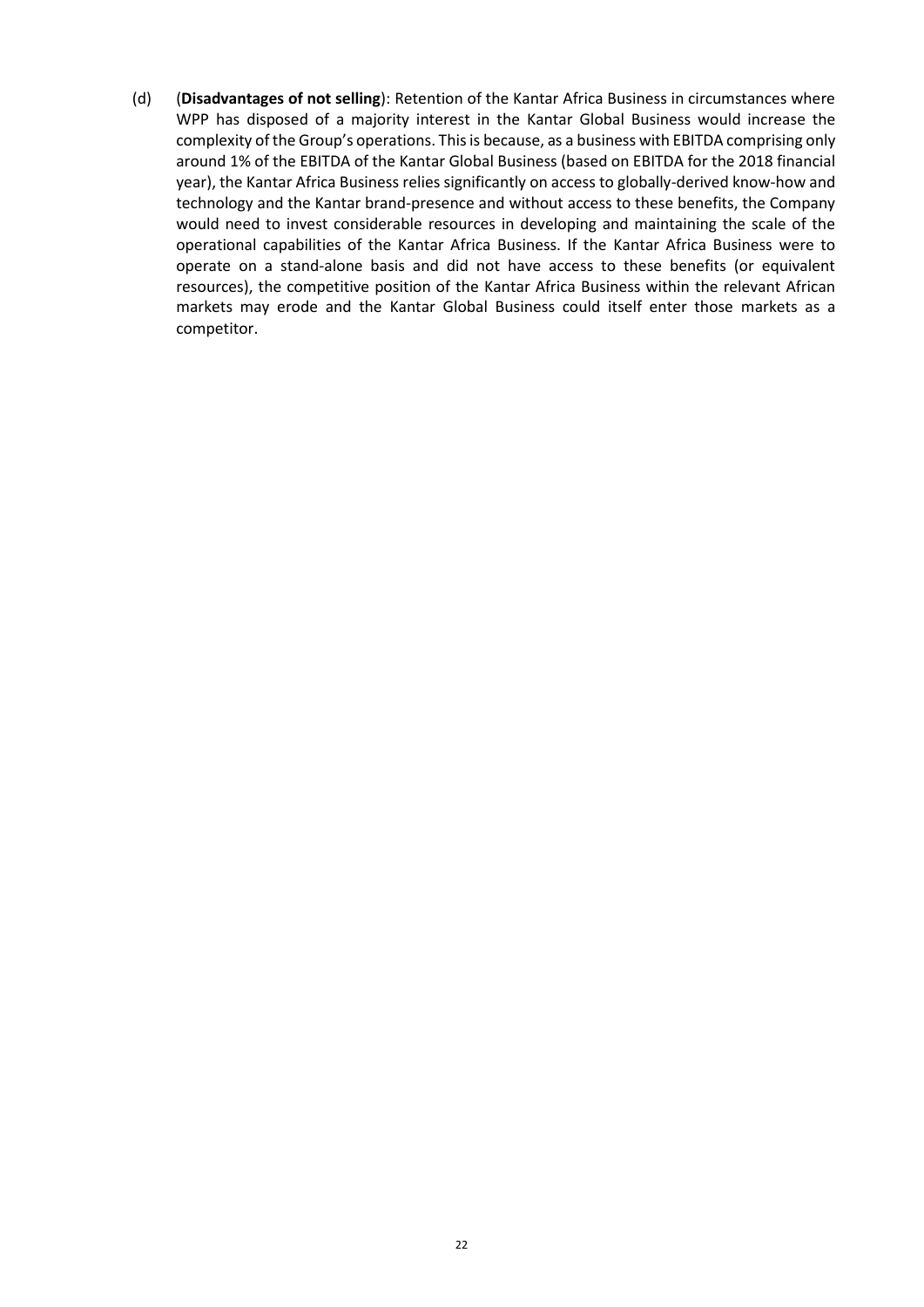#### <span id="page-22-0"></span>**10. IMPACT OF DISPOSAL**

#### **Potential impact of Disposal**

Whilst the actual impact of the Disposal will be determined by the actual purchase consideration and the date of completion of the Disposal, the following example illustrates the potential impact of the Disposal based on the assumption that the Disposal completed on 30 June 2019 (being the Group's half year end for financial year 2019):

(a) The Group would have reported a one-off accounting gain on sale of approximately. KES 1.2 billion (on a consolidated basis) as set out below. The actual gain will be based on the relevant figures as at the date of completion of the Disposal.

|                                                        | <b>USD</b> | <b>KES'000</b> |
|--------------------------------------------------------|------------|----------------|
| Equity value (see section 8.3)                         | 49,736,864 |                |
|                                                        |            |                |
| Add: Profit Amount at 4.8% per annum from 1            |            |                |
| January 2019 to 30 June 2019 (see section8.4)          | 1,183,874  |                |
| Total consideration (see section 12.2.2)               | 50,920,738 |                |
| Less: estimated costs                                  | (240,000)  |                |
| Less: estimated tax                                    | (861, 975) |                |
|                                                        |            |                |
| Net proceeds from sale of Kantar Africa Business       | 49,818,762 | 5,097,646      |
|                                                        |            |                |
| Net consolidated asset value of Kantar Africa Business |            |                |
| at 30 June 2019                                        |            | (2,648,504)    |
|                                                        |            |                |
| Adjustment to revenue reserves for acquisition of      |            |                |
| Research & Marketing Group Investment Limited in       |            |                |
| 2018                                                   |            | (1,209,513)    |
| <b>Expected net gain on Disposal</b>                   |            | 1,239,630      |

(b) The results (before accounting for any gain on Disposal) of the Kantar Africa Business would have been reported as part of discontinued operations as follows:

| <b>Discontinued Operations:</b>                | <b>Six month Earnings</b><br>to 30 June 2019<br><b>KES'000</b> | <b>Full Year Earnings to</b><br>31 December 2018<br><b>KES'000</b> |
|------------------------------------------------|----------------------------------------------------------------|--------------------------------------------------------------------|
| Revenue                                        | 1,001,260                                                      | 1,476,395                                                          |
| Other income                                   | 2,731                                                          | 36,482                                                             |
| Expenses                                       | (741, 450)                                                     | (931, 309)                                                         |
| Profit before tax                              | 259,810                                                        | 545,086                                                            |
| Attributable tax expense                       | (89, 288)                                                      | (179, 367)                                                         |
| Profit after tax                               | 170,522                                                        | 365,719                                                            |
| Less: Minority Interest                        | 22,176                                                         | 36,066                                                             |
| Profit attributable to shareholders of Company | 148,345                                                        | 329,653                                                            |

Note: The TNS Kantar Companies were acquired by the Company on 1 July 2018.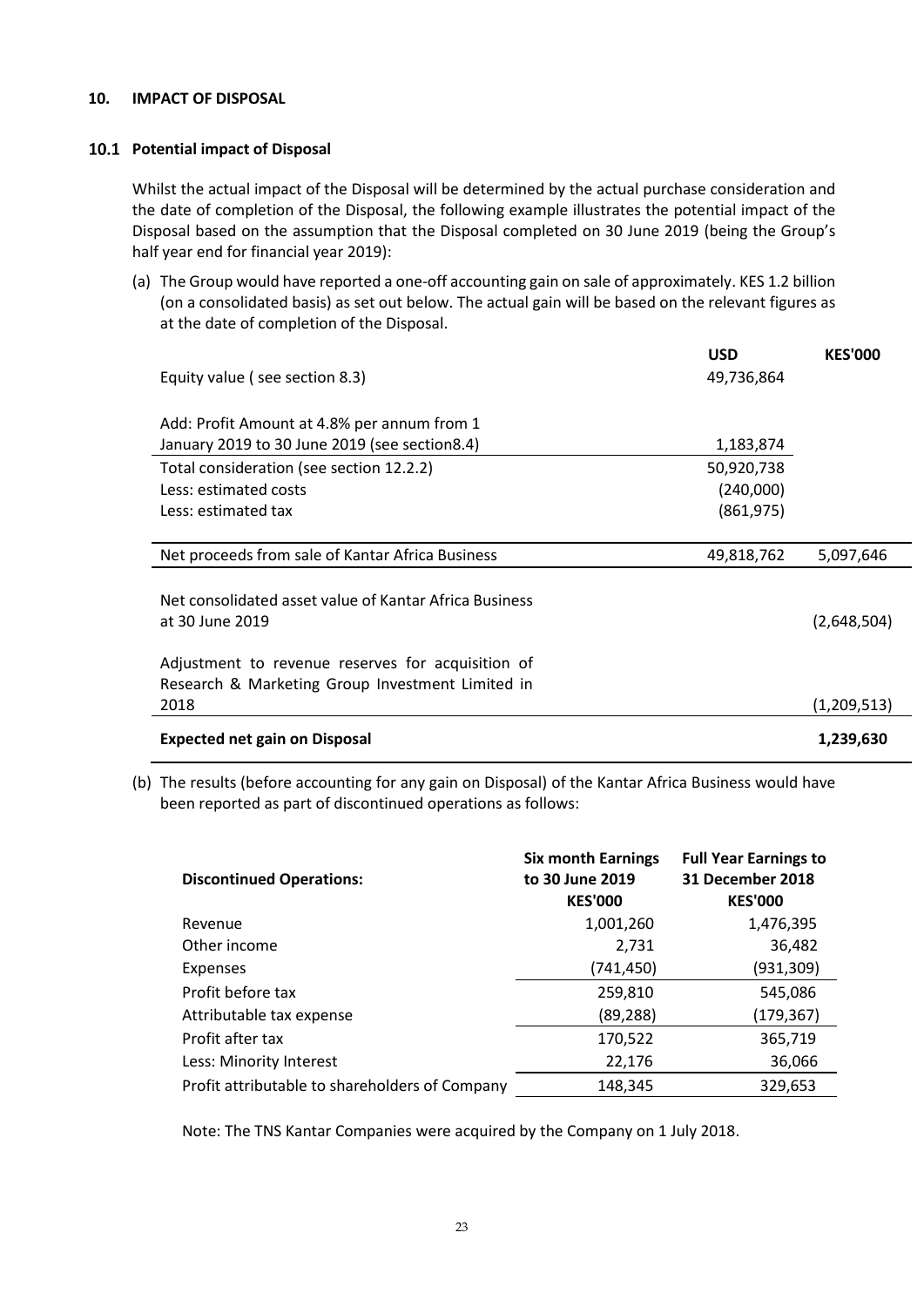#### **Intended use of funds received from the Disposal**

The funds received from the Disposal will result in a cash surplus in the Company. As the Independent Kantar Transaction Committee negotiated not to give any operational warranties in respect of the Disposal such cash remains unencumbered.

The Board will review the optimal use of proceeds taking into consideration potential expansion, capital needs and cashflows, but expects that at least 40% of the net proceeds to be returned to Shareholders in the form of a special dividend.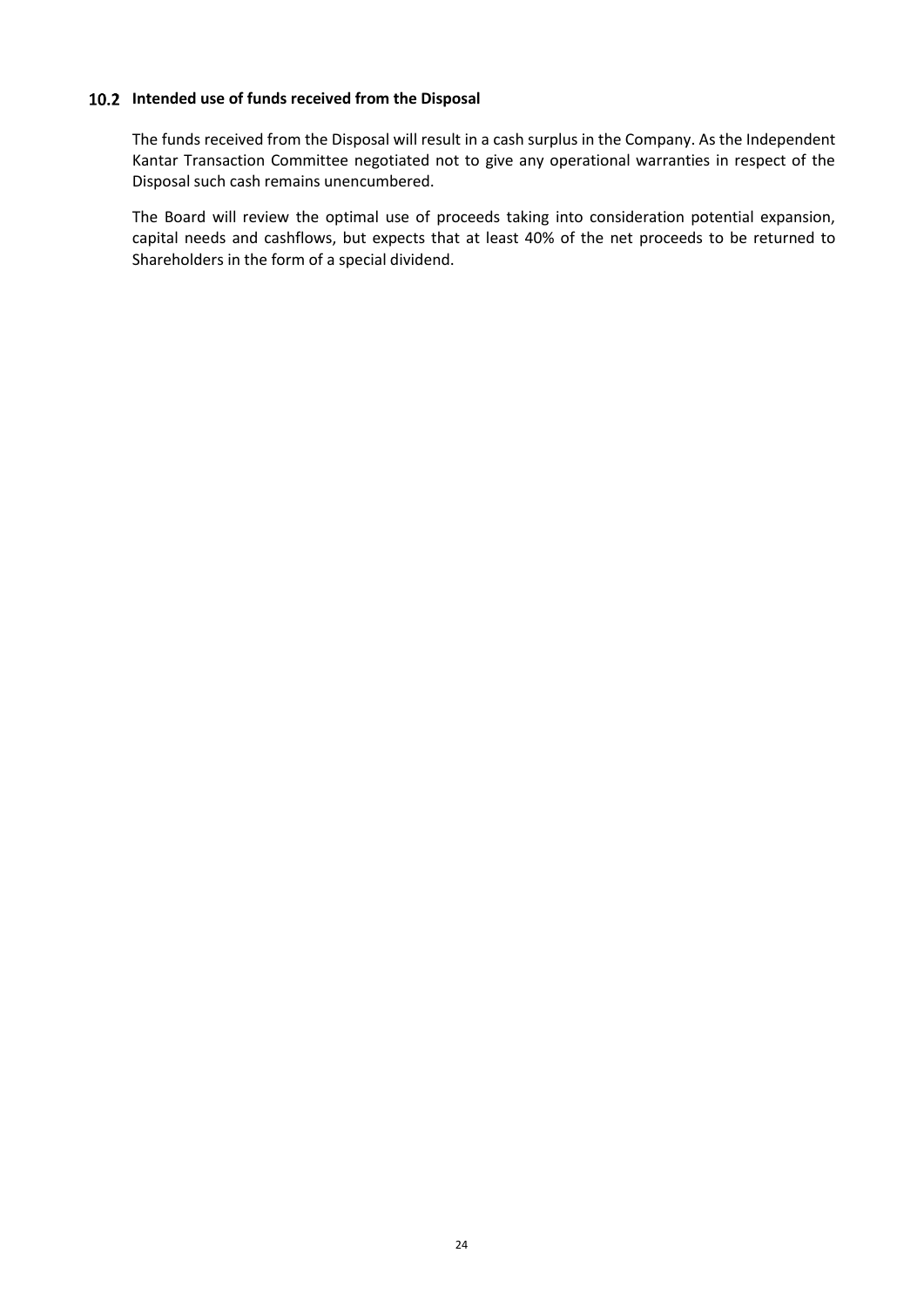#### <span id="page-24-0"></span>**11. RECOMMENDATION OF THE INDEPENDENT KANTAR TRANSACTION COMMITTEE AND THE BOARD**

During its transparent assessment process, the Independent Kantar Transaction Committee carefully considered the rationale for and terms of the Disposal and also evaluated the advantages and disadvantages for the Company. The Independent Kantar Transaction Committee unanimously believes that there are significant advantages in pursuing the Disposal and accordingly believes that the Disposal is in the best interests of the Company and Shareholders as a whole for the reasons set out in this Circular.

The Board, on the recommendation of the Independent Kantar Transaction Committee, unanimously recommends that Shareholders vote in favour of the Resolution for the reasons set out above and summarised below:

- given the existing Drag and Tag Rights, the price and overall terms of the Disposal are fair and favourable;
- given WPP plc's ongoing involvement in the Kantar Global Business, the Company will still be able to access the data and expertise of the Kantar Global Business;
- the Kantar Africa Business may not be marketable on a stand-alone basis and, if a separate sale were achieved, the stand-alone business would be unlikely to attract a similar multiple as that applicable to the Disposal; and
- <span id="page-24-1"></span> retaining the Kantar Africa Business without the support and collaboration of the Kantar Global Business would require additional expertise to be brought in, which would result in additional costs.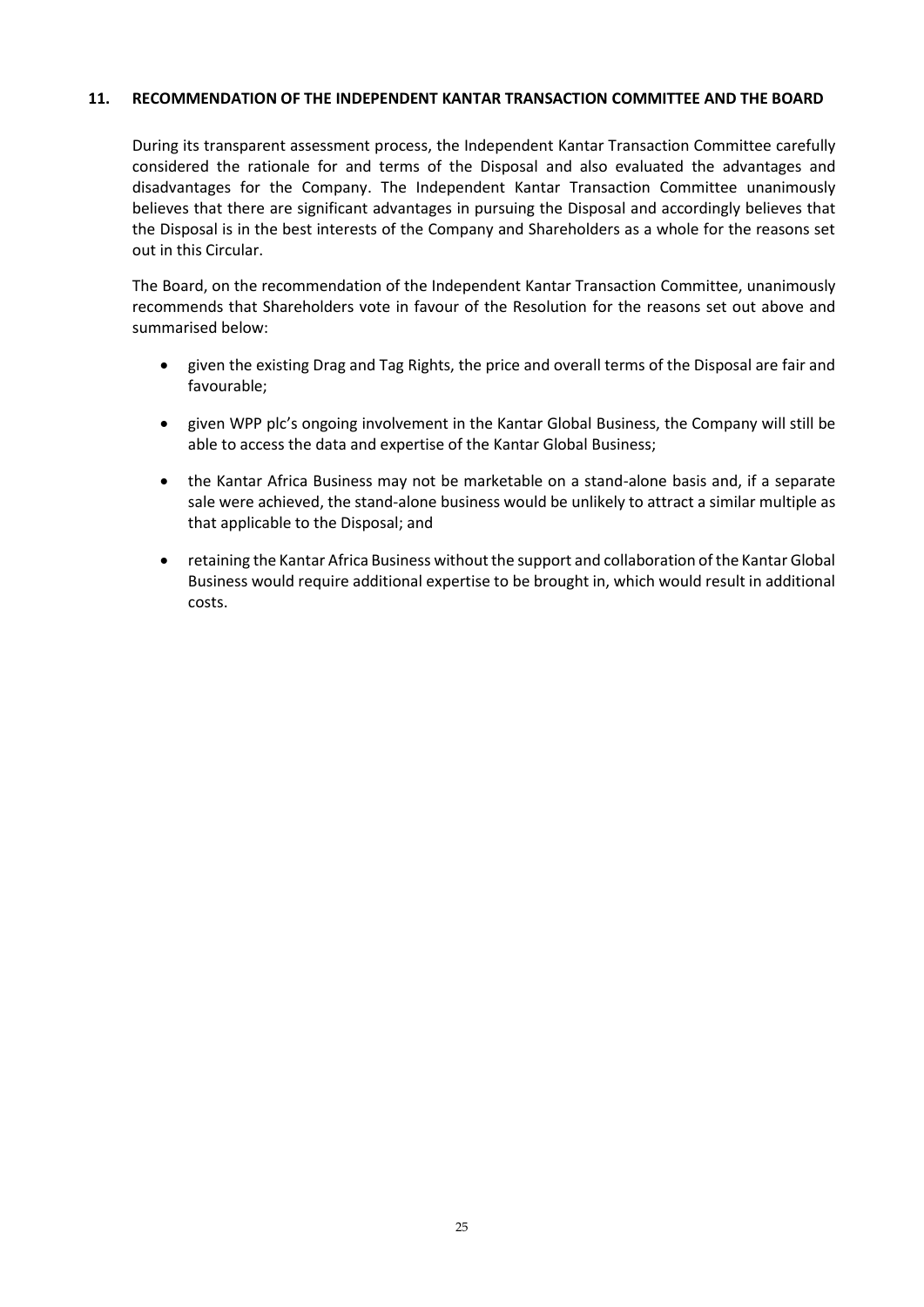#### <span id="page-25-0"></span>**12. THE SHARE PURCHASE AGREEMENT**

12.1 On 26 November 2019, the Company entered into a share purchase agreement with WPP plc and Kantar Square to implement the Disposal (the **Share Purchase Agreement**).

WPP plc is the ultimate parent entity of the Company and currently holds approximately 56.25% of the Shares. The Company holds 100% of the issued share capital of the Target Group Companies, other than RMGIL, where the Company holds 80% of the issued share capital, with the remaining 20% of RMGIL being held by International Research and Marketing Group Holdings. International Research and Marketing Group Holdings has agreed, under a separate share purchase agreement, to sell its 20% shareholding in RMGIL to Kantar Square simultaneously with the Disposal.

Kantar Square was established as the main acquisition vehicle for the Kantar Global Business and is, with effect from First Completion, directly owned by the Joint Venture.

#### **Overview of Share Purchase Agreement terms**

The key terms of the Share Purchase Agreement are summarised below.

#### <span id="page-25-1"></span>12.2.1 Entities to be sold

The Kantar Africa Business comprises the Target Group Companies and the Target Group Subsidiaries (as listed below). Pursuant to the Disposal, the Company will sell, or procure the sale by the Nominee Shareholders and its wholly-owned subsidiary, Scangroup Mauritius Holdings, of 100% of the issued share capital of each of these entities other than RMGIL in relation to which the Company will sell its entire shareholding of 80% of the total issued share capital, with the remaining 20% being sold by International Research and Marketing Group Holdings.

#### **Target Group Companies:**

- $(a)$ Millward Brown East Africa Limited (incorporated in accordance with the laws of Kenya under registration number C.143579);
- $(b)$ Millward Brown Nigeria Limited (incorporated under the laws of Nigeria with registration number RC704821);
- $(c)$ Millward Brown West Africa Limited (incorporated in accordance with the laws of Ghana under registration number CA-72,678/3273); and
- RMGIL (incorporated in accordance with the laws of Mauritius under registration number  $(d)$ 094608 C1/GBL),

#### (together, the **Target Group Companies**).

#### **Target Group Subsidiaries:**

The subsidiaries of the Target Group Companies are as follows:

- TNS RMS Cameroun Limited (incorporated in accordance with the laws of Cameroon under (a) registration number RC/DLA/2010/B/390);
- TNS RMS Cote d'Ivoire S.A.R.L. (incorporated in accordance with the laws of the Ivory Coast  $(b)$ under registration number CI-ABJ-2002-B-284-103);
- TNS RMS East Africa Limited (incorporated in accordance with the laws of Kenya under  $(c)$ registration number C7274);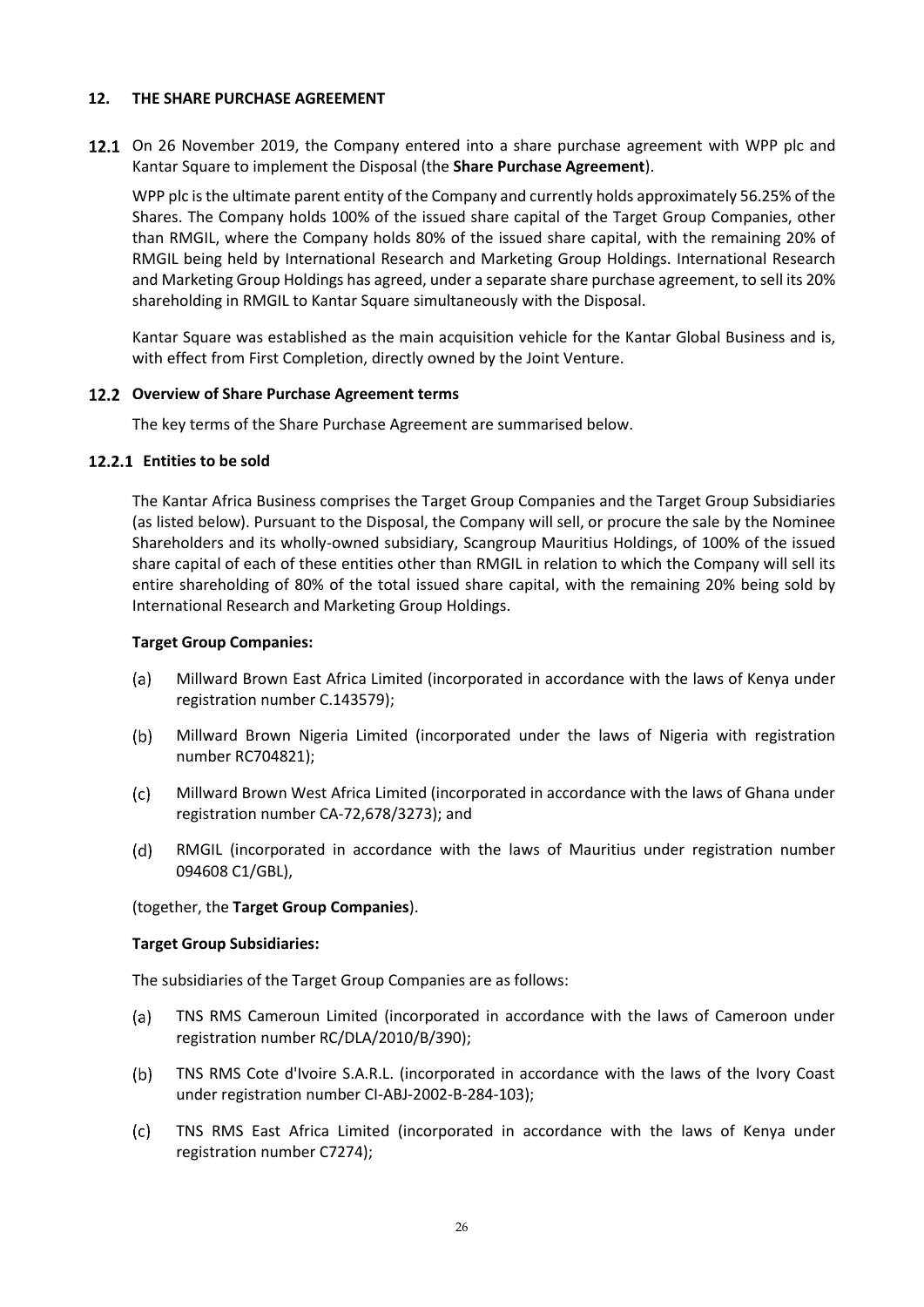- $(d)$ TNS RMS International (GH) Limited (incorporated in accordance with the laws of Ghana under registration number CA-72,678/3273);
- TNS RMS Nigeria Limited (incorporated in accordance with the laws of Nigeria under registration (e) number RC869906);
- $(f)$ TNS RMS Senegal S.A. (incorporated in accordance with the laws of Senegal under registration number 004189264/2Y3); and
- Kantar Africa Insight Limited (incorporated in accordance with the laws of England and Wales  $(g)$ under registration number 5126026),

(together, the **Target Group Subsidiaries**).

### <span id="page-26-1"></span>12.2.2 Consideration

The purchase price payable to the Company is USD 49.74 million plus the Profit Amount (see section [8.4](#page-19-0) of this Circular). The Profit Amount will be calculated as 4.8% per annum over the period from (and including) 1 January 2019 to the date of completion of the Disposal, which Profit Amount is expected to be about USD 3,000,000. The purchase price for the Disposal as well as the Profit Amount is payable in cash and will be allocated to the Company and the other selling members of the Group.

The Group may receive additional consideration of up to USD 1.52 million over next three years in respect of certain contingent liabilities, in the event that such liabilities are lower than currently estimated.

The Company is required to ensure that the Target Group operates on a 'locked box' basis from 1 January 2019 to completion of the Disposal. In broad terms, this means that the Group must compensate WPP plc for any dividends or distributions paid or other financial benefits provided by the Target Group to the Group in the period between 1 January 2019 and the date of completion of the Disposal, other than in respect of certain permitted payments.

#### <span id="page-26-0"></span>12.2.3 Conditions precedent

Completion of the Disposal is subject to the satisfaction or waiver of the following conditions precedent:

- (**Regulatory approval**): the Company having obtained the required regulatory approvals from  $(a)$ the CMA to issue the requisite public communication, including this Circular, in accordance with the requirements of the NSE Listing Rules- this condition has, as at the date of this Circular, been satisfied;
- $(b)$ (**Shareholder approval**): the Shareholders passing the Resolution by the requisite majority;
- $(c)$ (**Merger control**): notification to the CCC, and notification to and approval by the CAK, FCC, FCCPC and SEC of the change of control pursuant to the Disposal – the CAK issued their approval on 24 January 2020; and
- (**Release of Debenture**): the release of Millward Brown East Africa Limited from the Debenture.  $(d)$

### 12.2.4 Completion timing

Completion of the Disposal will take place within five Business Days after the conditions precedent (as listed in section [12.2.3](#page-26-0) above) have been satisfied or waived unless otherwise agreed by WPP plc and the Company.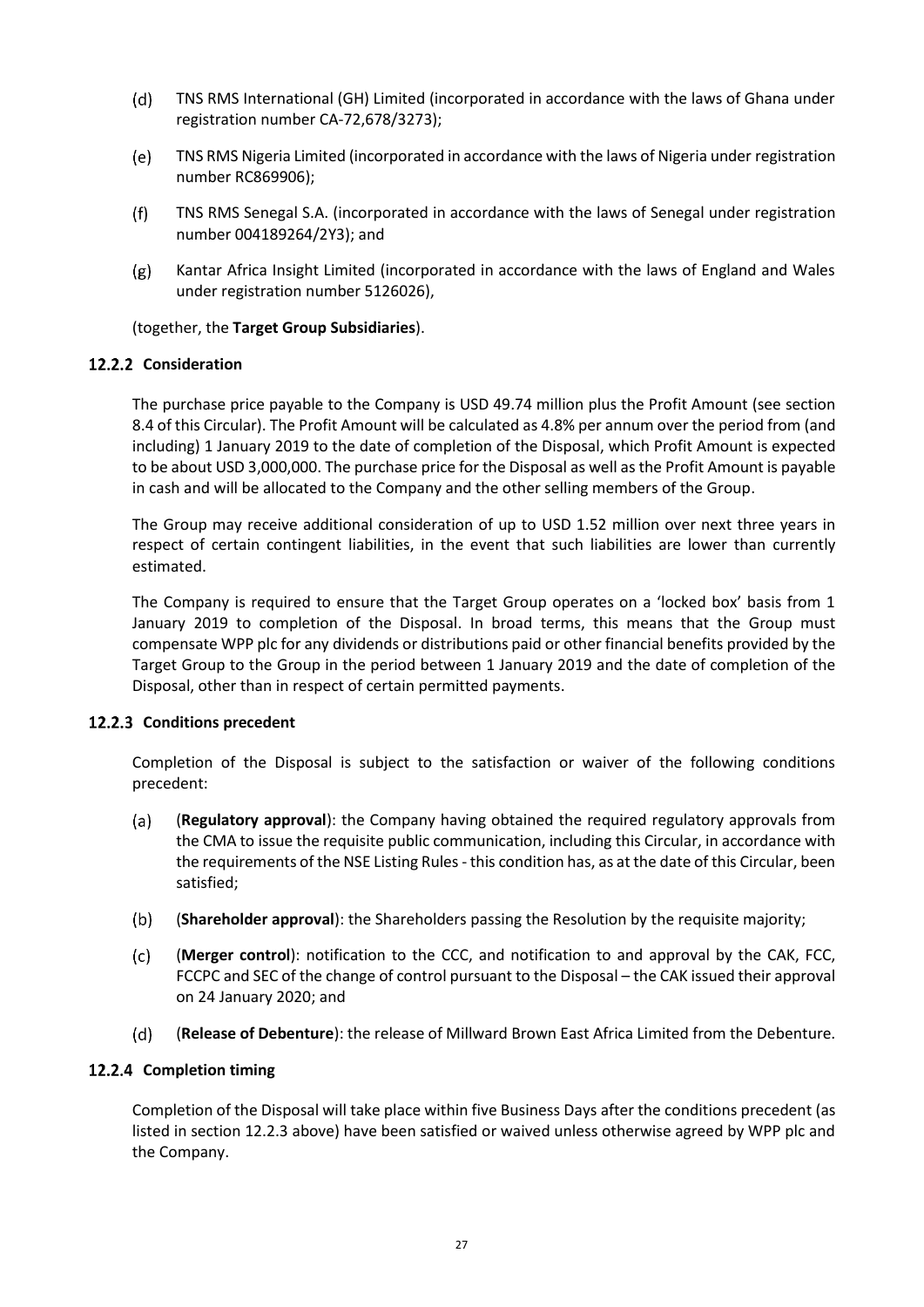### 12.2.5 Termination

- $(a)$ The Share Purchase Agreement may be terminated by WPP plc if the Company does not complete the Disposal when required to do so after all the conditions precedent have been satisfied or waived (other than as a result of a default by WPP plc or Kantar Square) and fails to remedy that failure within five (5) Business Days of receiving notice to do so
- $(b)$ The Share Purchase Agreement may be terminated by the Company if:
	- Kantar Square (or any wholly-owned subsidiary of WPP plc nominated by WPP plc to  $(i)$ purchase the Target Group Companies) suffers an insolvency event (e.g. an administrator is appointed, an order is made for the winding up of the buyer etc.); or
	- either WPP plc or Kantar Square does not complete the Disposal when required to do so after all the conditions precedent have been satisfied or waived (other than as a result of a default by the Company) and fails to remedy that failure within five Business Days of receiving notice to do so.
- $(c)$ In addition, the Share Purchase Agreement will terminate if the conditions precedent to the Disposal have not been satisfied or waived by 30 June 2020 (the **Cut-Off Date**); provided that WPP plc may extend the Cut-Off Date to 12 July 2020 (or such other date as is agreed in writing between WPP and the Company).

#### **Warranties**

As previously noted, the Share Purchase Agreement contains limited warranties from the Company in favour of WPP plc and Kantar Square in relation to title and capacity.

#### 12.3 Changes to Board

No changes to the current members of the Board are proposed as a result of the Disposal.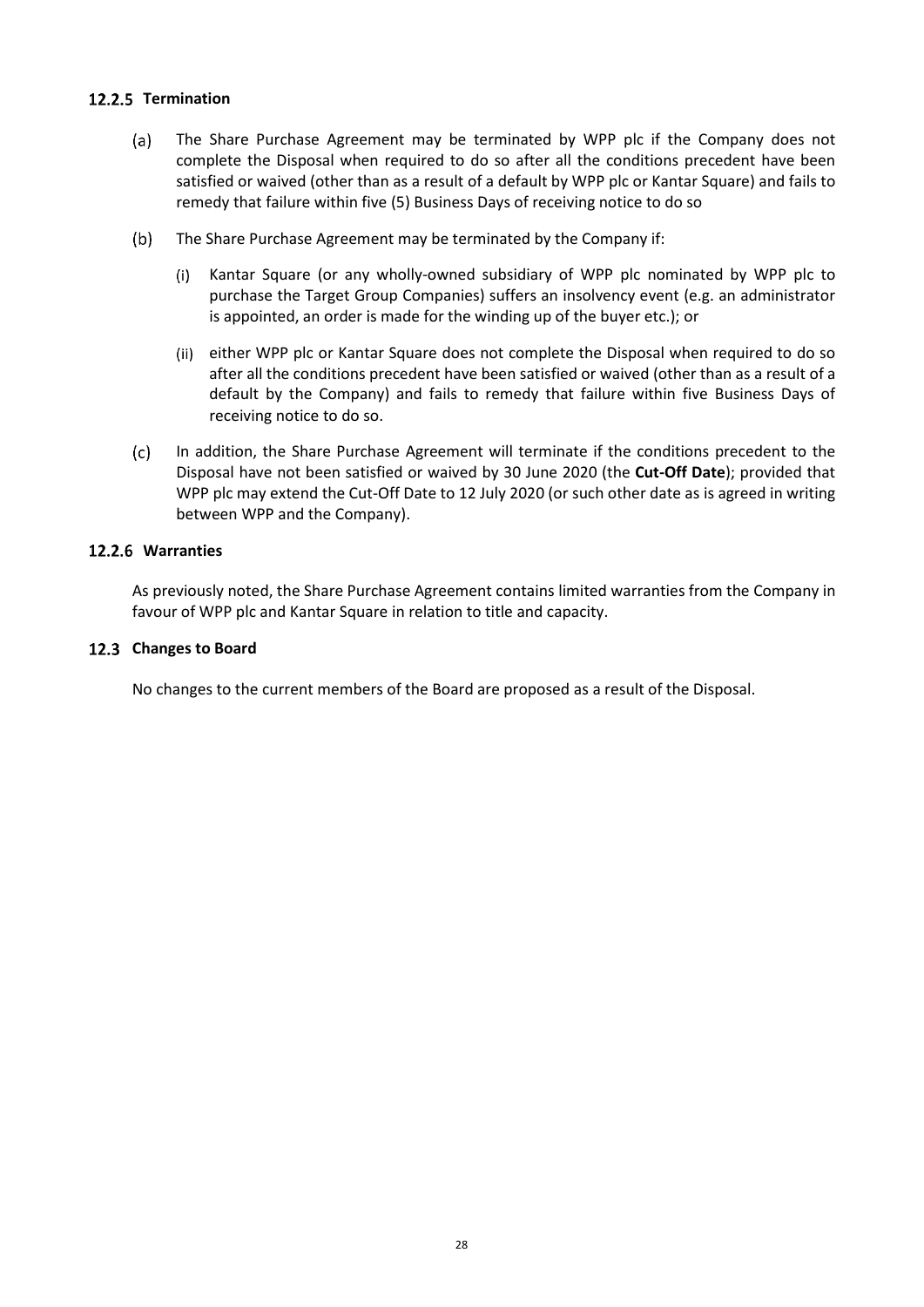#### <span id="page-28-0"></span>**13. STATUTORY AND GENERAL INFORMATION**

#### **13.1 Responsibility Statement**

The Directors of the Company accept responsibility for the information contained in this Circular. To the best of the knowledge and belief of the Directors (who have taken all reasonable care to ensure that such is the case) the information contained in this Circular is in accordance with the facts and does not omit anything likely to affect the import of such information.

#### **Directors' Interests**

| <b>Name</b>                         | Shareholding – number of shares<br>held and % of issued share capital  | <b>Independent Kantar Transaction</b><br><b>Committee Member (Y/N)</b> |
|-------------------------------------|------------------------------------------------------------------------|------------------------------------------------------------------------|
| <b>Richard Omwela</b><br>(Chairman) | $2,520 - 0.00058%$                                                     | Yes                                                                    |
| Bharat Thakrar (CEO)                | 46,147,264 – 10.6783% (jointly<br>owned with Sadhna Bharat<br>Thakrar) | No                                                                     |
| Jonathan Neil Eggar                 | $300,000 - 0.0694\%$                                                   | No                                                                     |
| Satyabrata Das                      | 200,000 - 0.00463%                                                     | No                                                                     |

#### **13.3 Forward Looking Statements**

This Circular contains forward-looking statements relating to the Company. These forward-looking statements can be identified by the use of forward-looking terminology such as *expects, may, is expected to, believes, is optimistic that, will, will continue, should, would be, seeks or anticipates,* or similar expressions or the negative thereof or other variations thereof or comparable terminology, or by discussions of strategy, plans or intentions.

These statements reflect the current views of the Company with respect to future events and are subject to certain risks, uncertainties and assumptions. Several issues could cause the actual results of the Company to be materially different from the projected results, performance or achievements that may be expressed or implied by such forward-looking statements or pro forma financial information. If any one or more of these risks or uncertainties materialise, or should underlying assumptions prove incorrect, actual results may vary materially from those described in this Circular as anticipated, believed, estimated or expected.

The Company does not intend, and does not assume any obligation, to update any industry information or forward-looking statements set out in this Circular.

#### **Why Shareholder approval is required**

The Disclosure Regulations require a listed company to obtain shareholder approval prior to selling shares in a subsidiary resulting in the subsidiary ceasing to be a subsidiary of the listed company. As a consequence of the Disposal, the Target Group Companies and the Target Group Subsidiaries will cease to be subsidiaries of the Company. Therefore, the Shareholders are required to approve the Disposal.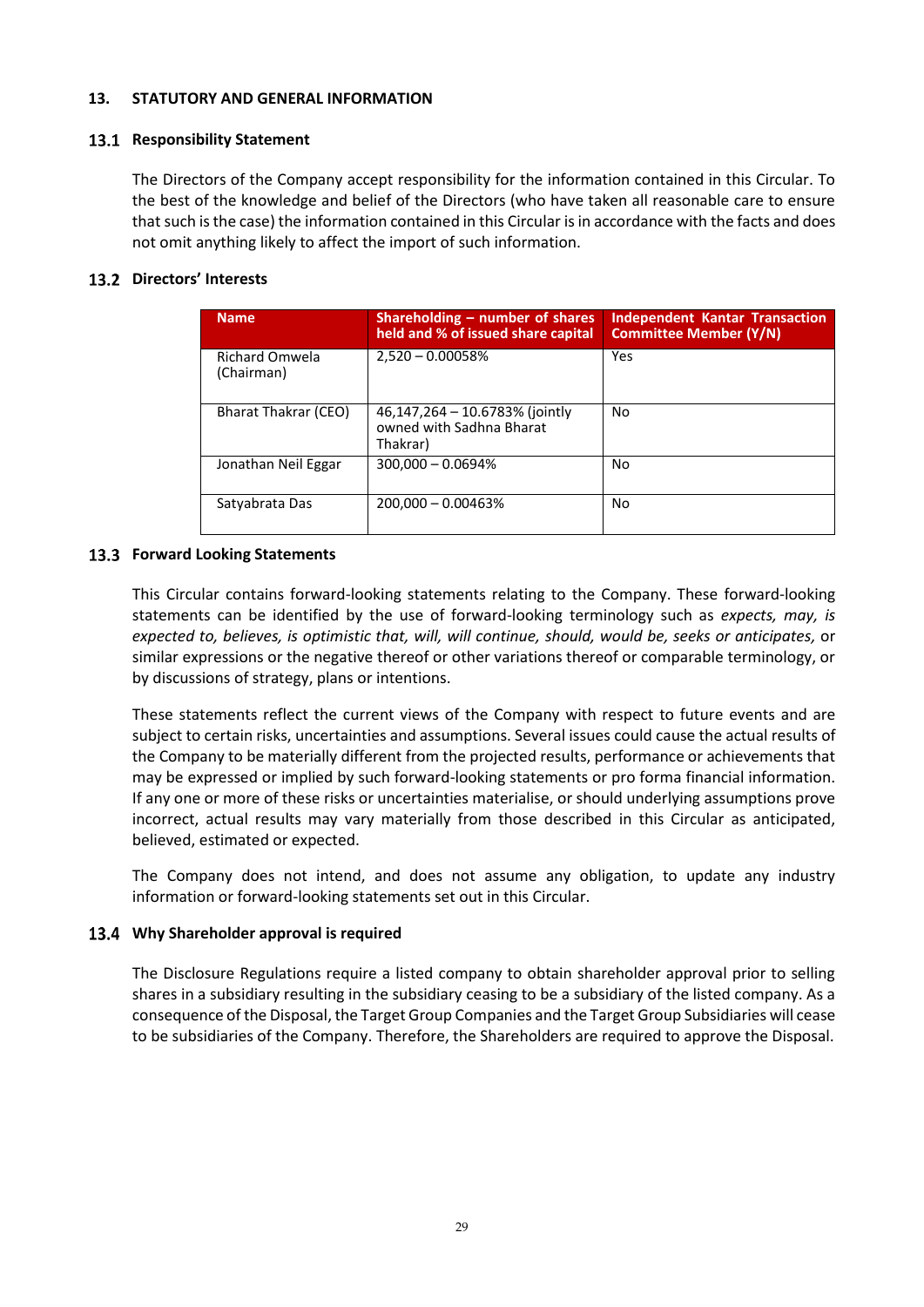#### <span id="page-29-0"></span>**14. DOCUMENTS AVAILABLE FOR INSPECTION**

- $14.1$ The following documents may be viewed on the Company's website [https://www.wpp](https://www.wpp-scangroup.com/)[scangroup.com/:](https://www.wpp-scangroup.com/)
	- $(a)$ a copy of this Circular;
	- $(b)$ a copy of the Independent Advisor Report;
	- $(c)$ Scangroup's audited accounts for the last three years (years 2018, 2017 and 2016, which are also available on the website of Scangroup); and
	- $(d)$ a copy of the High Court Order in Miscellaneous Application No. E680 of 2020.
- 14.2 A copy of the Share Purchase Agreement may be inspected by Shareholders either:
	- a. to the extent possible, by appointment at the Company's offices or Image Registrars offices at 5<sup>th</sup> Floor, Absa Towers (formerly Barclays Plaza), Loita Street from Monday 4<sup>th</sup> May 2020 to Tuesday 26th May 2020 between 9.00 a.m. and 4.00 p.m. (excluding weekends/Sundays and public holidays). Due to the measures introduced through ministerial directives and the Rules regarding social distancing, **all appointments must be arranged with the Company Secretary at least 48 hours in advance.** To arrange an inspection time, Shareholders should send an email to the following addres[s Documents.EGM@wpp-scangroup.com,](mailto:Documents.EGM@wpp-scangroup.com) providing their full details (full names, Kenyan national identity card/Passport Number/CDSC Account Number) and outlining their request to physically inspect the Documents and the SPA; **OR**
	- b. by request to the Company Secretary by email to the following address: Documents.EGM@wpp-scangroup.com, providing their full details (full names, address, ID/Passport Number/CDSC Account Number) outlining their request to view the SPA which request must be made on or before Tuesday 26<sup>th</sup> May 2020.

As the SPA remains a confidential document any Shareholder wishing to inspect the same will be required to confirm that they will maintain confidentiality by way of entry into of a non-disclosure agreement with the Company.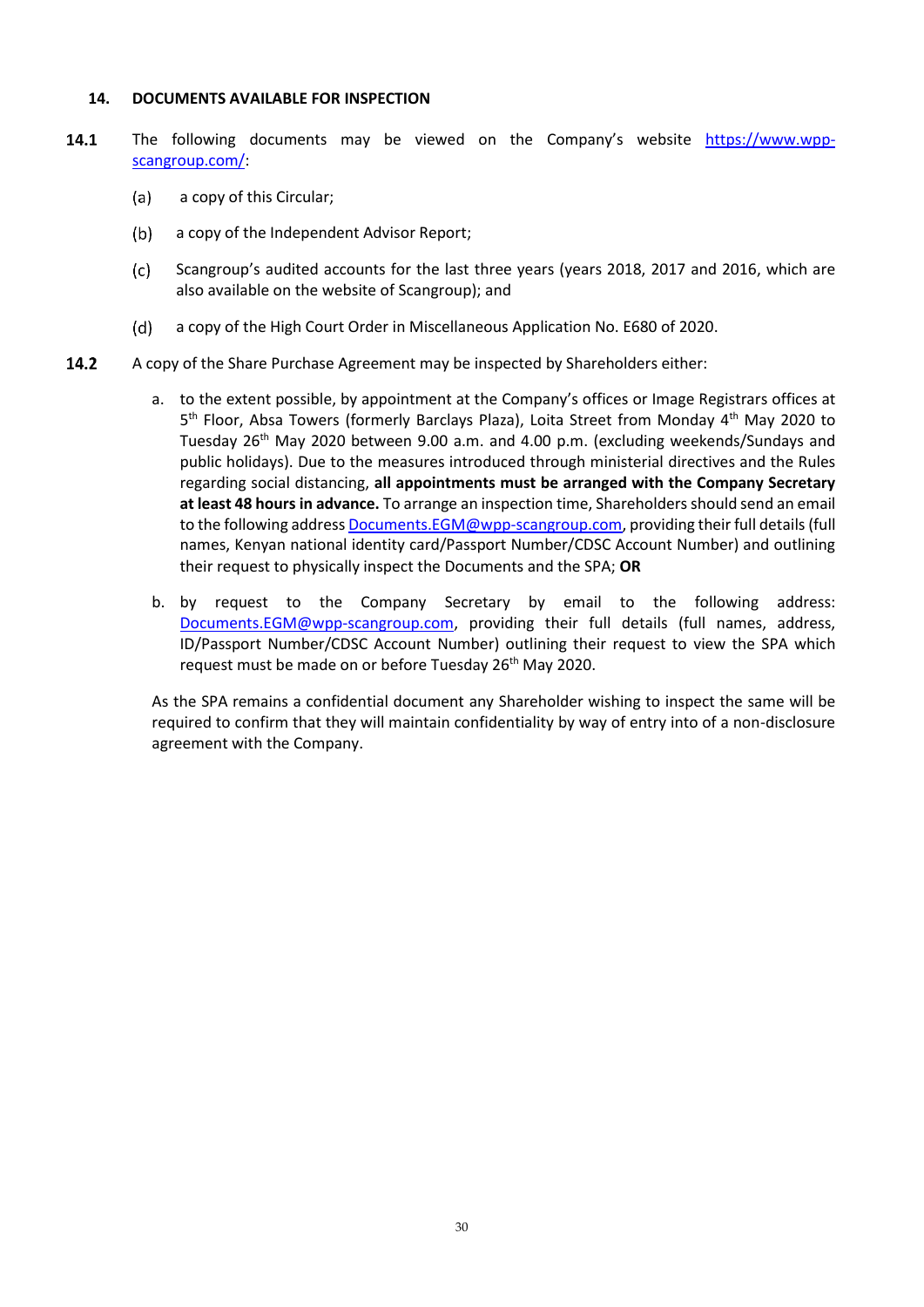#### <span id="page-30-0"></span>**ANNEXURE: REPORT OF THE INDEPENDENT ADVISOR**



Founder Members of the NSE (1954)

Head Office corporate@dyerandblair.com Website: www.dyerandblair.com

31<sup>st</sup> March 2020

#### **Private and Confidential**

The Board of Directors of WPP Scangroup PLC Chancery Building, Valley Road P.O.Box 34357 - 00100 Nairobi Kenya

Dear Directors,

#### RE: INDEPENDENT ADVISOR OPINION ON THE PROPOSED SALE OF THE KANTAR AFRICA BUSINESS BY WPP SCANGROUP PLC TO KANTAR SQUARE TWO B.V.

We were engaged by WPP Scangroup PLC ("WPP Scangroup") to prepare an Independent Advisor's Opinion covering the following matters with regard to the proposed sale of the Kantar Africa Business, by WPP Scangroup, to Kantar Square Two BV:

- . Conduct an independent valuation of the Kantar Africa Business and prepare a valuation report of the same;
- . Review the proposed offer for the Kantar Africa Business and prepare an Independent Advisor's Fairness Opinion for inclusion in the Circular to Shareholders of WPP Scangroup;
- . Review the work of the Independent Board Committee with respect to negotiating the offer and comment on the same for inclusion in the Circular;
- . Comment on the likely impact of the transaction on WPP Scangroup for inclusion in the Circular to Shareholders.

Our Independent Advisor Opinion report is attached.

As set out in our report, in our opinion, the sale price is fair and reasonable to WPP Scangroup.

This report should not be read without reference to the Shareholders' Circular.

Yours faithfully,

Anthra Morie

Cynthia Mbaru Director Dyer and Blair Investment Bank Limited 7<sup>th</sup> Floor, Goodman Tower, Off Waiyaki Way P.O.Box 45396 - 00100 Nairobi Kenya

A non-deposit taking financial institution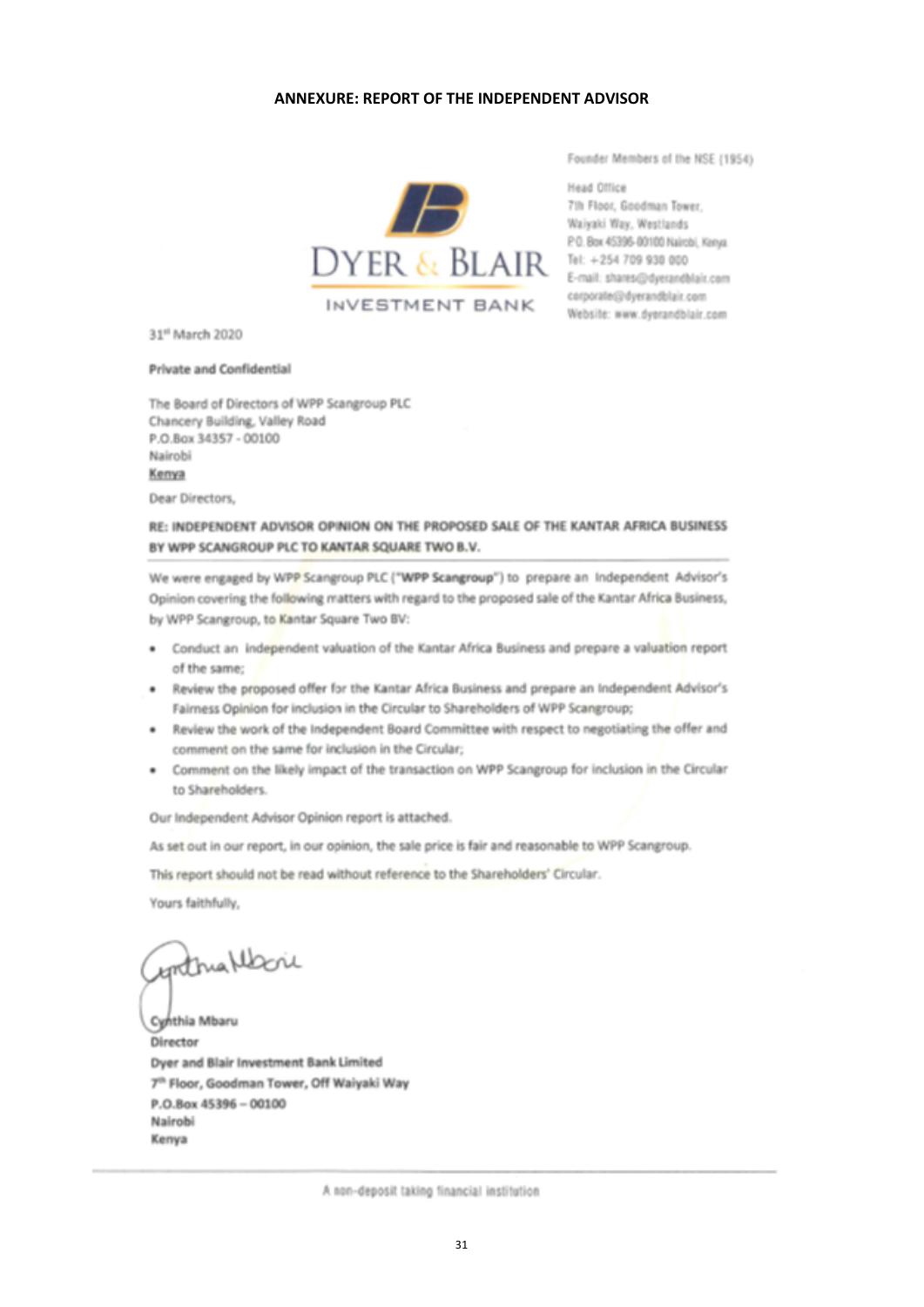# **1. Introduction**

## **INDEPENDENT ADVISOR OPINION ON THE PROPOSED SALE OF THE KANTAR AFRICA BUSINESS BY WPP SCANGROUP PLC TO KANTAR SQUARE TWO B.V.**

## 1.1 Background

WPP Scangroup PLC ("**WPP Scangroup**") is a marketing and communication group which is listed on the Nairobi Securities Exchange ("**NSE**"). WPP Scangroup wishes to dispose of the Kantar Millward Brown (which comprises of Millward Brown East Africa Ltd, Millward Brown West Africa Ltd and Millward Brown Nigeria) and Kantar TNS (which comprises of Research & Marketing Group Investment Ltd) (together the **"Kantar Africa Business"**), through sale of shares to Kantar Square Two B.V. as part of the global sale of WPP PLC's ("**WPP**") data, research, consulting and analytics business and hereof (the **"Kantar Transaction"**). A share purchase agreement (the **"SPA"**) was signed on 26th November 2019 between WPP Scangroup, WPP and Kantar Square Two B.V. for the disposal of the Kantar Africa Business. WPP Scangroup owns 100% of Kantar Millard Brown and 80% of Kantar TNS.

In July 2018, WPP Scangroup acquired 80% of RMGI from WPP in which 70% was paid for through the issuance of additional shares in WPP Scangroup and 10% was paid in cash. Thereafter, RMGI and Millward Brown traded under Kantar Millward Brown and Kantar TNS. The share purchase agreement for this transaction ("**2018 SPA**") included tag and drag rights for the Kantar Africa Business in the event any WPP group company sold its interest in the global Kantar business. Under the tag right, WPP Scangroup had the right to sell the Kantar Africa Business as part of any sale of the Global Kantar Business. Under the drag right, the WPP was entitled to compel WPP Scangroup to sell the Kantar Africa Business alongside a sale by the WPP of the Global Kantar Business.

The rationale for the disposal of Kantar Africa Business is related to WPP and its strategy to develop Kantar with a strategic partner through a partial sale. In December 2018, the Board of Directors of WPP embarked on looking for buyers for its Global Kantar Business through a competitive auction process run by Goldman Sachs International, Ardea Partners International LLP, Lazard Freres & Co LLC and BofA Merrill Lynch. The process was completed in July 2019 when WPP entered into a conditional agreement with Bain Capital Private Equity (Europe) LLP (**"Bain Capital")** to sell 60% of Kantar. WPP would remain a shareholding of 40% and the Kantar Business would be held through a joint venture (the **"Global Transaction"**)Th Global Transaction would trigger the tag and drag rights captured in the 2018 SPA between WPP Scangroup and WPP and consequent to this WPP Scangroup and Kantar Square Two BV entered into a share purchase agreement ("2019 SPA"). The 2019 SPA is subject to certain conditions, including approval by the CMA of the shareholders' circular and shareholder approval of the Disposal.

## 1.2 Terms of Reference

Dyer & Blair Investment Bank Limited ("Dyer & Blair") was appointed by WPP Scangroup as Independent Advisor to provide a fairness opinion on the sale price for the Kantar Africa Business. The services provided are outlined below: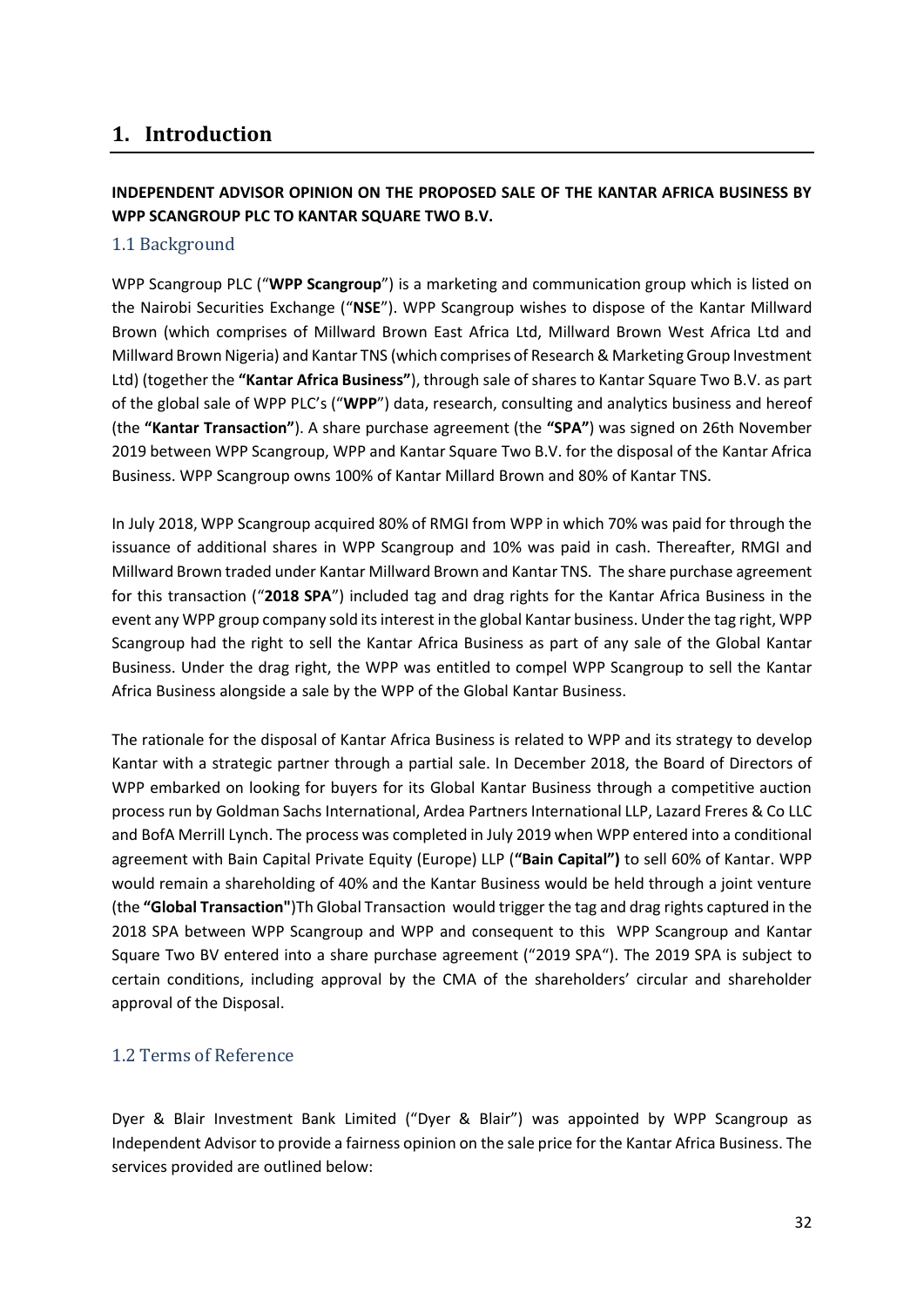- Conduct an independent valuation of the Kantar Africa Business and prepare a valuation report of the same;
- Review the proposed offer for the Kantar Africa Business and prepare an Independent Advisor's Fairness Opinion for inclusion in the Circular to Shareholders of WPP Scangroup;
- Review the work of the Independent Board Committee with respect to negotiating the offer and comment on the same for inclusion in the Circular;
- Comment on the likely impact of the transaction on WPP Scangroup for inclusion in the Circular to Shareholders.

This Independent Advisor's Opinion report has been prepared for the exclusive use of the Board of WPP Scangroup to assist it in making recommendations to shareholders for which it alone is responsible and for the sole purpose of providing opinion on fairness of the transaction value, in the framework of completing a Shareholder's Circular (the "Circular") as required under the Capital Markets (Securities)(Public Offers, Listing and Disclosures) Regulations,2002, amended 2019, (the "CMA Regulations").

## 1.3 Independence

Dyer & Blair is a limited company licensed to act as an Investment Bank by the Capital Markets Authority ("CMA") and has been a member of the NSE since 1954. It provides a diversified range of financial services to an extensive client base that includes: governments, corporations, financial institutions, institutional investors, retail investors and high net-worth individuals with its principle services including: investment banking (corporate finance and advisory), brokerage service, asset management and research.

Dyer & Blair hereby confirms that we are eligible to provide the services as Independent Advisors as per the CMA Regulations. Our fees do not involve any contingent element, and neither does Dyer & Blair nor any of its employees have any material financial interest dependent on the outcome of this transaction, other than the fees payable for the valuation and independent fairness opinion services.

Dyer & Blair does not hold any shares in WPP Scangroup, directly or indirectly. Dyer & Blair does not have any interest, direct or indirect, beneficial or non-beneficial, in WPP Scangroup or the outcome of the transaction.

## **2. Consent**

We hereby give our consent to the inclusion of this opinion and the inclusion of the references of our report in the form and context in which it appears in the circular to the shareholders of WPP Scangroup.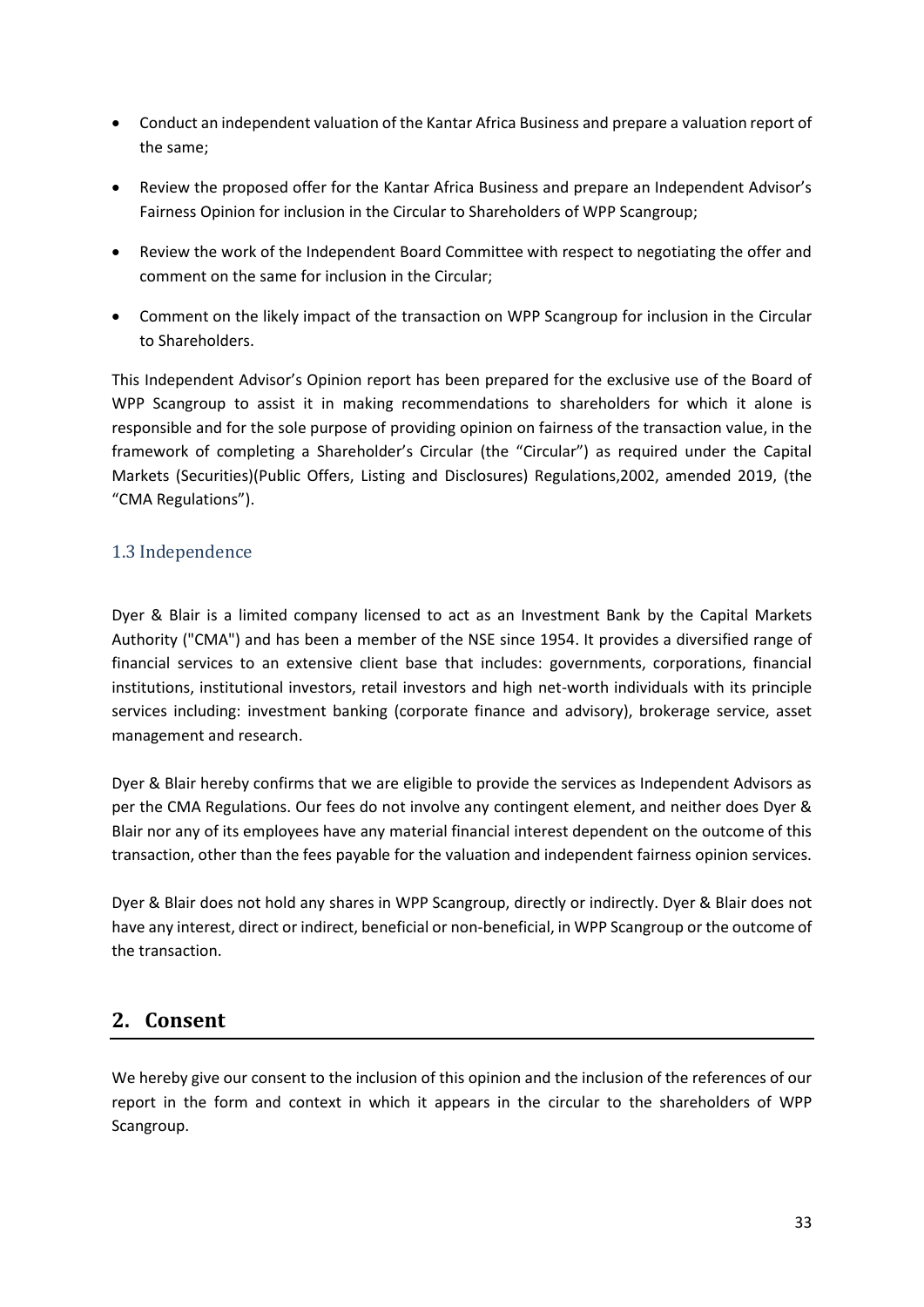# **3. Limitations of Review**

The assignment was undertaken solely and expressly on the basis that Dyer & Blair shall not be liable for any direct, indirect or consequential loss for damage suffered by any party arising from the fulfillment of these transactions.

By inclusion in the Circular, this report is also solely availed to the shareholders of WPP Scangroup, the CMA and NSE in connection with the Kantar Transaction, and hence may not be reproduced or used for any other purposes without our prior written consent.

The valuations contained in this report must be interpreted with the exclusive reference to the Kantar Transaction, and no part of it may be used without considering the Circular in its entirety. This report does not constitute a recommendation to any ordinary shareholder of WPP Scangroup as to how to vote at any meeting relating to the proposed Kantar Transaction or on any matters relating to it, nor as to the acceptance of the transaction. Therefore, it should not be relied upon for any other purpose.

We assume no responsibility to anyone if this review opinion is used or relied upon for anything other than its intended purpose.

Forecasts relate to future events and are based on assumptions that may not remain valid for the whole of the relevant period. Consequently, this information cannot be relied upon to the same extent as that derived from audited financial statements for completed accounting periods. We express no opinion as to how closely actual results will correspond to those forecasts.

Our report holds true as at the date of issue of the report, and based on the current economic and regulatory conditions and the assumptions made thereon as well as the information made available to us by WPP Scangroup's management up to the date of this report. Accordingly, we are under no obligation to update this report because of events and transactions occurring subsequent to the date of this report.

# **4. Definition of Fair and Reasonable**

An offer is generally fair and reasonable if the purchase consideration is equal to or greater than the value of the entity that is the subject of the transaction.

In our review of the fairness of the valuation and the transaction, we have considered the quantitative as well as the qualitative issues surrounding the particular offer. An offer may be fair and reasonable if all significant factors have been considered in arriving at the consideration to be offered.

It should be noted that this review opinion does not purport to cater for individual shareholders' positions, but rather the general body of shareholders. A shareholder's decision regarding the fairness and reasonableness of the offer may be influenced by his or her particular circumstances. Should a shareholder be in doubt, he or she should consult an independent adviser as to the merits of the offer, considering his or her personal circumstances.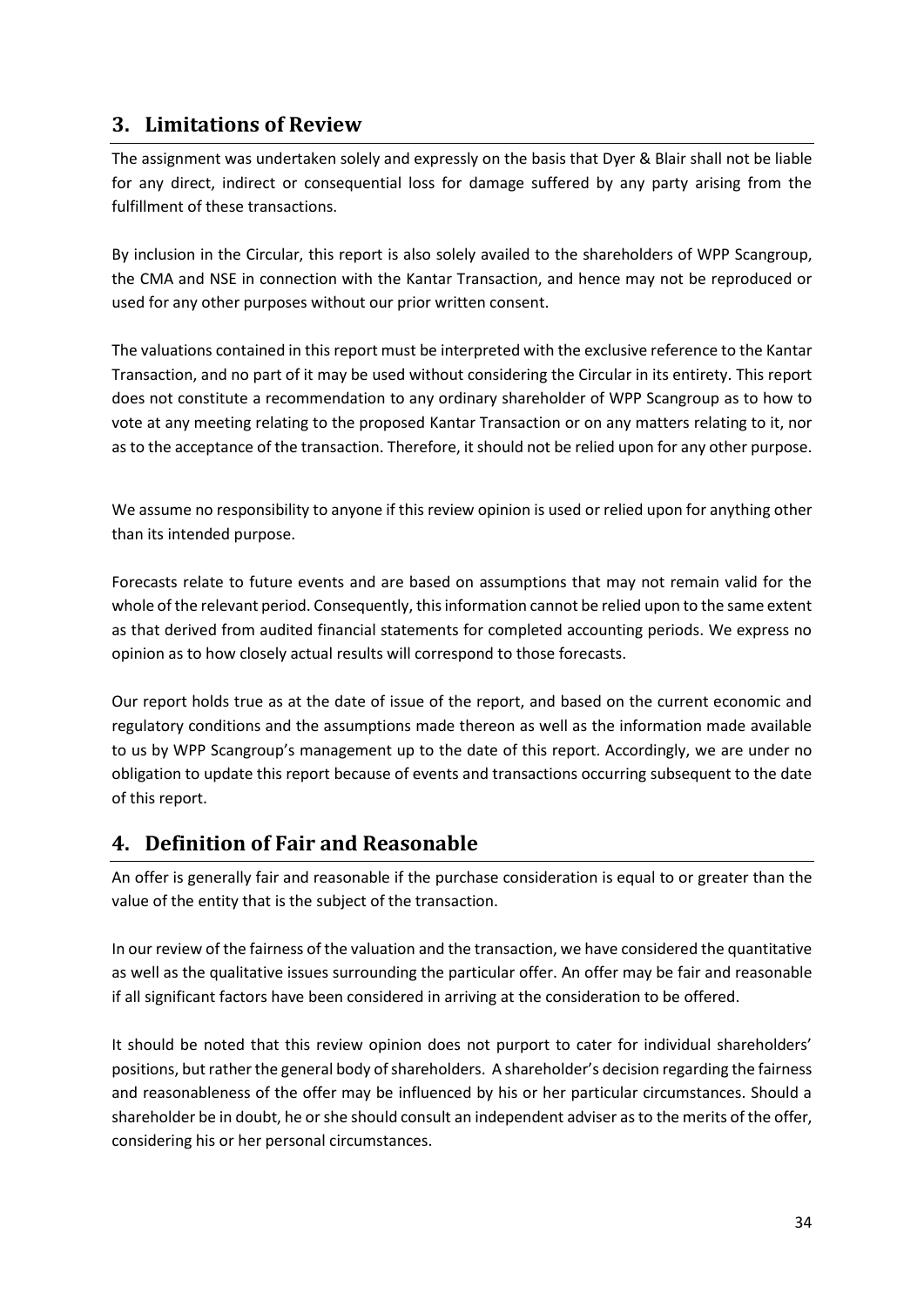# **5. Sources of Information Used**

Our report is based on the information provided to us by the Management of WPP Scangroup. Management is therefore deemed solely responsible for the integrity of data and information submitted to us. We have relied on the following information in order to ascertain the value of the shares for WPP Scangroup:

- 1. Audited financial statements for the year ending 2018;
- 2. Management accounts and forecasts for the year ending 2019 and 2020;
- 3. Precedent valuation reports in similar transactions by the Company;
- 4. Shareholding structures for Kantar Africa Business as at 31<sup>st</sup> December 2018;
- 5. Share Purchase Agreement signed on 26<sup>th</sup> November 2019 between WPP Scangroup, WPP and Kantar Square Two B.V. ; and
- 6. Discussions with Management and the Independent Board Committee.

## **6. Transaction Overview**

## 6.1 Terms of the Sale

Kantar Square Two B.V. will acquire 100% of Kantar Millward Brown and 80% of Kantar TNS from WPP Scangroup through this transaction as part of a global transaction to acquire the Kantar Global Business from WPP. The financial terms offered to WPP Scangroup are in line with the Global Transaction.

The transaction is based on a Locked Box method with purchase price fixed as per the Locked Box Date of 31<sup>st</sup> December 2018 with adjustment for additional consideration based on the formula for calculating Profit Amount for the period between Locked Box Date and Completion Date. The formula below will be used to determine the final purchase price.

The purchase price means:

- a. Base Consideration of USD 49,736,864 ; plus
- b. Profit Amount (which means an amount equal to  $X = CP \times A/365 \times 4.8$  per cent, where "CP" is the amount equal to the Base Consideration, and "A" is the number of days in the Locked Box Period starting from 1<sup>st</sup> January 2019 to completion); plus
- c. Any Deferred Consideration.

The transaction is subject to the satisfaction or waiver of the following conditions:

- a. Shareholder Approval;
- b. Regulatory Approval from CMA and CAK;
- c. Release of Millward Brown East Africa Limited from the Debenture; and
- d. Written confirmation from WPP to WPP Scangroup that the Global Transaction Conditions have been satisfied or waived.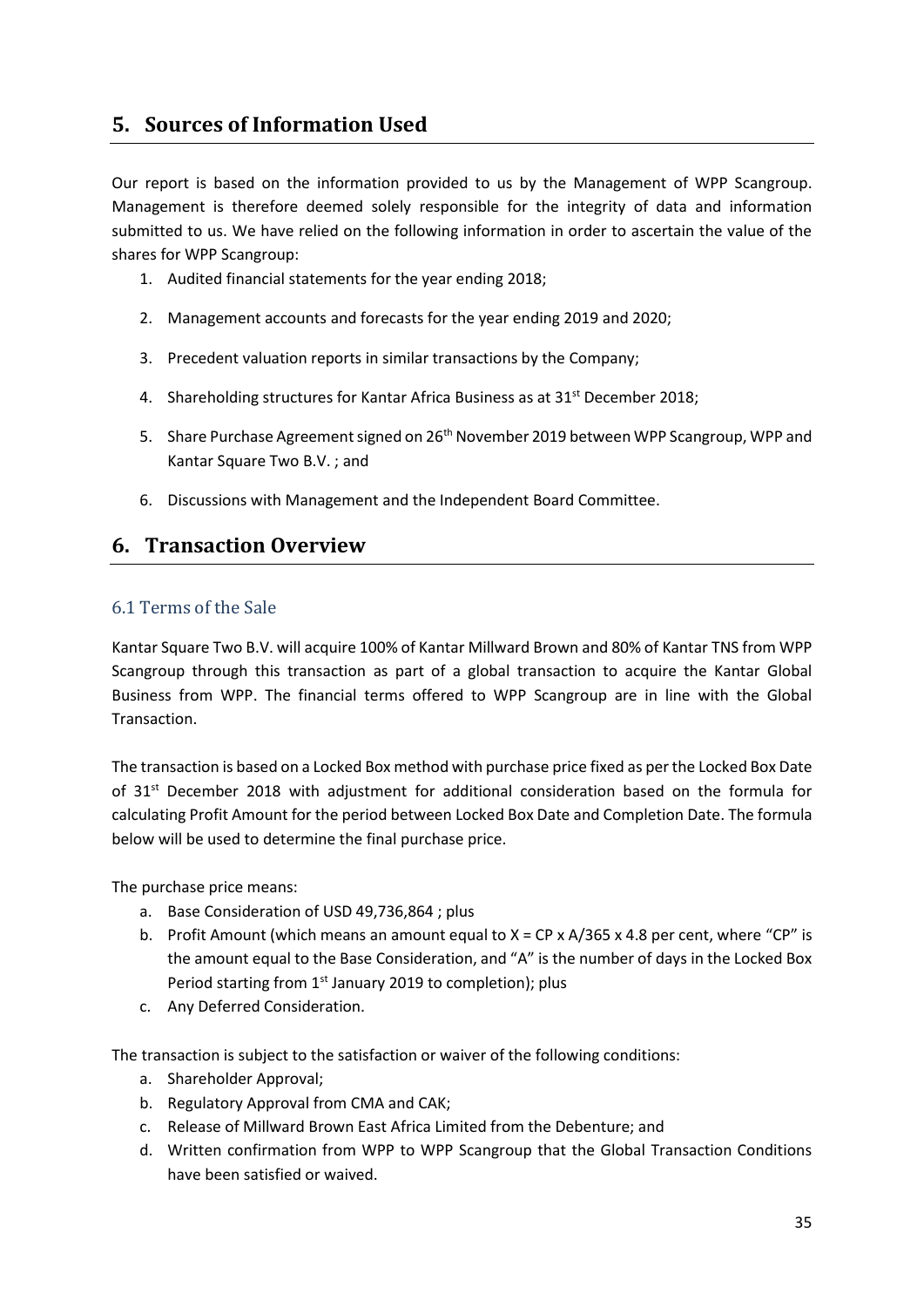## 6.2 Appointment of Independent Board Committee to negotiate purchase price with Kantar Square Two B.V

Following the announcement by WPP on 12 July 2019 regarding the sale of Global Kantar Business, the Board of Scangroup considered the implications of the Global Transaction with respect to its Kantar Africa Business and made a cautionary announcement on 31 July 2019, confirming that the sale by WPP would trigger the "drag and tag rights" under the 2018 SPA in place with WPP.

To evaluate the purchase price offered by Kantar Square Two B.V., WPP Scangroup established an Independent Board Committee made up of Directors with no affiliation to WPP. The three Board Directors selected were Ms. Patricia Ithau, Mr. Richard Omwela and Mr. Pratul Shah. The Independent Board Committee's mandate was as follows:

- i. Assess whether the Disposal is in the best interests of Scangroup;
- ii. Ensure that the Disposal is conducted on an "arm's length" basis; and
- iii. Assess and ensure that the terms of the Disposal are based on no less favourable terms than the Global Transaction as provided for under the tag and drag rights in the agreement for the acquisition of RMGI by WPP Scangroup.
- iv. The Committee's mandate also required the Committee to:
	- a. ensure compliance with the requirement of the law in consultation with WPP Scangroup's & WPP's legal advisors; A&K and Bowmans respectively, both leading Kenyan law firms
	- b. review the proposed structure for the proposed transaction and ensure that it is appropriate; and
	- c. review the tax implications that may arise as a result of the proposed transaction
	- d. to be actively involved in the negotiations of the deal and work to ensure that the Disposal met all of the requirements set out in their mandate

The Independent Board Committee adopted a valuation approach which took into account the implied multiple for the Enterprise Value ("**EV**") for the Global Transaction and applied it to the Kantar Africa Business. This amounted to 8.2x EBITDA (i.e. earnings before interest, tax, depreciation and amortisation) and the Independent Board Committee agreed on USD 49,736,864 as the base consideration of the purchase price, which was determined as detailed in table below.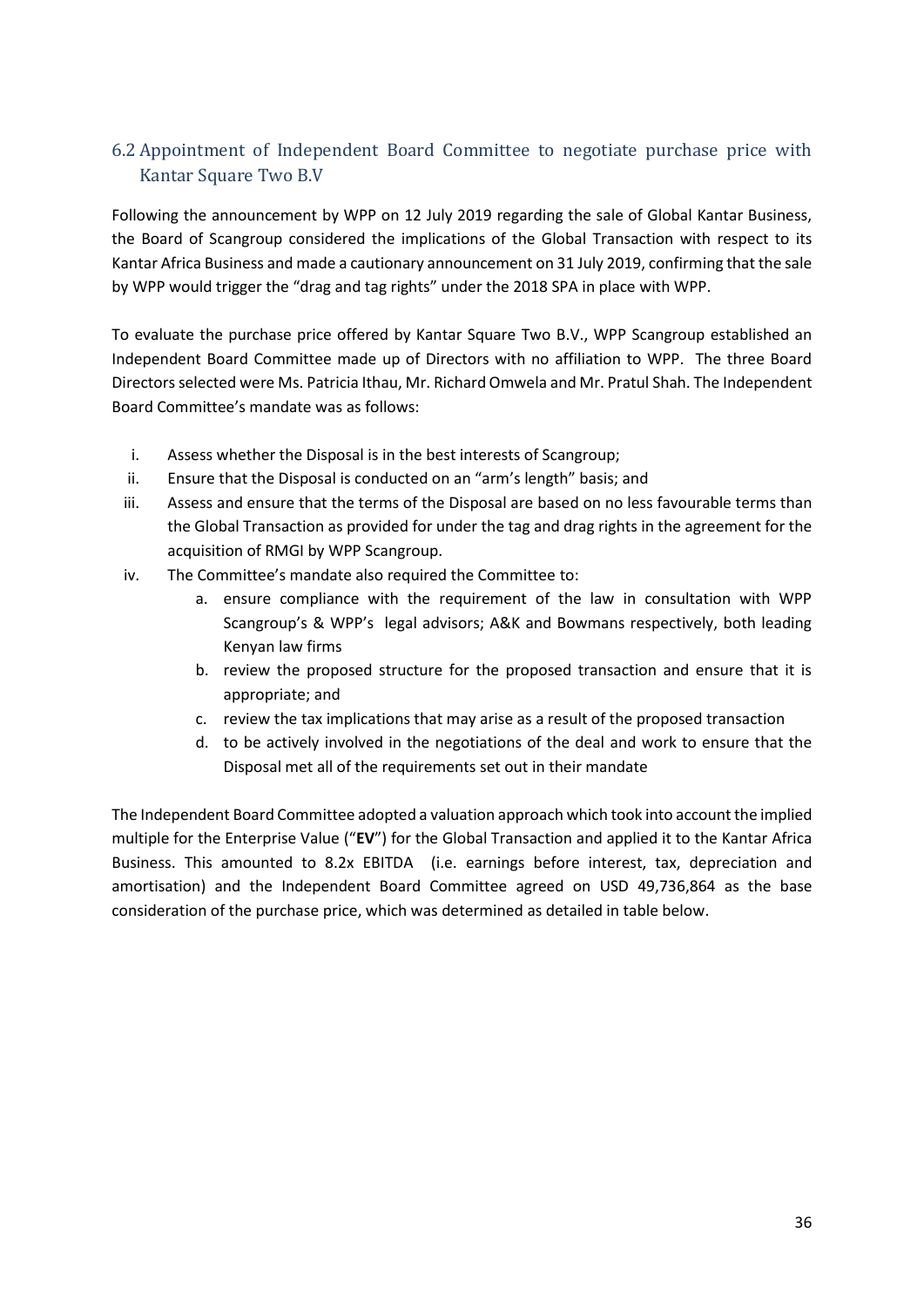| <b>USD Million</b>                                                                  | <b>Kantar</b><br><b>Millward</b><br><b>Brown</b><br><b>Business</b> | <b>Kantar TNS</b><br><b>Business</b> | <b>Total Kantar</b><br><b>Africa</b><br><b>Business</b> |
|-------------------------------------------------------------------------------------|---------------------------------------------------------------------|--------------------------------------|---------------------------------------------------------|
| <b>Standalone EBITDA</b>                                                            | $1.6\phantom{0}$                                                    | 6.1                                  | 7.7                                                     |
| <b>Enterprise Value Multiple for the Global</b><br>Transaction <sup>1</sup>         | 8.2x                                                                | 8.2x                                 | 8.2x                                                    |
| <b>Enterprise Value on EBITDA multiple basis</b>                                    | 12.9                                                                | 50.3                                 | 63.14                                                   |
| Adjustment to align with Implied EBIT multiple<br>from tag along <sup>2</sup>       | 0.1                                                                 | 0.3                                  | 0.4                                                     |
| <b>Enterprise Value on EBIT multiple basis</b>                                      | 13.0                                                                | 50.6                                 | 63.54                                                   |
| Net working capital adjustment <sup>3</sup>                                         | 0.2                                                                 | (0.4)                                | (0.2)                                                   |
| Net Cash/Debt Adjustment <sup>4</sup>                                               | 4.7                                                                 | (5.6)                                | (0.9)                                                   |
| Deferred consideration items <sup>5</sup>                                           |                                                                     | (1.3)                                | (1.3)                                                   |
| <b>WPP Scangroup share of Global Transaction</b><br>bridge adjustments <sup>6</sup> | (0.9)                                                               | (2.4)                                | (3.3)                                                   |
| Subtotal net equity price                                                           | 17.0                                                                | 40.9                                 | 57.9                                                    |
|                                                                                     |                                                                     |                                      |                                                         |
| WPP Scangroup's Share (100% Kantar Millward<br>Brown and 80% Kantar TNS)            | 17.0                                                                | 32.7                                 | 49.7                                                    |
| Minority (20% of Kantar TNS)                                                        |                                                                     | 8.2                                  | 8.2                                                     |
| <b>Total Equity Value</b>                                                           | 17.0                                                                | 40.9                                 | 57.9                                                    |
|                                                                                     |                                                                     |                                      |                                                         |

<sup>&</sup>lt;sup>1</sup> Multiple of 8.2 times EBITDA for the Global Transaction

<sup>&</sup>lt;sup>2</sup> Addition to Enterprise Value valuation to align with Implied EBIT multiple (Implied EBIT for Global Transaction was 9.24x. When applied to Kantar Africa Business, it results in a higher Enterprise Value than using Implied EBITDA multiple. The difference is USD 440,000 which was added to the valuation)

<sup>3</sup> Net Working Capital adjusted

<sup>4</sup> Cash/debt related adjustments

<sup>5</sup> Deferred consideration item adjustment

<sup>&</sup>lt;sup>6</sup> Share of restructuring costs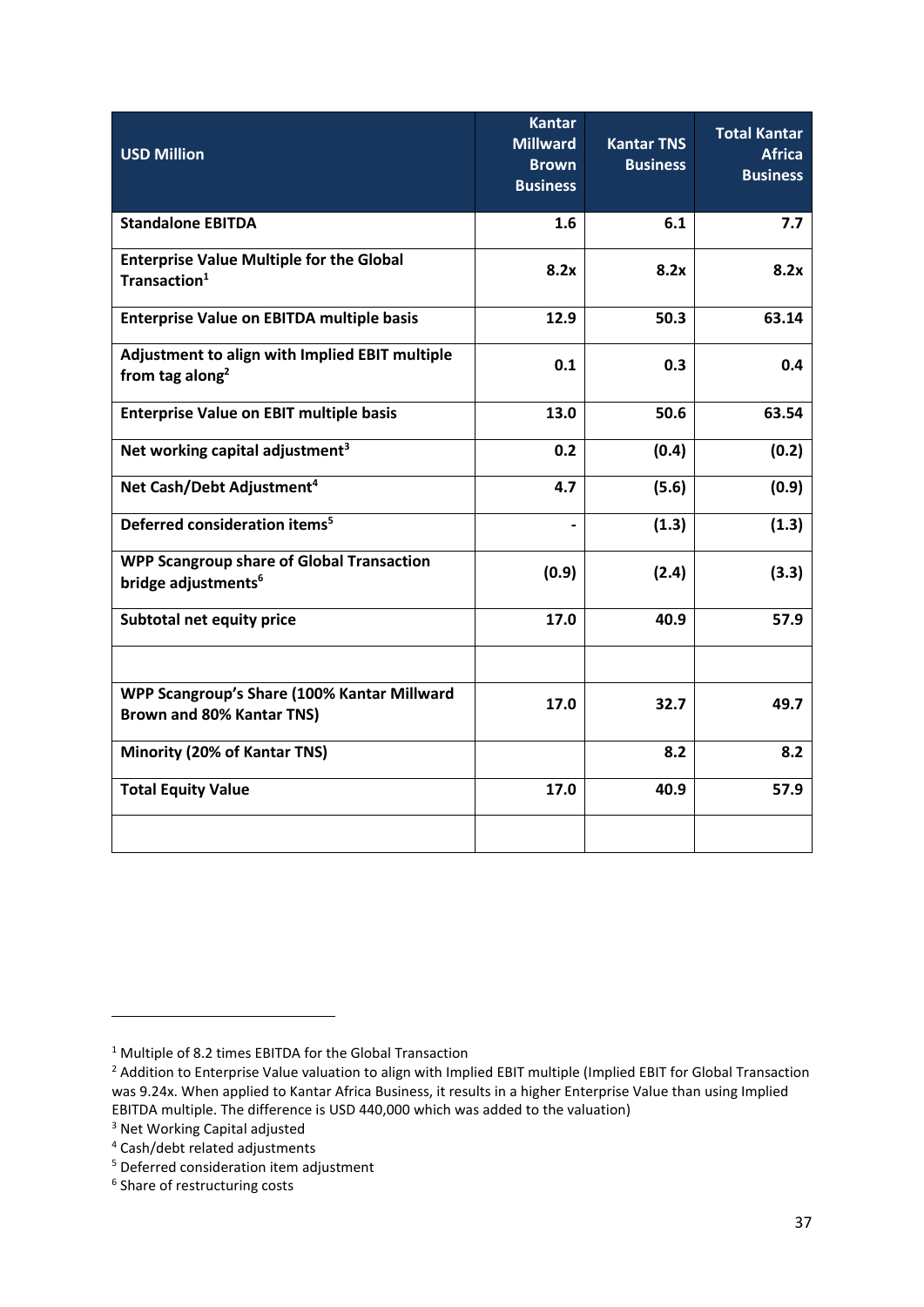# **7. Our Independent Valuation of the Kantar Transaction**

## 7.1 Introduction

The objective of the valuation is to provide an assessment of the fair value of the Kantar Africa Business and provide an opinion to predicate the fairness and reasonableness of the purchase consideration as provided in the Global Transaction. In undertaking this assessment, we have relied on the information provided and referenced in Section 5.

The Kantar Africa Business provides data, insight, market research and consultancy to companies looking to augment their brand value and improve market efficiency. It comprises of the Millward Brown entities and the RMGI entities that operate in West Africa and East Africa and serve the markets within Sub Saharan Africa.



## 7.2 Summary of Work Done

These are the steps we undertook to conduct a fair valuation of the Kantar Africa Business:

| <b>TASK</b>                                  | <b>DESCRIPTION</b>                                                 |
|----------------------------------------------|--------------------------------------------------------------------|
| <b>THE</b><br>A) ANALYSIS<br><b>OF</b>       | The analysis of historical performance was done:                   |
| <b>OPERATIONS</b><br><b>AND</b>              | To enhance our understanding of the business and its future        |
| HISTORICAL FINANCIAL                         | prospects (business review); and                                   |
| <b>FOR</b><br><b>PERFORMANCE</b>             | To ascertain the reasonableness of the financial projections for   |
| <b>EACH SUBSIDIARY.</b>                      | the period to 31 <sup>st</sup> December 2020.                      |
| <b>B) AN ASSESSMENT OF THE</b>               | We reviewed the financial projections and management               |
| <b>FUTURE</b><br><b>LIKELY</b>               | accounts for the periods ending December 2019 and December         |
| <b>PROJECTIONS</b><br><b>OF</b>              | 2020 to assess and determine whether the projections are           |
| <b>AFRICA</b><br><b>KANTAR</b>               | These<br>contain<br>reasonable.<br>projections<br>management's     |
| <b>BUSINESS.</b>                             | assumptions on the potential revenues and expenditures             |
|                                              | expected over the period.                                          |
|                                              | We reviewed these projections for each of the subsidiaries.        |
| C) SELECTION<br><b>OF</b>                    | We selected the following valuation methods:                       |
| <b>APPROPRIATE</b>                           | Income approach: Capitalisation of Earnings (CoE) approach. We     |
| <b>VALUATION</b><br><b>METHODS</b>           | applied the Cost of Capital as the Capitalisation rate and         |
| <b>ESTIMATION</b><br><b>OF</b><br><b>AND</b> | determined sustainable EBITDA. We calculated EBITDA and Cost       |
| <b>RELEVANT</b><br><b>THE</b>                | of Capital for each subsidiary separately in the different         |
| <b>VALUATION</b>                             | currencies to arrive at the final consolidated enterprise value in |
| <b>PARAMETERS.</b>                           | Kenya Shillings.                                                   |
|                                              | Market approach: EV/EBITDA trading and transaction multiple.       |
|                                              | Our selection was informed by the nature of operations of the      |
|                                              | business and the availability of reliable forecasts.               |
| D) DETERMINING<br><b>FAIR</b>                | We used a weighted average of all valuation methods to             |
| <b>VALUE</b>                                 | determine the fair Enterprise Value of the Kantar Africa Business. |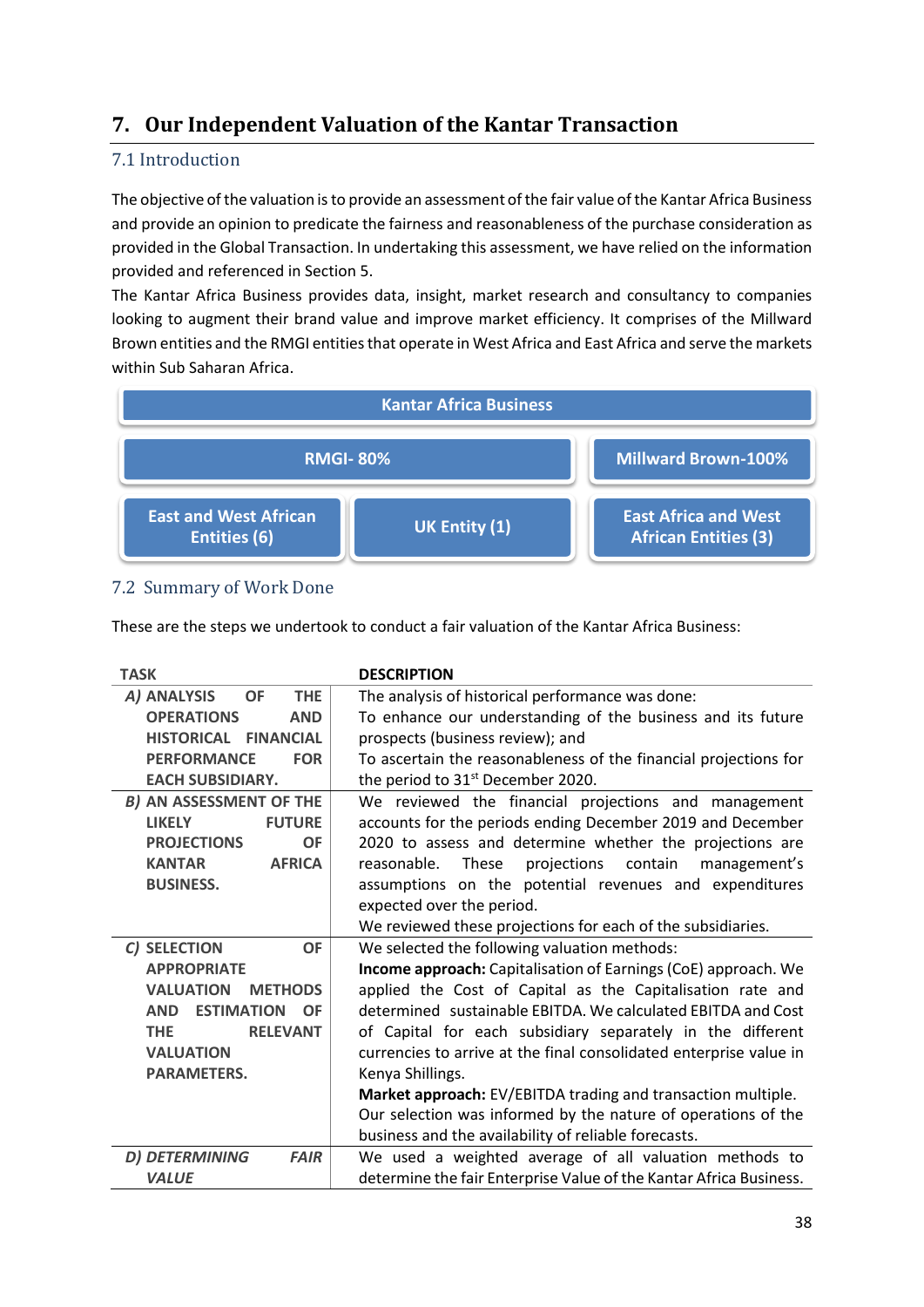# 7.3 Summary of Valuation methodologies considered

We considered, broadly, three valuation methodologies, i.e., income approach, market approach and asset approach.

| <b>Methodology</b>                 | <b>Description</b>                                                                                                                                                                                                                                                                            | <b>Applicable to</b><br><b>Kantar Africa</b><br><b>Business?</b> | <b>Rationale</b>                                                                                                                                                                                                                       |
|------------------------------------|-----------------------------------------------------------------------------------------------------------------------------------------------------------------------------------------------------------------------------------------------------------------------------------------------|------------------------------------------------------------------|----------------------------------------------------------------------------------------------------------------------------------------------------------------------------------------------------------------------------------------|
|                                    |                                                                                                                                                                                                                                                                                               |                                                                  |                                                                                                                                                                                                                                        |
| <b>Income</b><br>Approach          | We evaluated the applicability of the Discounted Cash Flow Method (DCF) and<br><b>Capitalization of Earnings</b>                                                                                                                                                                              |                                                                  |                                                                                                                                                                                                                                        |
| <b>DCF</b>                         | Forecasting Free Cash Flows by<br>forecasting the components of the<br>P&L<br>statement, Statement<br>of<br>Financial Position and Statement of<br>Flow,<br>determining<br>Cash<br>an<br>appropriate discount rate and using<br>the rate to discount the future cash<br>flows to the present. | <b>No</b>                                                        | Kantar Africa's business is<br>c. 60% based on short term<br>contracts (less than a year),<br>thus not feasible to<br>undertake a DCF for long-<br>term forecasts.<br>There are also no reliable<br>forecasts for more than a<br>year. |
| <b>CoE</b>                         | Forecasting earnings (maintainable<br>over a period of time) and using a<br>capitalization rate, adjusted for<br>stable growth, to discount the<br>earnings to the present                                                                                                                    | <b>Yes</b>                                                       | Due to the limitations of<br>DCF, we applied this<br>method by averaging<br>EBITDA of 2019 Budgeted<br>figures and 2020<br>This technique is also<br>suitable for mature<br>businesses with low capex<br>requirements.                 |
| <b>Market</b><br>Approach          | We evaluated applicability of trading multiples and Precedent Transaction<br>multiples                                                                                                                                                                                                        |                                                                  |                                                                                                                                                                                                                                        |
| <b>Trading</b><br><b>Multiples</b> | <b>Using</b><br>multiples of comparable<br>quoted companies to determine the<br>market value of the business.                                                                                                                                                                                 | Yes                                                              | We selected peers<br>EV/EBITDA multiplies and<br>used the mean and median<br>multiples to determine a<br>value.                                                                                                                        |
| Precedent<br><b>Transactions</b>   | <b>Using</b><br>multiples of comparable<br>previous transactions to determine<br>the market value of the business.                                                                                                                                                                            | Yes                                                              | We selected TV/EBITDA<br>multiplies and used the<br>mean and median<br>multiples to determine a<br>value.                                                                                                                              |
| Asset<br>Approach                  | We evaluated the applicability of Net asset Value                                                                                                                                                                                                                                             |                                                                  |                                                                                                                                                                                                                                        |
| <b>NAV</b>                         | Using the net assets of the business<br>to determine value                                                                                                                                                                                                                                    | <b>No</b>                                                        | The nature of the business<br>is that it is asset light and<br>using this method may not<br>capture the true value of<br>the business.                                                                                                 |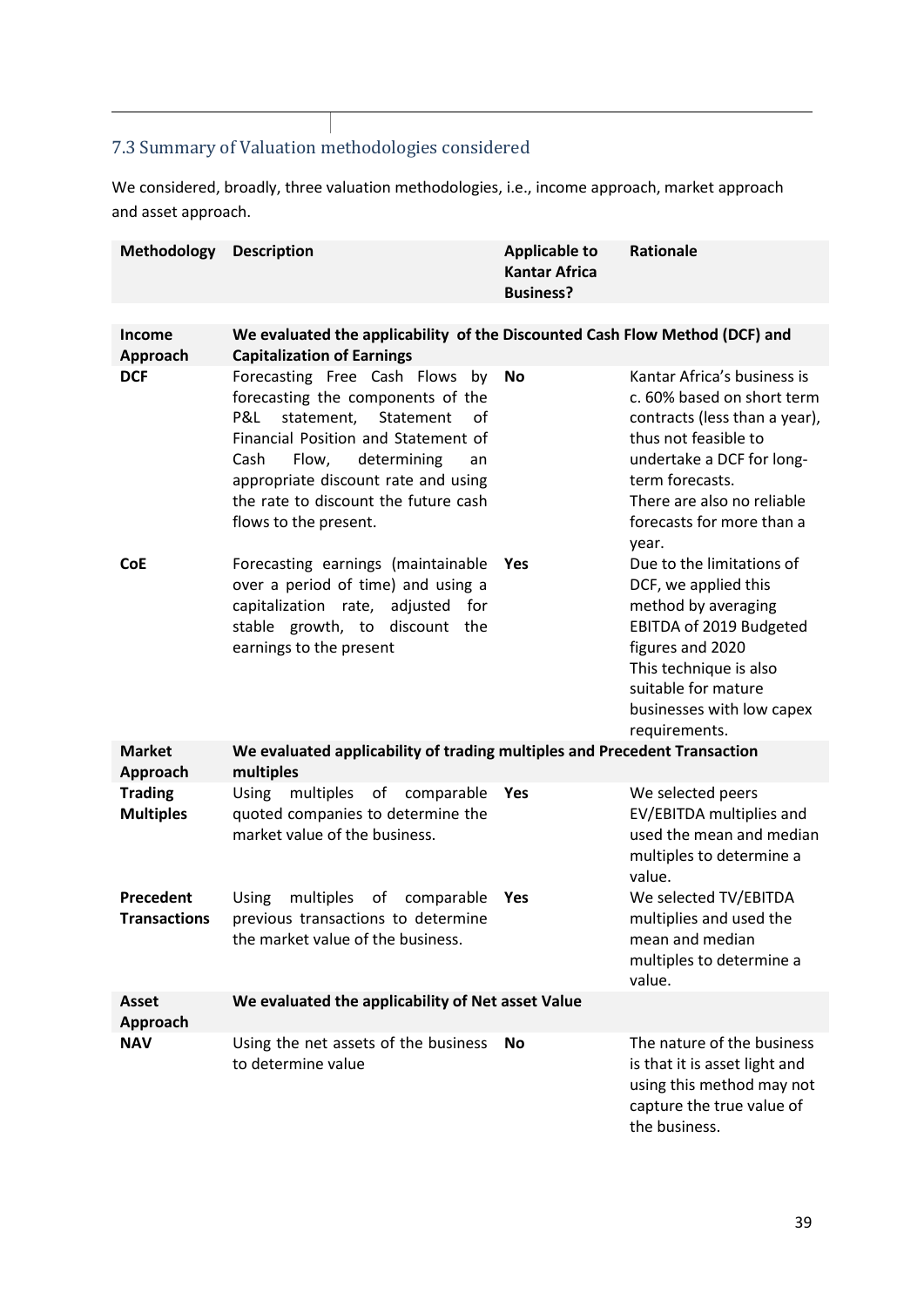## 7.4 Valuation Assumptions

#### 7.4.1 **Income Approach: Capitalization of Earnings**

This approach reflects the value of a company as determined by applying an applicable capitalization rate to the company's maintainable earnings. This approach is a derivation or simplification of the Discounted Cash Flow (DCF) method. This methodology was selected due to the, predominantly, short term nature of the business.

There are two key factors to consider while using this approach:

- **Maintainable Earnings**  these are the historical level of profits which in the normal course of trading, one would normally expect a business to be capable of sustaining. In this context, we have employed a sum of parts approach and determined the historical and forward looking EBITDA for each of the subsidiaries that constitute the Kantar Africa business. In selecting the multiple to be used we considered the nature of the company and the reach of its operations. The value of the Kantar Africa Business is derived from the income statement and given its wide reach of operations in various countries, we selected EBITDA as the most appropriate representative of value, for its ability to take into consideration the different depreciation policies, debt structures and tax regimes embodied within the group. We have reviewed the 2019 budgeted and 2020 forecast EBITDA and having made such adjustments as we considered necessary, we have determined the sustainable earnings for each subsidiary and converted to Kenya Shillings .
- **Capitalization rate**  The capitalization rate is the required rate of return less the expected sustainable growth rate. In this context, we have used the Capital Asset Pricing Model (CAPM) methodology to calculate the Cost of Capital, for each subsidiary as each jurisdiction has different macro-economic experiences and inherent risks.

The below table represents the Enterprise Value and implied EBITDA multiple achieved.

|                        | <b>Total- Kantar Africa</b> |
|------------------------|-----------------------------|
|                        | <b>Kshs</b>                 |
| <b>Fair Enterprise</b> | 6,014,487,890               |
| Value                  |                             |
| <b>EBITDA</b> as at    | 803,289,690                 |
| <b>Locked Box Date</b> |                             |
| <b>Implied EBITDA</b>  | 7.5x                        |
| <b>Multiple</b>        |                             |

#### 7.4.2 **Market Approach**: **Trading Multiples**

In relative valuation, the objective is to value a firm based upon how similar firms are priced by the market. To value firms on a relative basis, prices have to be standardized usually by converting prices into multiples of some common variable. For this valuation, we are using EV/EBITDA as it a better representation of value for the nature of the business.

The comparable companies were selected from emerging markets in the Africa, Middle East and Asia. Those that have a similar GDP PPP to Kenya. Further to this, we compared the revenue and EBITDA of the selected companies to Kantar Africa business and selected the companies with a range of values that were comparable to the Kantar Africa Business. In as much as the regions are comparable, they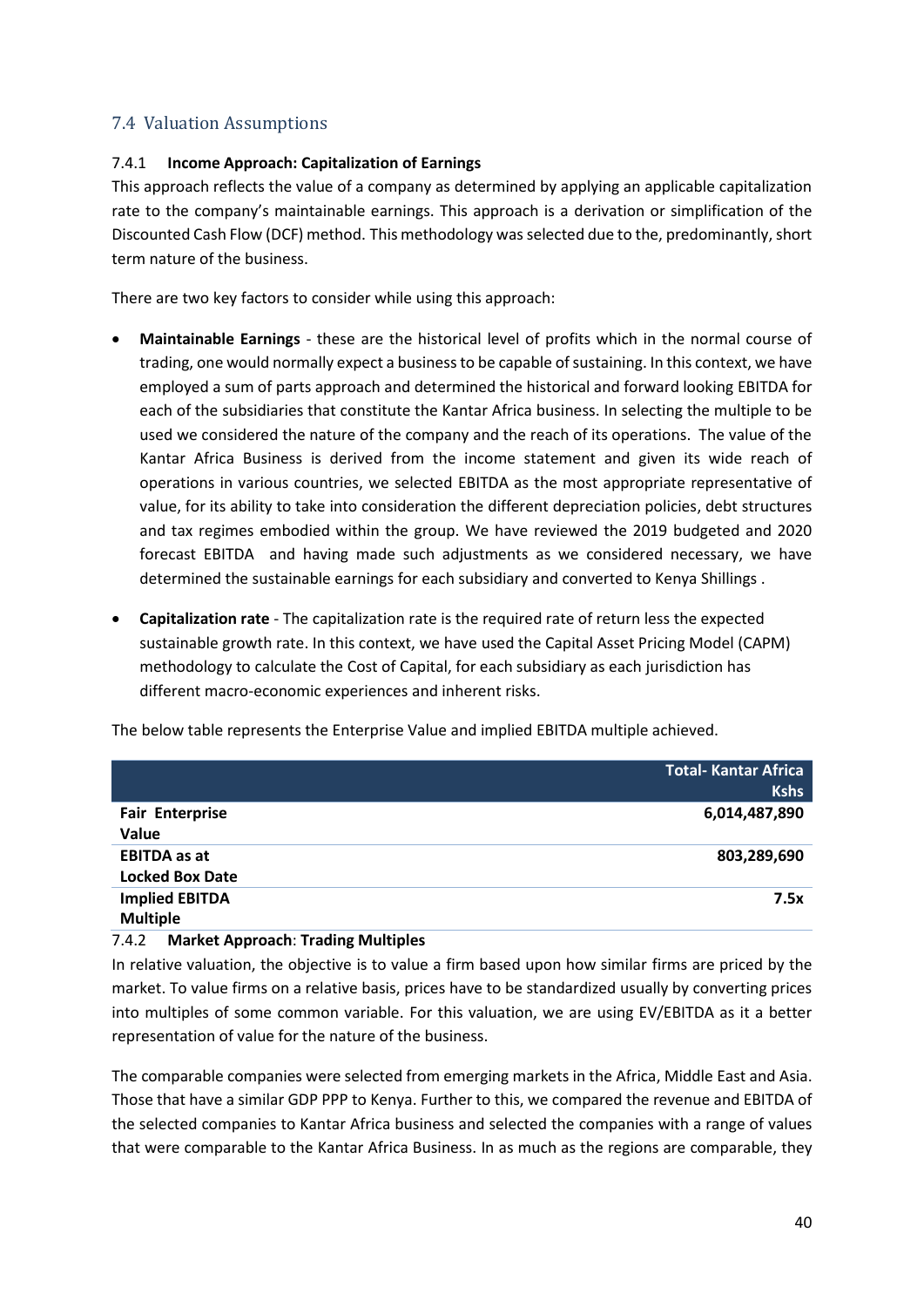are not entirely similar as there are different operating conditions and the companies serve different markets.

| <b>Company</b>                                                          | <b>Exchange</b> | <b>Activities</b>                                                                                                                                                                                                                                                   | EV/EBITDA |
|-------------------------------------------------------------------------|-----------------|---------------------------------------------------------------------------------------------------------------------------------------------------------------------------------------------------------------------------------------------------------------------|-----------|
| <b>Vietnam National</b><br><b>Trade Fair and</b><br>advertising company | Vietnam         | A leading service provider in<br>advertisement, communication,<br>exhibition<br>and<br>event,<br>international trade promotion                                                                                                                                      | 3.44x     |
| <b>Innity Corp.</b>                                                     | Malaysia        | A company offers technology-<br>online<br>based<br>advertising<br>solutions and other related<br>services.<br><b>The</b><br>Internet<br>Company's segments include<br>Malaysia, Singapore, Indonesia,<br>Vietnam,<br>Philippines,<br>Hong<br>Kong/China and Taiwan. | 7.16x     |
| <b>WPP Scangroup</b>                                                    | Kenya           | Communication, Ad and PR<br>agencies                                                                                                                                                                                                                                | 8.12x     |
| Mean                                                                    |                 |                                                                                                                                                                                                                                                                     | 5.30x     |
| Mean with control premium and other adjustments                         |                 |                                                                                                                                                                                                                                                                     | 6.90x     |

These are the peers selected for the EV/EBITDA trading multiple.

We have excluded WPP Scangroup from the valuation as it is the parent company of the Kantar Africa Business and the multiple has been impacted by the associated cautionary announcement that followed.

We have also adjusted the mean trading multiple for control premium and assumed debt adjustments and arrived at multiple of 6.90x.

## 7.4.3 **Market Approach**: **Precedent Transaction Multiples**

The Precedent transaction multiple approach is based on the premise that the value of a company can be estimated by analyzing the prices paid by purchasers of similar companies under similar circumstances. This analysis assists in understanding the multiples and premiums paid in a specific industry and obtaining information on private market valuations.

The quality of a precedent transaction analysis is dependent on the selection of the most relevant transactions. When choosing relevant transactions, the following criteria must be considered:

- **Industry characteristics** Target company's business characteristics should be comparable. For our selection we focused on transactions involving target companies in the Advertising sector.
- **Transaction-specific characteristics** It is necessary to understand the background and circumstances surrounding the transaction to extract meaningful insights. For our selection, we focused on transactions that have taken place in similar regional operating environments, on a cash basis and M&A type of transactions, where control was achieved. This would offer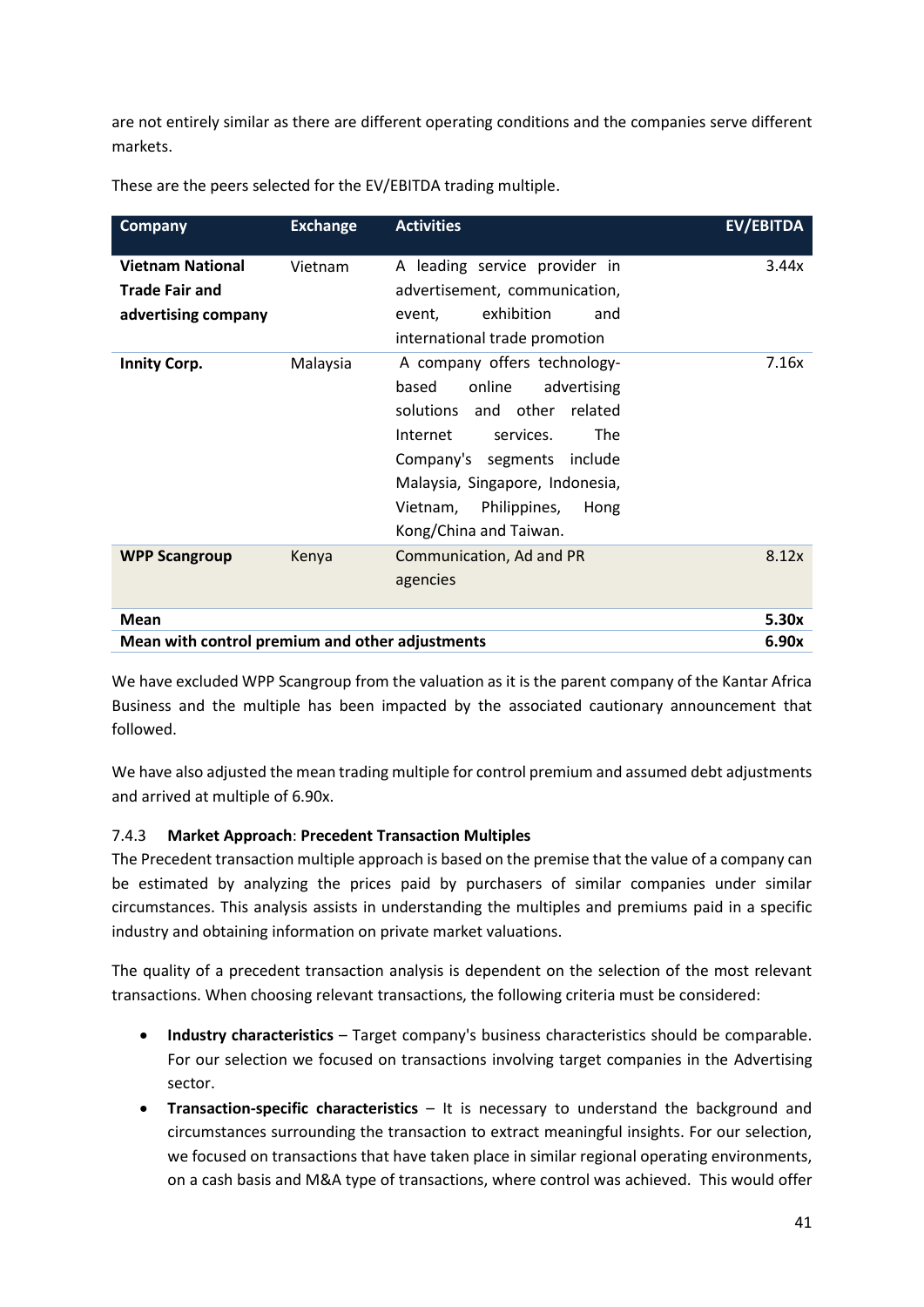some similarity in terms of circumstances and background. We widened our selection to include transactions where the percentage sought was from >50% to 100%. This is because the universe of comparable transactions was small.

 **Timing** – The more recent the data, the more relevant the benchmark. For our selection, we selected a wide data range and used an average of similar deals undertaken within that range. We expanded our range of comparable transactions to cover transactions that took place from 2012 to current date, as the universe of recent transactions was limited.

| <b>Date</b> | <b>Target Company</b> | <b>Country</b> | Percentage<br>Sought | <b>EV/EBITDA</b> |
|-------------|-----------------------|----------------|----------------------|------------------|
| 2013        | <b>WPP Scangroup</b>  | Kenya          | 50.1%                | 11.4x            |
| 2018        | <b>Kantar TNS</b>     | Kenya          | 80.0%                | 3.9x             |
|             | <b>Mean</b>           |                |                      | 7.7x             |

Both transactions selected include WPP Scangroup due to the fact that the transactions best represent the specific circumstances of the Global transaction and there is limited target information on other acquisitions within the regions identified and specifically the marketing and communications industry.

## 7.5 Fair Value Summary and Conclusion

In arriving at the fair enterprise value for the Kantar Africa Business, we assigned different weights to each of the approaches used for valuation as follows:

| <b>Methodology</b>            | <b>Implied</b><br>multiple | <b>EBITDA</b> | <b>Weighting</b> | <b>Weighted Average</b> |
|-------------------------------|----------------------------|---------------|------------------|-------------------------|
| Capitalisation<br>of          |                            |               |                  |                         |
| <b>Earnings</b>               |                            | 7.9x          | 1/3              | 2.6x                    |
| <b>Trading Multiples:</b>     |                            |               |                  |                         |
| Mean                          |                            | 6.9x          | 1/3              | 2.3x                    |
| <b>Transaction Multiples:</b> |                            |               |                  |                         |
| Mean                          |                            | 7.7x          | 1/3              | 2.6x                    |
| Fair Enterprise Value         |                            |               |                  |                         |
| <b>Multiple</b>               |                            |               |                  | 7.5x                    |

**Comparison of the Fair Enterprise Value of the Kantar Africa Business to the Enterprise Value used for the transaction.** 

|                                  | <b>Parameter Used</b>              | <b>Fair Enterprise Value</b> |
|----------------------------------|------------------------------------|------------------------------|
| <b>Fair Value Assessment</b>     | Implied EBITDA Multiple of<br>7.5x | Kshs. 6,014,487,890          |
|                                  |                                    | USD 57.44 million            |
| <b>Kantar Africa Transaction</b> | As per paragraph 6 of report       | Kshs. 6,608,160,000          |
|                                  |                                    | USD 63.54 million            |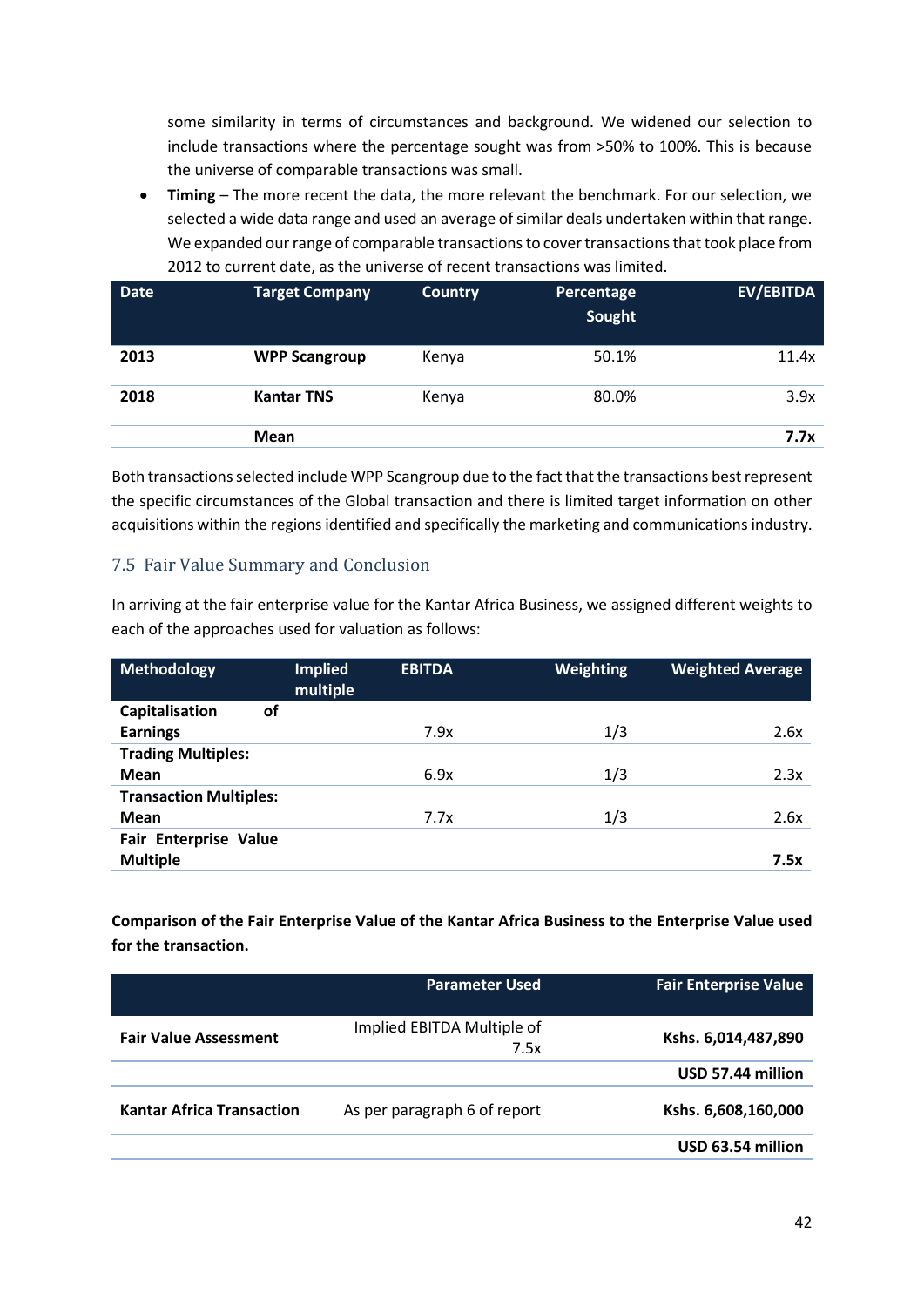|                                            | <b>Fair Enterprise Value</b><br><b>USD Mn</b> | <b>Less Debt and other</b><br>adjustments<br><b>USD Mn</b> | <b>Equity Value</b><br><b>USD Mn</b> |
|--------------------------------------------|-----------------------------------------------|------------------------------------------------------------|--------------------------------------|
| <b>Fair Value</b><br>Assessment            | 57.44                                         | (5.64)                                                     | 51.8                                 |
| <b>Kantar Africa</b><br><b>Transaction</b> | 63.54                                         | (5.64)                                                     | 57.9                                 |
|                                            |                                               |                                                            |                                      |

**Comparison of Fair Equity Value of the Kantar Africa Business to the Base Consideration Value for 100% of the Equity used for the transaction.**

| <b>Base Consideration under the Share Purchase Agreement</b> |      |
|--------------------------------------------------------------|------|
| Attributable to WPP Scangroup                                | 49.7 |
| <b>Attributable to Minority Interests</b>                    | 8.2  |
|                                                              | 57.9 |

In our opinion, the Base Consideration is fair and reasonable. The Base Consideration is more than the fair value of the Kantar Africa Business by 11.8% (in USD terms). In addition to the Base Consideration of USD 49,736,864, the final equity price includes a profit amount to be paid to WPP Scangroup for the period between the locked box date (i.e. 31 December 2018) and Completion of the transaction. Thus the final equity price will increase upon completion and assuming that the transaction completes at end of May 2020, the profit amount could be USD 3,381,562 making a total gross consideration of USD 53,118,426 for WPP Scangroup. There is also provision for a potential deferred consideration over the next three years in respect of certain contingent liabilities amounting to USD 1.52 million, in the event they are lower than estimate.

# **8. Comment on the likely impact of the transaction on the WPP Scangroup**

The sale of the Kantar Africa Business will impact WPP Scangroup in two ways:

- It will result in an one off accounting gain due to the proceeds from the sale in FY 2020
- Assuming that the sale is completed in 2020, there will be a reduction in top line revenue and earnings for WPP Scangroup for part of FY 2020 (depending on close of the transaction) with the full effect felt in FY 2021

## 8.1. Potential Impact of the Disposal

WPP Scangroup will report a one-off accounting gain on sale of approximately KShs. 1.2 billion (on a consolidated basis) as set out below (assuming the transaction was completed on 30 June 2019). The actual gain will be based on the relevant figures as at the date of completion.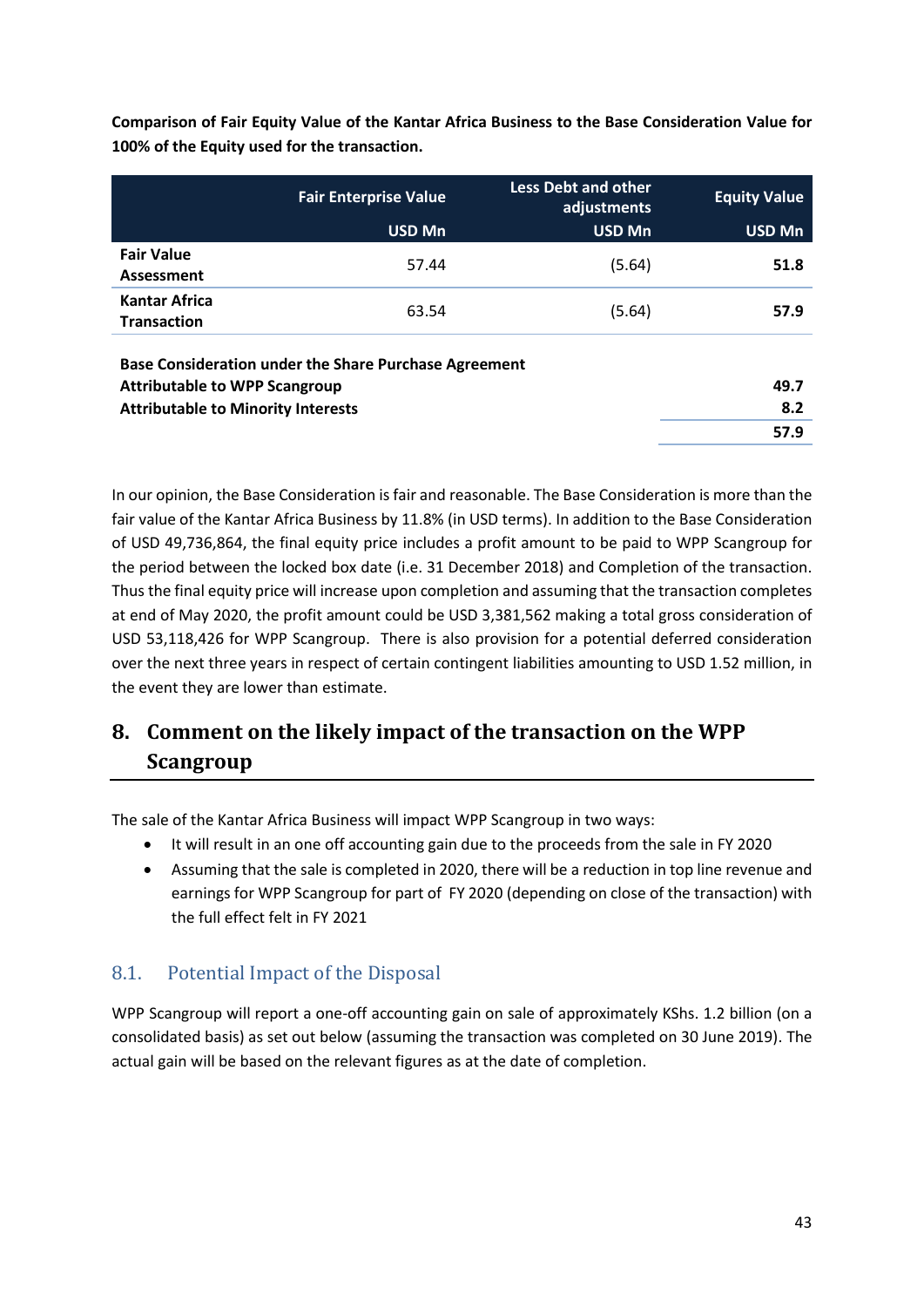|                                                                                                               | <b>USD</b> | <b>Kshs'000</b> |
|---------------------------------------------------------------------------------------------------------------|------------|-----------------|
| <b>Equity Value</b>                                                                                           | 49,736,864 |                 |
| Add: Profit Amount at 4.8% per annum from 1<br>January 2019 to 30 June 2019                                   | 1,183,874  |                 |
| <b>Total Consideration</b>                                                                                    | 50,920,738 |                 |
| <b>Less: Estimated Costs</b>                                                                                  | (240,000)  |                 |
| <b>Less: Estimated Tax</b>                                                                                    | (861, 975) |                 |
| Net proceeds from sale of Kantar Africa<br><b>Business</b>                                                    | 49,818,762 | 5,097,646       |
| Net consolidated asset value of Kantar Africa<br><b>Business at 30 June 2019</b>                              |            | (2,648,504)     |
| Adjustment to revenue reserves for acquisition<br>of Research & Marketing Group Investment<br>Limited in 2018 |            | (1,209,513)     |
| <b>Expected Net Gain on Disposal</b>                                                                          |            | 1,239,630       |

# 8.2. Reduction in top line revenue and earnings and respective reporting

The results (before accounting for any gain on disposal) of the Kantar Africa Business will be reported as part of discontinued operations. The table below illustrates the impact of earnings based on results for 6 Month to 30 June 2019 and year ended 31 December 2018.

| <b>Kantar Africa Business Operations</b> | <b>Six Month Earnings to 30 June</b><br>2019<br>Kshs '000 | <b>Full Year Earnings to 31</b><br>December 2018<br>Kshs '000 |
|------------------------------------------|-----------------------------------------------------------|---------------------------------------------------------------|
| Revenue                                  | 1,001,260                                                 | 1,476,395                                                     |
| Other Income                             | 2,731                                                     | 36,482                                                        |
| <b>Expenses</b>                          | (741, 450)                                                | (931, 309)                                                    |
| <b>Profit Before Tax</b>                 | 259,810                                                   | 545,086                                                       |
| <b>Attributable Tax Expense</b>          | (89, 288)                                                 | (179, 367)                                                    |
| <b>Profit After Tax</b>                  | 170,522                                                   | 365,719                                                       |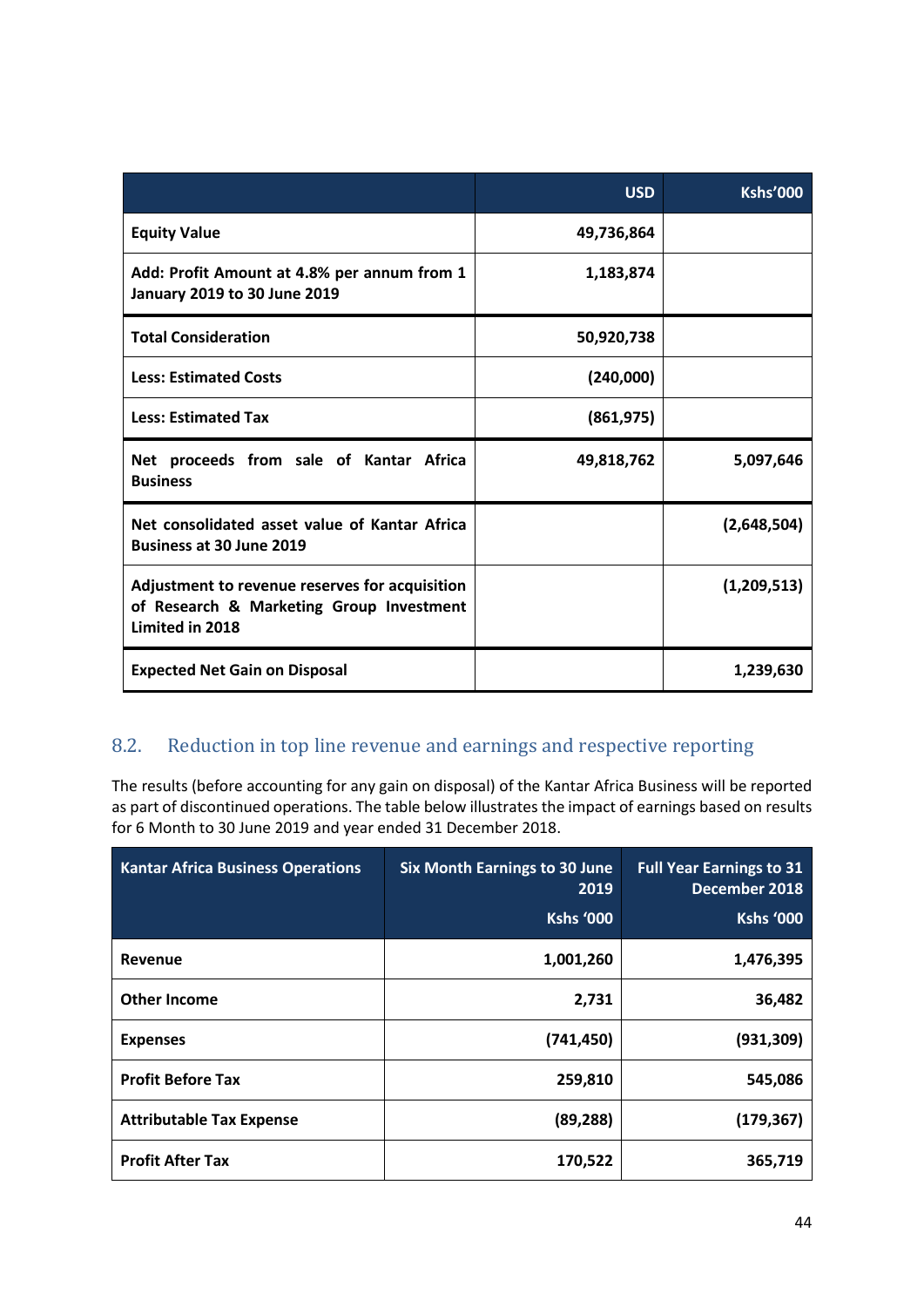| <b>Less: Minority Interest</b>                    | 22,176  | 36,066  |
|---------------------------------------------------|---------|---------|
| Profit attributable to shareholders<br>of Company | 148,345 | 329,653 |

# **9. Comment on the Independent Board Committee with respect to negotiating the proposed offer**

The Committee was of the view that the price and terms of the Disposal were favorable and met the conditions of Tag and Drag rights. They unanimously recommended that the Disposal be accepted by the Board. We reviewed the work of the Independent Board Committee with respect to the following matters.

## 9.1. Our Fair Value Price vs Final Purchase Price

Through our valuation, we obtained a Fair Value which was lower than the base consideration of the Final Purchase Price by 11.8 % (in USD terms). Due to the Locked Box Mechanism, it is anticipated that the Final Purchase Price will increase due to the Profit Amount. In our view, the Independent Board Committee negotiated price was acceptable and fair.

## 9.2. Initial Purchase Price vs Final Purchase Price

Part of the Independent Board Committee's mandate was to ensure the final terms were no less favourable than the Global Transaction and was conducted on an "arm's length" basis. From our review, the Independent Board Committee was able to negotiate with Kantar Square Two B.V. to improve their initial purchase price and it also successfully negotiated to remove all operational warranties.

In our view, the Independent Board Committee negotiated significantly improved terms for Shareholders.

## 9.3. Valuation Methodology

We reviewed the valuation methodology that the Independent Board Committee used. The mandate of the Independent Board Committee was to ensure that the terms were no less favourable than the global transaction terms. The Committee used the Implied EBITDA multiple which was also one of the valuation methods that we used.

In our view, the Independent Board Committee used a market appropriate valuation methodology which was favourable compared to the fair value assessed by us.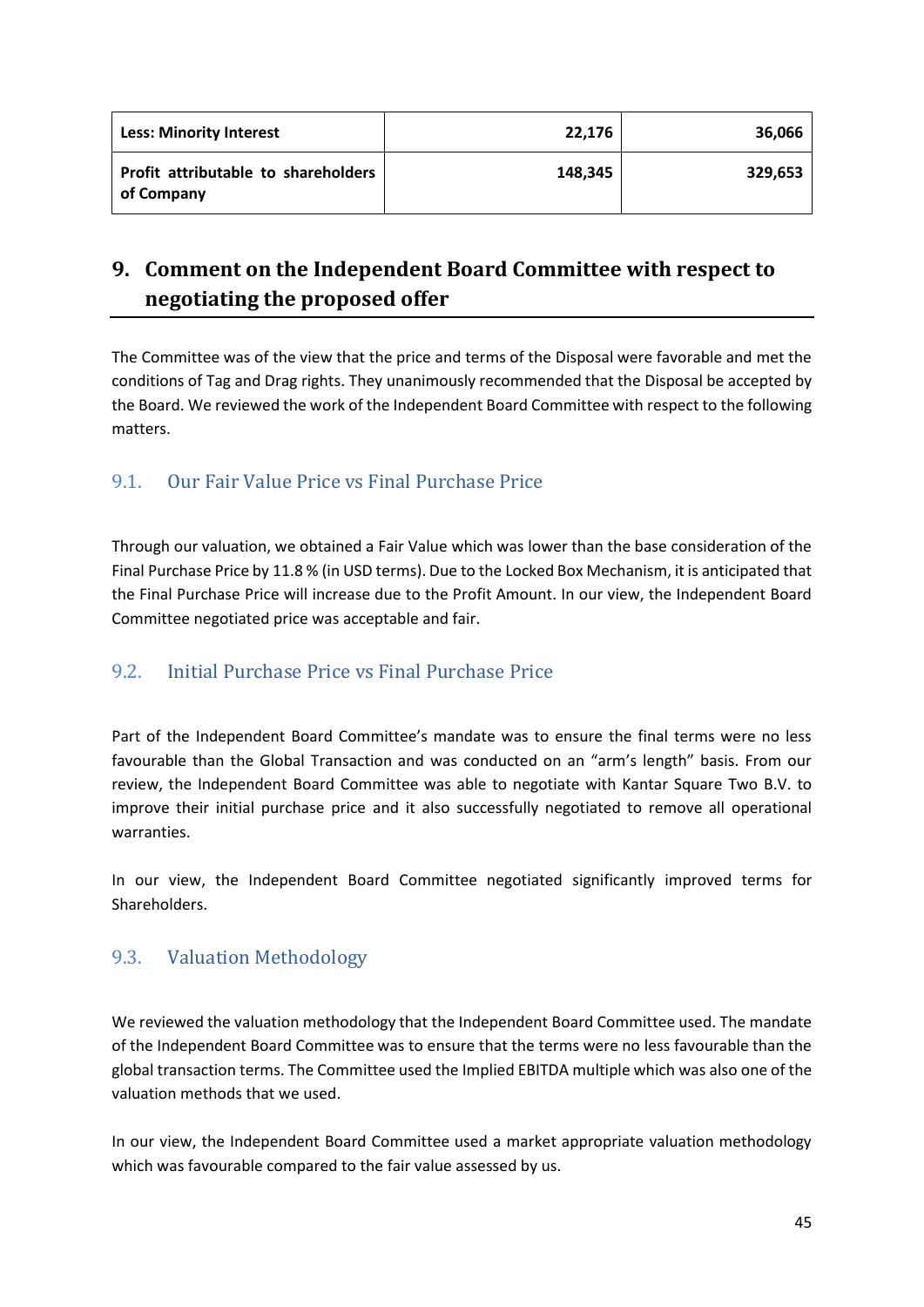## 9.4. Operational Warranties

From our review of the 2019 SPA between WPP Scangroup and Kantar Square Two B.V., we noted that WPP Scangroup would not have to offer any operational warranties to the buyer. WPP would be taking up the operational warranties. This would mean that WPP Scangroup would not be liable for any operational issues that arise post transaction close.

In our view, the absence of operational warranties is very positive for the Shareholders of WPP Scangroup and thus, the negotiations by the Independent Board Committee added value for the Shareholders.

## 9.5. Conclusion

Based on the valuation performed, and after taking into consideration all the financial considerations, foregoing assumptions, regulatory environment and review of the valuations working prepared by the Management and the Independent Board Committee, the proposed acquisition price recommended to WPP Scangroup by way of a share purchase offer is fair and reasonable.

For the purposes of this Report, the impact of Corona COVID-19 virus on the valuation has not been considered. However, we would expect that the pandemic would have a detrimental impact on the valuation of the Kantar Africa Business and on business valuations in Africa generally. Therefore, we would expect that the valuation agreed in November 2019 would be more favourable to Shareholders under the circumstances.

# **10.Summary**

The valuation above does not take into account the potential impact of the current global events relating to the Corona COVID-19 virus, which is likely to have a serious impact on all the economies in the world and on the valuations of most businesses. As the share purchase agreement was signed in November 2019 and provided that the transaction gets completed within the long stop date of 30 June 2020, the valuation achieved under the transaction is, in our opinion, attractive for the shareholders

Given that the assessed fair value is lower than the Base Consideration, we are of the opinion that the proposed transaction has resulted in a fair and reasonable price for the disposal of Kantar Africa Business.

# **11.Disclosures**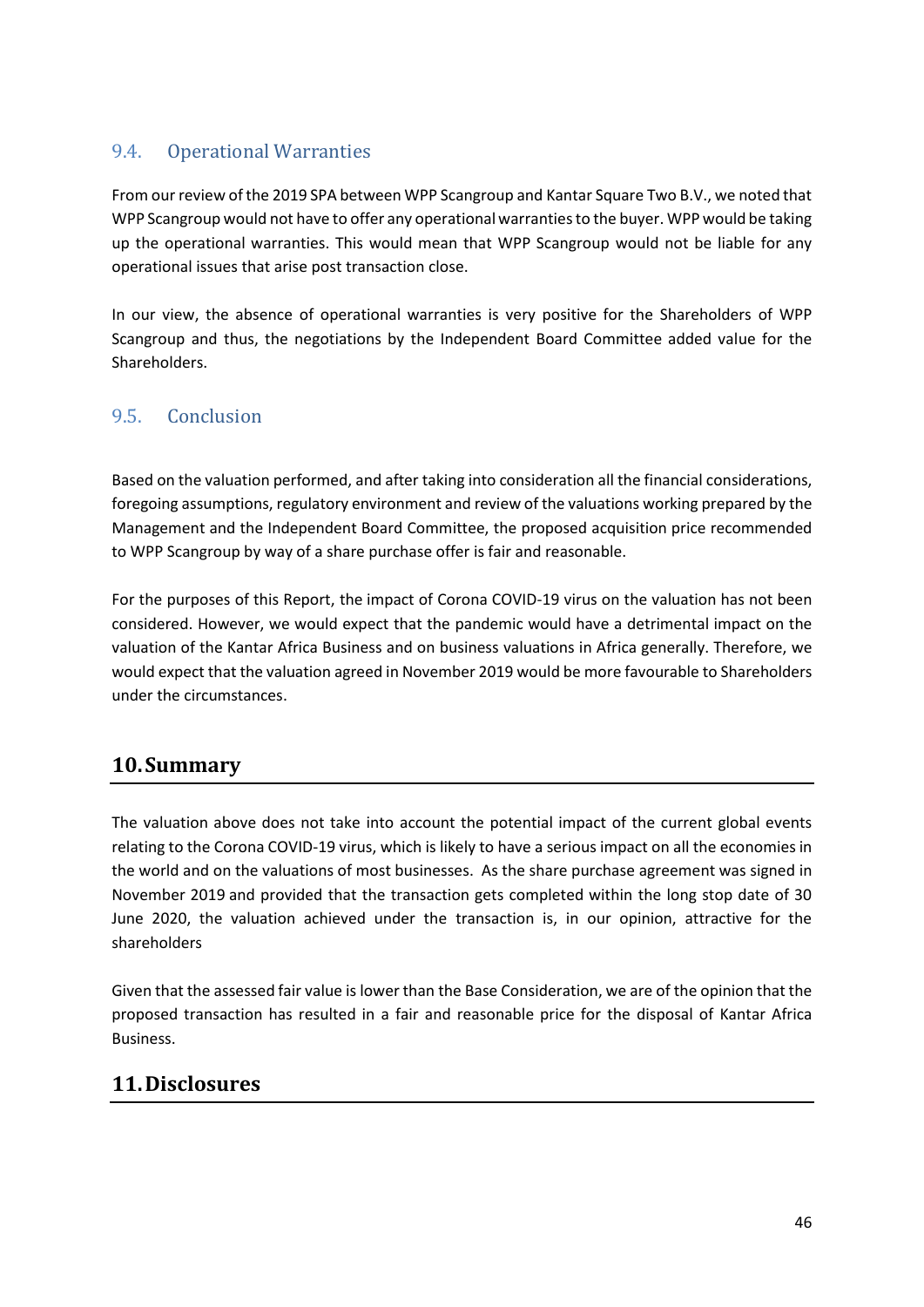The following disclosures include information required in the Independent Advisor Circular. The information on the firm, intentions on the continuation of business, and outlook on the industry were provided by the management of WPP Scangroup.

#### **Intentions regarding future working relationship with the Kantar Africa Business**

Upon completion on the Kantar Transaction, Kantar Square Two B.V. intends to continue the business of Kantar Africa Business, as currently conducted and as will be determined by its executive management. WPP Scangroup will continue to have a working relationship with the Kantar Africa Business.

#### **Commercial justifications for the proposed transaction**

The commercial justification for the transactions broadly covers three points. The transaction between WPP and Kantar Square Two B.V. triggered the tag and drag rights with respect to Kantar Africa Business. This meant that WPP Scangroup could participate in the transaction or be compelled to. Secondly, the commercial terms offered to WPP Scangroup were the same as the commercial terms offered to WPP by Kantar Square Two B.V. Finally, it is important to note that Kantar Africa Business is a very niche business which would have made it difficult for WPP Scangroup to find buyers for the Africa business alone. There are also no restrictions to Kantar Square Two B.V. to set up a rival business to Kantar Africa Business in Africa which would leverage off the resources of the Global Kantar Business. These would be resources that Kantar Africa Business would no longer have access to. Such competition would impact the overall value of Kantar Africa Business. It is noted that despite the proposed sale, the working relationship between Kantar Africa Business and WPP Scangroup would continue.

#### **Reasonableness of the Kantar offer**

Based on the underlying valuation analysis of the business of, we consider the transaction price to be reasonable and fair in respect to the premium EBITDA multiple offered and as compared to the most recent multiple valuation achieved for the Company's recent transaction.

### **Accuracy of profit forecasts**

The forecasts of WPP Scangroup future financial performance and position are based on past historical trends of the company, information obtained from management discussions as well as our subjective opinion regarding the certain variables. Consequently, the profit forecasts involve uncertainties and the future performance of the company may differ from the forecasts. Thus, no guarantee is presented or implied as to the accuracy of specific forecasts or predictive statements.

#### **Information regarding the holdings of any voting shares or convertible securities**

Neither WPP Scangroup nor any of its current directors hold, directly or indirectly, any voting shares or convertible securities in Kantar Square Two B.V. during the period commencing six months prior to the beginning of the transaction and prior to the approval of the Shareholders' Circular by CMA.

As at the date of this Independent Opinion, the Directors of WPP Scangroup and their respective shareholding in WPP Scangroup (direct and indirect) is outlined below.